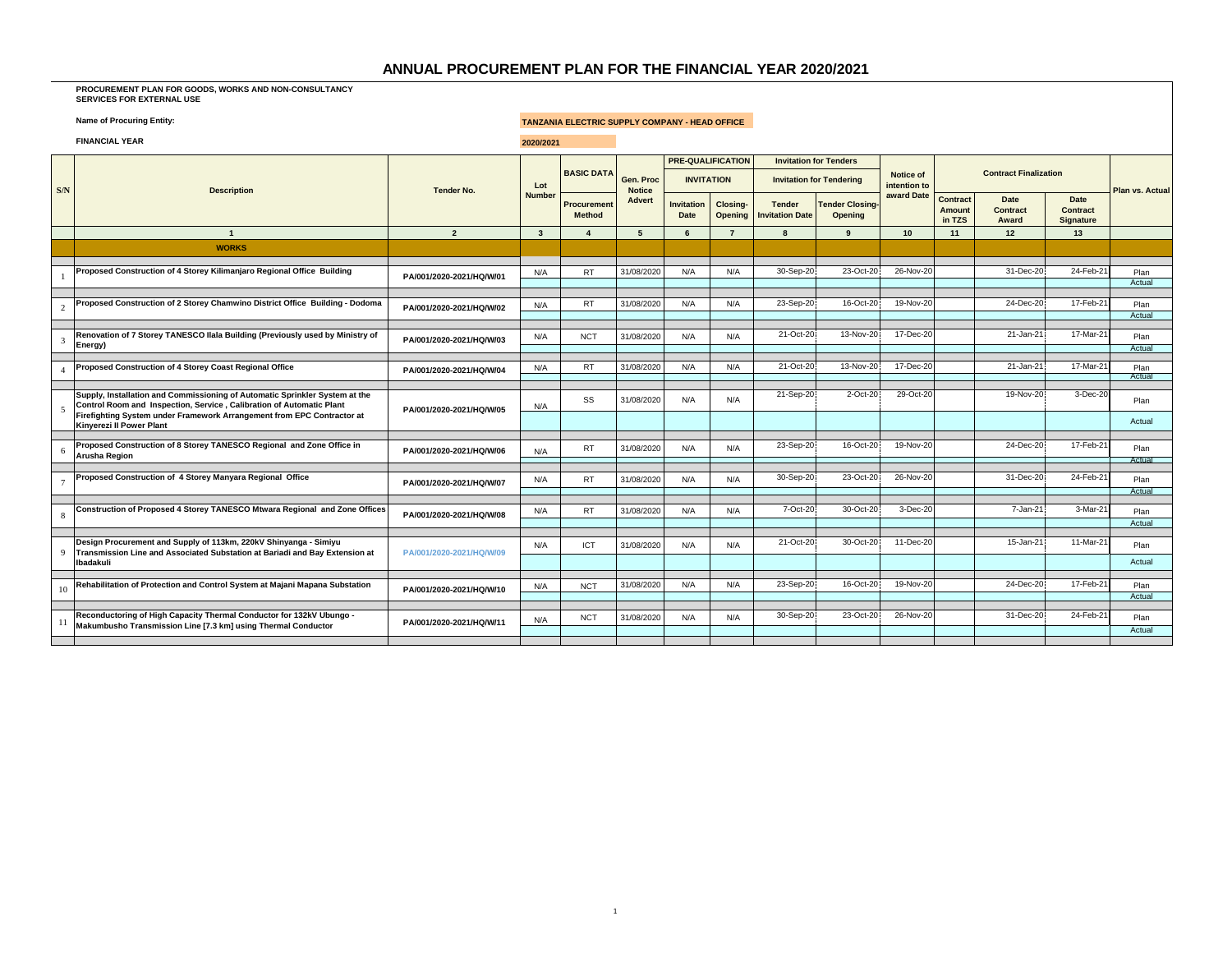|     |                                                                                                                                                                                                                                                              |                          |               |                                     |                            | <b>PRE-QUALIFICATION</b>  |                            | <b>Invitation for Tenders</b>           |                                   |                           |                                            |                                         |                               |                 |
|-----|--------------------------------------------------------------------------------------------------------------------------------------------------------------------------------------------------------------------------------------------------------------|--------------------------|---------------|-------------------------------------|----------------------------|---------------------------|----------------------------|-----------------------------------------|-----------------------------------|---------------------------|--------------------------------------------|-----------------------------------------|-------------------------------|-----------------|
| S/N | <b>Description</b>                                                                                                                                                                                                                                           | <b>Tender No.</b>        | Lot           | <b>BASIC DATA</b>                   | Gen. Proc<br><b>Notice</b> | <b>INVITATION</b>         |                            |                                         | <b>Invitation for Tendering</b>   | Notice of<br>intention to |                                            | <b>Contract Finalization</b>            |                               | Plan vs. Actual |
|     |                                                                                                                                                                                                                                                              |                          | <b>Number</b> | <b>Procurement</b><br><b>Method</b> | <b>Advert</b>              | <b>Invitation</b><br>Date | <b>Closing-</b><br>Opening | <b>Tender</b><br><b>Invitation Date</b> | <b>Tender Closing-</b><br>Opening | award Date                | <b>Contract</b><br><b>Amount</b><br>in TZS | <b>Date</b><br><b>Contract</b><br>Award | Date<br>Contract<br>Signature |                 |
|     |                                                                                                                                                                                                                                                              | $\overline{2}$           | $\mathbf{3}$  | $\mathbf{A}$                        | 5                          | 6                         | $\overline{7}$             | $\mathbf{R}$                            | $\mathbf{q}$                      | 10                        | 11                                         | 12                                      | 13                            |                 |
| 12  | Supply, Installation and Commissioning of Teleprotection Equipment for 16 Grid<br>Substations with Optical Fiber [Ubungo, Morogoro, Kidatu, Kihansi, Iringa, Mtera,<br>Dodoma, Singida, Babati, Njiro, Kiyungi, Same, Hale, Tanga, Mlandizi and<br>Chalinze] | PA/001/2020-2021/HQ/W/12 | N/A           | ICT                                 | 31/08/2020                 | N/A                       | N/A                        | 14-Oct-20                               | 23-Oct-20                         | 4-Dec-20                  |                                            | 8-Jan-21                                | 4-Mar-2                       | Plan<br>Actual  |
| 13  | Design, Supply, Installation and Commissioning of 132kV Busbar at Ubungo<br>Substation. [Switch Gears and bus bar pipes]                                                                                                                                     | PA/001/2020-2021/HQ/W/13 | N/A           | ICT                                 | 31/08/202                  | N/A                       | N/A                        | 28-Oct-20                               | 6-Nov-20                          | 18-Dec-2                  |                                            | 22-Jan-21                               | 18-Mar-2                      | Plan<br>Actual  |
| 14  | Supply, installation and Commissioning of 220/132/33kV, 60/90MVA Transformer<br>at Njiro Substation                                                                                                                                                          | PA/001/2020-2021/HQ/W/14 | N/A           | ICT                                 | 31/08/202                  | N/A                       | N/A                        | 14-Oct-20                               | 23-Oct-20                         | 4-Dec-20                  |                                            | 8-Jan-21                                | 4-Mar-2                       | Plan<br>Actual  |
| 15  | Installation Work for AMR Meters - 8,000 Distribution Transformers Countrywide                                                                                                                                                                               | PA/001/2020-2021/HQ/W/15 | N/A           | SS                                  | 31/08/2020                 | N/A                       | N/A                        | 12-Oct-20                               | 23-Oct-20                         | 19-Nov-20                 |                                            | 10-Dec-20                               | 24-Dec-20                     | Plan<br>Actual  |
| 16  | Revival of 45MVA Defective Transformer at Kidatu Substation                                                                                                                                                                                                  | PA/001/2020-2021/HQ/W/16 | N/A           | SS                                  | 31/08/202                  | N/A                       | N/A                        | 12-Oct-20                               | 23-Oct-20                         | 19-Nov-20                 |                                            | 10-Dec-20                               | 24-Dec-2                      | Plan<br>Actual  |
| 17  | Modification of Blackstart Generator from Manual to Fully Automated Operation<br>at 45MW Tegeta Plant                                                                                                                                                        | PA/001/2020-2021/HQ/W/17 | N/A           | SS                                  | 31/08/2020                 | N/A                       | N/A                        | 19-Oct-20                               | 30-Oct-20                         | 26-Nov-20                 |                                            | 17-Dec-20                               | 31-Dec-20                     | Plan<br>Actual  |
| 18  | ntegrated Security Management System Phase II for Kidatu, Kihansi and Mtera<br><b>Hydro Power Plants</b>                                                                                                                                                     | PA/001/2020-2021/HQ/W/18 | N/A           | SS                                  | 31/08/202                  | N/A                       | N/A                        | 21-Sep-20                               | 2-Oct-20                          | 29-Oct-20                 |                                            | 19-Nov-20                               | 3-Dec-2                       | Plan<br>Actual  |
| 19  | Construction of 280 km of High Voltage Alternating Current (HVAC) 400 kV<br>Double Circuit Transmission Line from Nyakanazi to Kigoma                                                                                                                        | PA/001/2020-2021/HQ/W/19 | N/A           | ICT                                 | 31/08/2020                 | N/A                       | N/A                        | 30-Sep-20                               | 9-Oct-20                          | 20-Nov-20                 |                                            | 25-Dec-20                               | 18-Feb-2                      | Plan<br>Actual  |
| 20  | Extension of 220/400 kV Nyakanazi Substation and Construction of a New<br>400/132/33 kV Kigoma (Kidahwe) Substation                                                                                                                                          | PA/001/2020-2021/HQ/W/20 | N/A           | ICT                                 | 31/08/2020                 | N/A                       | N/A                        | 21-Oct-20                               | 30-Oct-20                         | 11-Dec-20                 |                                            | 15-Jan-21                               | 11-Mar-2                      | Plan<br>Actual  |
| 21  | ntegration of Existing Kigoma/Kasulu 33/11 kV Distribution Networks (75km) to<br>the Main Grid, Low Voltage Lines (100km) including MV/LV Distribution<br><b>Transformers in Kigoma Region</b>                                                               | PA/001/2020-2021/HQ/W/21 | N/A           | <b>ICT</b>                          | 31/08/202                  | N/A                       | N/A                        | 7-Oct-20                                | 16-Oct-20                         | 27-Nov-20                 |                                            | 1-Jan-21                                | 25-Feb-2                      | Plan<br>Actual  |
| 22  | Design, Supply, Installation, Testing and Commissioning of 93km, 400kV Double<br>Circuit Transmission Line from Chalinze to Kinyerezi                                                                                                                        | PA/001/2020-2021/HQ/W/22 | N/A           | ICT                                 | 31/08/2020                 | N/A                       | N/A                        | 30-Sep-20                               | 9-Oct-20                          | 20-Nov-20                 |                                            | 25-Dec-20                               | 18-Feb-2                      | Plan<br>Actual  |
| 23  | Design, Supply, Installation, Testing and Commissioning of 173km, 400kV Double<br><b>Circuit Transmission Line from Chalinze to Kilosa</b>                                                                                                                   | PA/001/2020-2021/HQ/W/23 | N/A           | ICT                                 | 31/08/2020                 | N/A                       | N/A                        | 23-Sep-20                               | 2-Oct-20                          | 13-Nov-20                 |                                            | 18-Dec-20                               | 11-Feb-2                      | Plan<br>Actual  |
| 24  | Design, Supply, Installation, Testing and Commissioning of 172km, 400kV Double<br>Circuit Transmission Line from Kilosa to Dodoma and Extension of Existing<br>400/220kV Dodoma substation                                                                   | PA/001/2020-2021/HQ/W/24 | N/A           | ICT                                 | 31/08/2020                 | N/A                       | N/A                        | 30-Sep-20                               | 9-Oct-20                          | 20-Nov-20                 |                                            | 25-Dec-20                               | 18-Feb-2                      | Plan<br>Actual  |
| 25  | Design, Supply, Installation, Testing and Commissioning of New 400/220kV<br>Kinverezi substation                                                                                                                                                             | PA/001/2020-2021/HQ/W/25 | N/A           | ICT                                 | 31/08/2020                 | N/A                       | N/A                        | 21-Oct-20                               | 30-Oct-20                         | 11-Dec-20                 |                                            | 15-Jan-21                               | 11-Mar-2                      | Plan<br>Actual  |
| 26  | Construction of 40km, 220kV Transmission Line from Kibaha to Bagamoyo                                                                                                                                                                                        | PA/001/2020-2021/HQ/W/26 | N/A           | ICT                                 | 31/08/2020                 | N/A                       | N/A                        | 7-Oct-20                                | 16-Oct-20                         | 27-Nov-20                 |                                            | 1-Jan-21                                | 25-Feb-2                      | Plan<br>Actual  |
|     |                                                                                                                                                                                                                                                              |                          |               |                                     |                            |                           |                            |                                         |                                   |                           |                                            |                                         |                               |                 |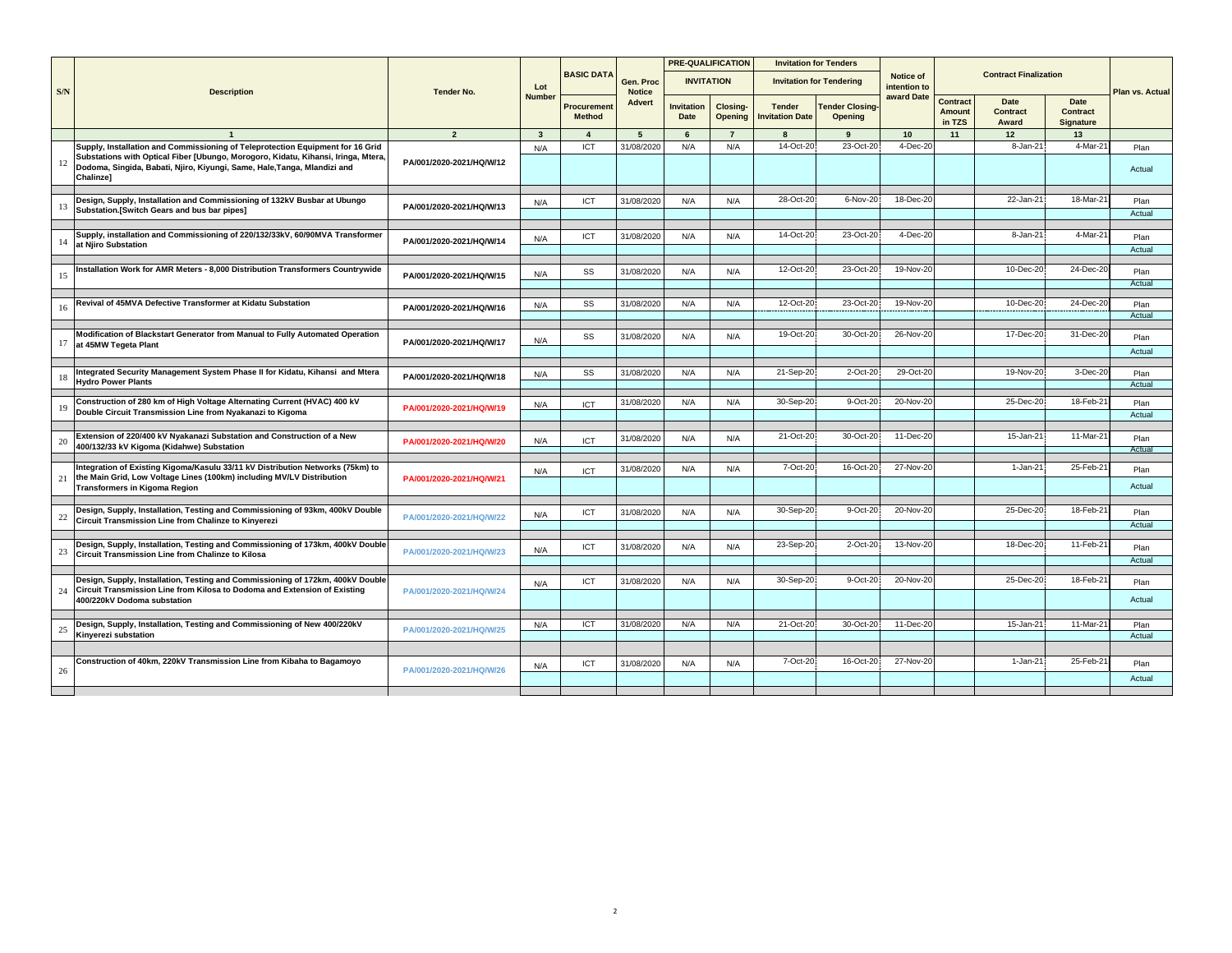|                             |                                                                                                                                                             |                          |                         |                                    |                            |                           | <b>PRE-QUALIFICATION</b>   |                                 | <b>Invitation for Tenders</b>    |                           |                              |                              |                                      |                 |
|-----------------------------|-------------------------------------------------------------------------------------------------------------------------------------------------------------|--------------------------|-------------------------|------------------------------------|----------------------------|---------------------------|----------------------------|---------------------------------|----------------------------------|---------------------------|------------------------------|------------------------------|--------------------------------------|-----------------|
| $\ensuremath{\mathrm{S/N}}$ | <b>Description</b>                                                                                                                                          | <b>Tender No.</b>        | Lot                     | <b>BASIC DATA</b>                  | Gen. Proc<br><b>Notice</b> | <b>INVITATION</b>         |                            |                                 | <b>Invitation for Tendering</b>  | Notice of<br>intention to |                              | <b>Contract Finalization</b> |                                      | Plan vs. Actual |
|                             |                                                                                                                                                             |                          | <b>Number</b>           | <b>Procuremen</b><br><b>Method</b> | <b>Advert</b>              | <b>Invitation</b><br>Date | <b>Closing-</b><br>Opening | <b>Tender</b><br>nvitation Date | <b>Tender Closing</b><br>Opening | award Date                | Contract<br>Amount<br>in TZS | Date<br>Contract<br>Award    | Date<br><b>Contract</b><br>Signature |                 |
|                             |                                                                                                                                                             |                          | $\overline{\mathbf{3}}$ | $\overline{4}$                     | $5\overline{5}$            | 6                         | $\overline{7}$             | 8                               | 9                                | 10                        | 11                           | 12                           | 13                                   |                 |
|                             | Construction of 181km, 400kV Transmission Line from Chalinze to Segera                                                                                      |                          | N/A                     | <b>ICT</b>                         | 31/08/2020                 | N/A                       | N/A                        | 14-Oct-20                       | 23-Oct-20                        | 4-Dec-20                  |                              | 8-Jan-21                     | $4-Mar-2$                            | Plan            |
| 27                          |                                                                                                                                                             | PA/001/2020-2021/HQ/W/27 |                         |                                    |                            |                           |                            |                                 |                                  |                           |                              |                              |                                      | Actual          |
|                             |                                                                                                                                                             |                          |                         |                                    |                            |                           |                            |                                 |                                  |                           |                              |                              |                                      |                 |
| 28                          | Construction of 64km, 220kV Transmission Line from Segera to Tanga                                                                                          | PA/001/2020-2021/HQ/W/28 | N/A                     | ICT                                | 31/08/2020                 | N/A                       | N/A                        | 30-Sep-20                       | 9-Oct-20                         | 20-Nov-20                 |                              | 25-Dec-20                    | 18-Feb-2                             | Plan            |
|                             |                                                                                                                                                             |                          |                         |                                    |                            |                           |                            |                                 |                                  |                           |                              |                              |                                      | Actual          |
|                             | Construction of New 400kV Switching Bay at Julius Nyerere HPP                                                                                               |                          | N/A                     | ICT                                | 31/08/2020                 | N/A                       | N/A                        | 21-Oct-20                       | 30-Oct-20                        | 11-Dec-20                 |                              | $15$ -Jan-2                  | 11-Mar-2                             | Plan            |
| 29                          |                                                                                                                                                             | PA/001/2020-2021/HQ/W/29 |                         |                                    |                            |                           |                            |                                 |                                  |                           |                              |                              |                                      | Actual          |
|                             | Termination of Existing 220kV Ubungo - Morogoro line 1 at Kibaha and New                                                                                    |                          |                         | ICT                                | 31/08/2020                 | N/A                       | N/A                        | 18-Nov-20                       | 27-Nov-20                        | 8-Jan-21                  |                              | 12-Feb-21                    | 8-Apr-2                              |                 |
| 30                          | 220/33 kV Substation at Bagamoyo                                                                                                                            | PA/001/2020-2021/HQ/W/30 | N/A                     |                                    |                            |                           |                            |                                 |                                  |                           |                              |                              |                                      | Plan<br>Actual  |
|                             |                                                                                                                                                             |                          |                         |                                    |                            |                           |                            |                                 |                                  |                           |                              |                              |                                      |                 |
| 31                          | Construction of New 400/220/33 kV Substation at Segera and New 220/132/33 kV<br><b>Substation at Tanga</b>                                                  | PA/001/2020-2021/HQ/W/31 | N/A                     | ICT                                | 31/08/2020                 | N/A                       | N/A                        | 30-Sep-20                       | 9-Oct-20                         | 20-Nov-20                 |                              | 25-Dec-20                    | 18-Feb-21                            | Plan            |
|                             |                                                                                                                                                             |                          |                         |                                    |                            |                           |                            |                                 |                                  |                           |                              |                              |                                      | Actual          |
| 32                          | Rehabilitation of Hale Hydropower Plant                                                                                                                     | PA/001/2020-2021/HQ/W/32 | $\overline{2}$          | ICT                                | 31/08/2020                 | N/A                       | N/A                        | 21-Oct-20                       | 30-Oct-20                        | 11-Dec-20                 |                              | 15-Jan-21                    | 11-Mar-21                            | Plan            |
|                             |                                                                                                                                                             |                          |                         |                                    |                            |                           |                            |                                 |                                  |                           |                              |                              |                                      | Actual          |
|                             | Design, Supply, Installation and Commissioning of 45MVA, 132/33kV Power                                                                                     |                          |                         | ICT                                | 31/08/2020                 | N/A                       | N/A                        | 21-Oct-20                       | 30-Oct-20                        | 11-Dec-20                 |                              | 15-Jan-21                    | 11-Mar-2                             | Plan            |
| 33                          | Transformer and Related Switchgear and Extension of 33kV Busbar at                                                                                          | PA/001/2020-2021/HQ/W33  | N/A                     |                                    |                            |                           |                            |                                 |                                  |                           |                              |                              |                                      | Actual          |
|                             | <b>Makumbusho Substation</b>                                                                                                                                |                          |                         |                                    |                            |                           |                            |                                 |                                  |                           |                              |                              |                                      |                 |
|                             | Execution of the Remaining Works Including Supply, Installation, Testing and                                                                                |                          |                         | ICT                                | 31/08/2020                 | N/A                       | N/A                        | 14-Oct-20                       | 23-Oct-20                        | 4-Dec-20                  |                              | 8-Jan-21                     | 4-Mar-2                              | Plan            |
| 34                          | Commissioning of the Natural Gas Based 185MW Power Plant Project - Kinyerezi<br>Extension                                                                   | PA/001/2020-2021/HQ/W/34 | N/A                     |                                    |                            |                           |                            |                                 |                                  |                           |                              |                              |                                      | Actual          |
|                             |                                                                                                                                                             |                          |                         |                                    |                            |                           |                            |                                 |                                  |                           |                              |                              |                                      |                 |
| 35                          | Proposed Construction of 4 Storey Regional Offices Buildings - Katavi, Songwe                                                                               | PA/001/2020-2021/HQ/W/35 | N/A                     | <b>RT</b>                          | 31/08/2020                 | N/A                       | N/A                        | 28-Oct-20                       | 20-Nov-20                        | 24-Dec-20                 |                              | 28-Jan-21                    | 24-Mar-21                            | Plan            |
|                             | and Simiyu Region                                                                                                                                           |                          |                         |                                    |                            |                           |                            |                                 |                                  |                           |                              |                              |                                      | Actual          |
| 36                          | Major Repair of Draft Tube Gates at Nyumba ya Mungu Power Plant                                                                                             |                          | N/A                     | <b>RT</b>                          | 31/08/2020                 | N/A                       | N/A                        | 21-Oct-20                       | 13-Nov-20                        | 17-Dec-20                 |                              | 21-Jan-21                    | $17-Mar-2'$                          | Plan            |
|                             |                                                                                                                                                             | PA/001/2020-2021/HQ/W/36 |                         |                                    |                            |                           |                            |                                 |                                  |                           |                              |                              |                                      | Actual          |
|                             | Renovation of Power House Crane (Works will involve Electrical and Mechanical                                                                               |                          | N/A                     | <b>RT</b>                          | 31/08/2020                 | N/A                       | N/A                        | 14-Oct-20                       | 6-Nov-20                         | 10-Dec-20                 |                              | $14 - Jan-2$                 | $10-Mar-2$                           | Plan            |
| 37                          | parts) at Hale and New Pangani Falls Hydropower Plants                                                                                                      | PA/001/2020-2021/HQ/W/37 |                         |                                    |                            |                           |                            |                                 |                                  |                           |                              |                              |                                      | Actual          |
|                             |                                                                                                                                                             |                          |                         |                                    |                            |                           |                            |                                 |                                  |                           |                              |                              |                                      |                 |
| 38                          | Major Repair and Overhaul of the Flood Gate, Flap Gate, Sluice Gate and Trash<br>Rack Machine & Upgrading of Controls and Driving Mechanisms at New Pangani | PA/001/2020-2021/HQ/W/38 | N/A                     | ICT                                | 31/08/2020                 | N/A                       | N/A                        | 28-Oct-20                       | 6-Nov-20                         | 18-Dec-20                 |                              | 22-Jan-2                     | 18-Mar-2                             | Plan            |
|                             | <b>Falls Hydropower Plant</b>                                                                                                                               |                          |                         |                                    |                            |                           |                            |                                 |                                  |                           |                              |                              |                                      | Actual          |
|                             |                                                                                                                                                             |                          |                         |                                    |                            |                           |                            | 5-Oct-20                        | 16-Oct-20                        | 12-Nov-20                 |                              | 3-Dec-20                     | 17-Dec-20                            |                 |
| 39                          | Supply, Installation, Testing and Commissioning of Plant Protection System at<br>New Pangani Falls Hydropower Plant                                         | PA/001/2020-2021/HQ/W/39 | N/A                     | SS                                 | 31/08/2020                 | N/A                       | N/A                        |                                 |                                  |                           |                              |                              |                                      | Plan<br>Actual  |
|                             |                                                                                                                                                             |                          |                         |                                    |                            |                           |                            |                                 |                                  |                           |                              |                              |                                      |                 |
| 40                          | Repair and Major Overhaul of Turbines 1 & 2 at New Pangani Falls Hydropower<br>Plant                                                                        | PA/001/2020-2021/HQ/W/40 | N/A                     | SS                                 | 31/08/2020                 | N/A                       | N/A                        | 12-Oct-20                       | 23-Oct-20                        | 19-Nov-20                 |                              | 10-Dec-20                    | 24-Dec-2                             | Plan            |
|                             |                                                                                                                                                             |                          |                         |                                    |                            |                           |                            |                                 |                                  |                           |                              |                              |                                      | Actual          |
| $\overline{4}$              | Major Overhaul Works, Spare Parts and Consumables for Three (3) Caterpillar                                                                                 | PA/001/2020-2021/HQ/W/41 | N/A                     | SS                                 | 31/08/2020                 | N/A                       | N/A                        | 26-Oct-20                       | 6-Nov-20                         | 3-Dec-20                  |                              | 24-Dec-20                    | 7-Jan-21                             | Plan            |
|                             | G3520 GasFired Generating Sets at Mtwara Gas Plant                                                                                                          |                          |                         |                                    |                            |                           |                            |                                 |                                  |                           |                              |                              |                                      | Actual          |
|                             | <b>GOODS</b>                                                                                                                                                |                          |                         |                                    |                            |                           |                            |                                 |                                  |                           |                              |                              |                                      |                 |
|                             |                                                                                                                                                             |                          |                         |                                    |                            |                           |                            |                                 |                                  |                           |                              |                              |                                      |                 |
|                             | Supply of Split type Air conditioners 36000 Btu/H Three Phase for National Call                                                                             | PA/001/2020-2021/HQ/G/01 | N/A                     | CQ                                 | 31/08/2020                 | N/A                       | N/A                        | 21-Sep-20                       | 2-Oct-20                         | 29-Oct-20                 |                              | 12-Nov-20                    | 26-Nov-2                             | Plan            |
|                             | Centre                                                                                                                                                      |                          |                         |                                    |                            |                           |                            |                                 |                                  |                           |                              |                              |                                      | Actual          |
|                             | Supply of Three Phase 250A Split Type AMR Meter for Replacement and New                                                                                     | PA/001/2020-2021/HQ/G/02 | N/A                     | SS                                 | 31/08/2020                 | N/A                       | N/A                        | 12-Oct-20                       | 23-Oct-20                        | 19-Nov-20                 |                              | 10-Dec-20                    | 24-Dec-2                             | Plan            |
|                             | <b>Connection for T1 Prepayment Customers</b>                                                                                                               |                          |                         |                                    |                            |                           |                            |                                 |                                  |                           |                              |                              |                                      | Actual          |
|                             | Supply of Power Quality Analyser for Primary Substation                                                                                                     |                          | N/A                     | CQ                                 | 31/08/2020                 | N/A                       | N/A                        | 26-Oct-2                        | 6-Nov-20                         | 3-Dec-20                  |                              | 17-Dec-20                    | 31-Dec-2                             | Plan            |
| $\overline{3}$              |                                                                                                                                                             | PA/001/2020-2021/HQ/G/03 |                         |                                    |                            |                           |                            |                                 |                                  |                           |                              |                              |                                      | Actual          |
|                             | Supply of Batteries for UPS for Server Room at Ilala Data Centre                                                                                            |                          |                         |                                    |                            |                           |                            | 21-Oct-20                       | 13-Nov-20                        | 17-Dec-20                 |                              | 21-Jan-2                     | 17-Mar-2                             |                 |
| $\overline{A}$              |                                                                                                                                                             | PA/001/2020-2021/HQ/G/04 | N/A                     | <b>NCT</b>                         | 31/08/2020                 | N/A                       | N/A                        |                                 |                                  |                           |                              |                              |                                      | Plan<br>Actua   |
|                             |                                                                                                                                                             |                          |                         |                                    |                            |                           |                            |                                 |                                  |                           |                              |                              |                                      |                 |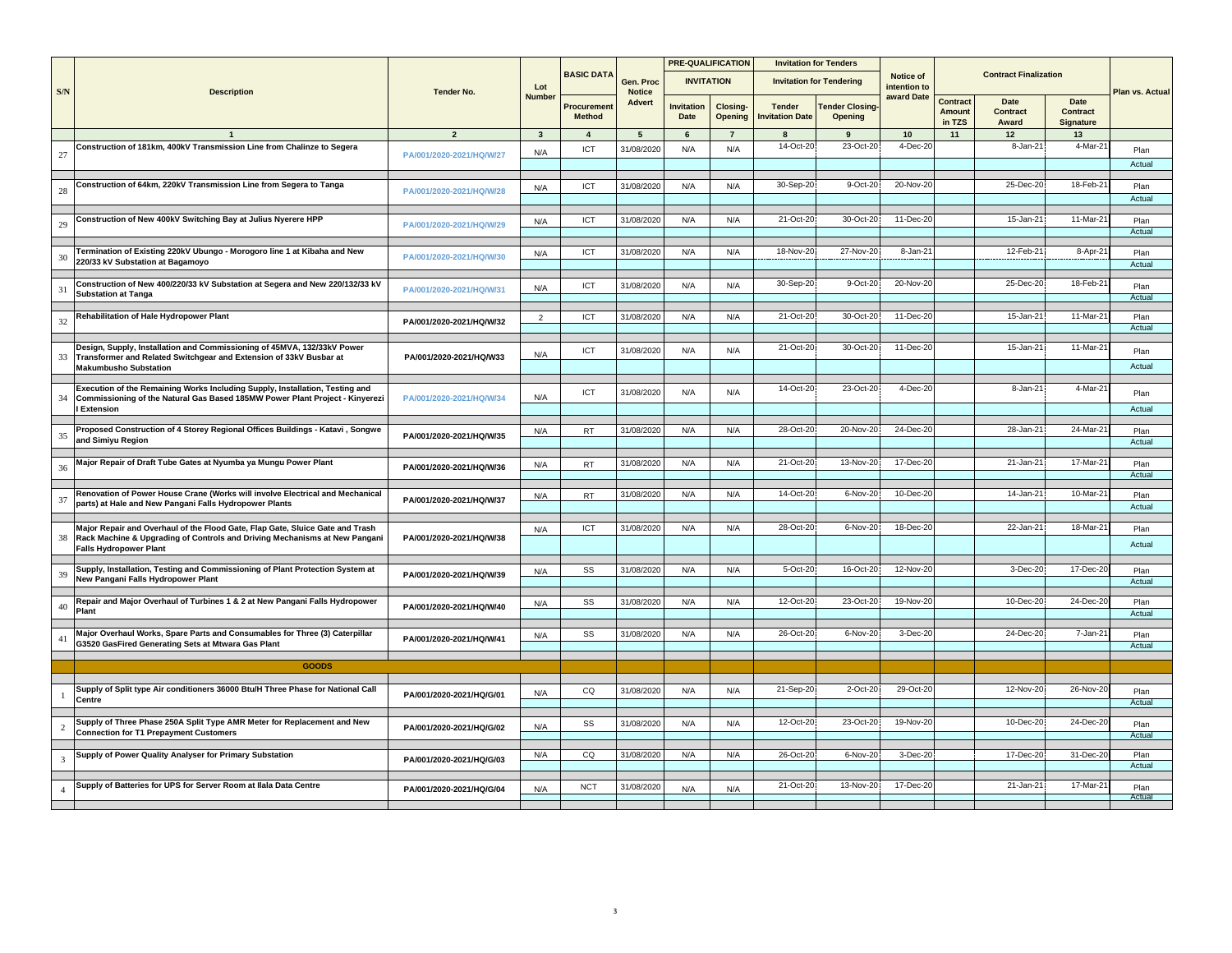|                |                                                                                                                                                      |                          |                         |                              |                            |                           | <b>PRE-QUALIFICATION</b>   |                                         | <b>Invitation for Tenders</b>     |                           |                              |                              |                                      |                 |
|----------------|------------------------------------------------------------------------------------------------------------------------------------------------------|--------------------------|-------------------------|------------------------------|----------------------------|---------------------------|----------------------------|-----------------------------------------|-----------------------------------|---------------------------|------------------------------|------------------------------|--------------------------------------|-----------------|
| S/N            | <b>Description</b>                                                                                                                                   | <b>Tender No.</b>        | Lot                     | <b>BASIC DATA</b>            | Gen. Proc<br><b>Notice</b> |                           | <b>INVITATION</b>          |                                         | <b>Invitation for Tendering</b>   | Notice of<br>intention to |                              | <b>Contract Finalization</b> |                                      | Plan vs. Actual |
|                |                                                                                                                                                      |                          | <b>Number</b>           | Procurement<br><b>Method</b> | Advert                     | <b>Invitation</b><br>Date | Closing-<br><b>Opening</b> | <b>Tender</b><br><b>Invitation Date</b> | <b>Tender Closing-</b><br>Opening | award Date                | Contract<br>Amount<br>in TZS | Date<br>Contract<br>Award    | Date<br><b>Contract</b><br>Signature |                 |
|                |                                                                                                                                                      | $\overline{2}$           | $\overline{\mathbf{3}}$ | $\mathbf{A}$                 | $5\overline{5}$            | $6\overline{6}$           | $\overline{7}$             | R                                       | $\mathbf{q}$                      | 10                        | 11                           | 12                           | 13                                   |                 |
|                | Supply of materials (Accessories) for Construction of 132kV Tabora - Katavi                                                                          |                          | N/A                     | <b>RT</b>                    | 31/08/2020                 | N/A                       | N/A                        | 21-Oct-20                               | 13-Nov-20                         | 17-Dec-2                  |                              | 21-Jan-21                    | 17-Mar-21                            | Plan            |
| 5              | <b>Transmission Line</b>                                                                                                                             | PA/001/2020-2021/HQ/G/05 |                         |                              |                            |                           |                            |                                         |                                   |                           |                              |                              |                                      | Actual          |
|                |                                                                                                                                                      |                          |                         |                              |                            |                           |                            |                                         |                                   |                           |                              |                              |                                      |                 |
|                | Supply of Armoured control cable 2.5 mm sq 12 core for installation of AMR to                                                                        |                          | N/A                     | <b>NCT</b>                   | 31/08/2020                 | N/A                       | N/A                        | 7-Oct-20                                | 30-Oct-20                         | 3-Dec-20                  |                              | 7-Jan-21                     | 3-Mar-2                              | Plan            |
|                | distribution transfomer                                                                                                                              | PA/001/2020-2021/HQ/G/06 |                         |                              |                            |                           |                            |                                         |                                   |                           |                              |                              |                                      | Actual          |
|                |                                                                                                                                                      |                          |                         |                              |                            |                           |                            |                                         |                                   |                           |                              |                              |                                      |                 |
| $\overline{7}$ | <b>Supply of Various Cameras</b>                                                                                                                     | PA/001/2020-2021/HQ/G/07 | N/A                     | <b>NCT</b>                   | 31/08/202                  | N/A                       | N/A                        | 28-Oct-20                               | 20-Nov-20                         | 24-Dec-20                 |                              | 28-Jan-21                    | 24-Mar-2                             | Plan            |
|                |                                                                                                                                                      |                          |                         |                              |                            |                           |                            |                                         |                                   |                           |                              |                              |                                      | Actual          |
|                | Supply of Combi units for protection, distribution of transformers, Pilot for                                                                        |                          |                         | <b>NCT</b>                   | 31/08/202                  | N/A                       | N/A                        | 7-Oct-20                                | 30-Oct-20                         | 3-Dec-20                  |                              | 7-Jan-21                     | 3-Mar-2                              |                 |
| -8             | Njombe, Mara and Kagera                                                                                                                              | PA/001/2020-2021/HQ/G/08 | N/A                     |                              |                            |                           |                            |                                         |                                   |                           |                              |                              |                                      | Plan            |
|                |                                                                                                                                                      |                          |                         |                              |                            |                           |                            |                                         |                                   |                           |                              |                              |                                      | Actual          |
|                |                                                                                                                                                      |                          |                         |                              | 31/08/2020                 | N/A                       | N/A                        | 4-Nov-20                                | 27-Nov-20                         | 31-Dec-20                 |                              | 4-Feb-21                     | 31-Mar-21                            |                 |
| 9              | Supply of Computers, Laptops and Accessories under Framework Contract                                                                                | PA/001/2020-2021/HQ/G/09 | N/A                     | <b>NCT</b>                   |                            |                           |                            |                                         |                                   |                           |                              |                              |                                      | Plan            |
|                |                                                                                                                                                      |                          |                         |                              |                            |                           |                            |                                         |                                   |                           |                              |                              |                                      | Actual          |
|                | Supply of 20ft Container for Finance Department                                                                                                      |                          | N/A                     | CQ                           | 31/08/2020                 | N/A                       | N/A                        | 21-Sep-20                               | 2-Oct-20                          | 29-Oct-20                 |                              | 12-Nov-20                    | 26-Nov-20                            | Plan            |
| 10             |                                                                                                                                                      | PA/001/2020-2021/HQ/G/10 |                         |                              |                            |                           |                            |                                         |                                   |                           |                              |                              |                                      | Actual          |
|                |                                                                                                                                                      |                          |                         |                              |                            |                           |                            |                                         |                                   |                           |                              |                              |                                      |                 |
| 11             | Supply of Live Line Equipment for Distribution Networks                                                                                              | PA/001/2020-2021/HQ/G/11 | N/A                     | <b>NCT</b>                   | 31/08/202                  | N/A                       | N/A                        | 21-Oct-20                               | 13-Nov-20                         | 17-Dec-20                 |                              | 21-Jan-2                     | 17-Mar-2                             | Plan            |
|                |                                                                                                                                                      |                          |                         |                              |                            |                           |                            |                                         |                                   |                           |                              |                              |                                      | Actual          |
|                |                                                                                                                                                      |                          |                         |                              |                            |                           |                            |                                         |                                   |                           |                              |                              |                                      |                 |
| 12             | Supply of materials (Accessories) for Construction of 132kV Tabora - Kigoma<br><b>Transmission Line</b>                                              | PA/001/2020-2021/HQ/G/12 | N/A                     | RT                           | 31/08/2020                 | N/A                       | N/A                        | 21-Oct-20                               | 13-Nov-20                         | 17-Dec-2                  |                              | 21-Jan-21                    | 17-Mar-2                             | Plan            |
|                |                                                                                                                                                      |                          |                         |                              |                            |                           |                            |                                         |                                   |                           |                              |                              |                                      | Actual          |
|                |                                                                                                                                                      |                          |                         |                              |                            |                           |                            |                                         |                                   |                           |                              |                              |                                      |                 |
|                | Supply, installation and Commissioning of Fire detection alarm systems for<br>eleven Grid substations namely Msamvu, Kidatu, Tagamenda, Mbeya, Zuzu- |                          | N/A                     | <b>NCT</b>                   | 31/08/2020                 | N/A                       | N/A                        | 7-Oct-20                                | 30-Oct-20                         | 3-Dec-20                  |                              | 7-Jan-21                     | 3-Mar-2                              | Plan            |
| 13             | Dodoma, Ibadakuli-Shinyanga, Nyakato-Mwanza, Babati, KIA, Kiyungi and Grid                                                                           | PA/001/2020-2021/HQ/G/13 |                         |                              |                            |                           |                            |                                         |                                   |                           |                              |                              |                                      |                 |
|                | <b>Control Centre</b>                                                                                                                                |                          |                         |                              |                            |                           |                            |                                         |                                   |                           |                              |                              |                                      | Actual          |
|                |                                                                                                                                                      |                          |                         |                              |                            |                           |                            |                                         |                                   |                           |                              |                              |                                      |                 |
| 14             | Supply of GPS for Distribution Department                                                                                                            | PA/001/2020-2021/HQ/G/14 | N/A                     | CQ                           | 31/08/202                  | N/A                       | N/A                        | 12-Oct-20                               | 23-Oct-20                         | 19-Nov-20                 |                              | 3-Dec-20                     | 17-Dec-20                            | Plan            |
|                |                                                                                                                                                      |                          |                         |                              |                            |                           |                            |                                         |                                   |                           |                              |                              |                                      | Actual          |
|                | Supply of Headsets for Call Centre                                                                                                                   |                          |                         | <b>NCT</b>                   | 31/08/2020                 | N/A                       | N/A                        | 28-Oct-20                               | 20-Nov-20                         | 24-Dec-20                 |                              | 28-Jan-2                     | 24-Mar-2                             | Plan            |
| 15             |                                                                                                                                                      | PA/001/2020-2021/HQ/G/15 | N/A                     |                              |                            |                           |                            |                                         |                                   |                           |                              |                              |                                      | Actual          |
|                |                                                                                                                                                      |                          |                         |                              |                            |                           |                            |                                         |                                   |                           |                              |                              |                                      |                 |
| 16             | Supply of energized and polluted insulators washing system for transmission                                                                          | PA/001/2020-2021/HQ/G/16 | N/A                     | ICT                          | 31/08/202                  | N/A                       | N/A                        | 18-Nov-20                               | 27-Nov-20                         | 8-Jan-21                  |                              | 12-Feb-21                    | 8-Apr-21                             | Plan            |
|                | lines maintenance and construction                                                                                                                   |                          |                         |                              |                            |                           |                            |                                         |                                   |                           |                              |                              |                                      | Actual          |
|                |                                                                                                                                                      |                          |                         |                              |                            |                           |                            |                                         |                                   |                           |                              |                              |                                      |                 |
|                | Supply of local area network (LAN) for new districts, regions and power station                                                                      | PA/001/2020-2021/HQ/G/17 | N/A                     | <b>NCT</b>                   | 31/08/2020                 | N/A                       | N/A                        | 21-Oct-20                               | 13-Nov-20                         | 17-Dec-20                 |                              | $21 - Jan-2'$                | 17-Mar-2                             | Plan            |
|                | offices under Framework contract                                                                                                                     |                          |                         |                              |                            |                           |                            |                                         |                                   |                           |                              |                              |                                      | Actual          |
|                |                                                                                                                                                      |                          |                         |                              |                            |                           |                            |                                         |                                   |                           |                              |                              |                                      |                 |
| 18             | Supply of Equipment for Upgrade and Optimization of Wide Area Network (WAN)                                                                          | PA/001/2020-2021/HQ/G/18 | N/A                     | <b>NCT</b>                   | 31/08/2020                 | N/A                       | N/A                        | 28-Oct-20                               | 20-Nov-20                         | 24-Dec-20                 |                              | 28-Jan-2                     | 24-Mar-2                             | Plan            |
|                | under Framework Contract                                                                                                                             |                          |                         |                              |                            |                           |                            |                                         |                                   |                           |                              |                              |                                      | Actual          |
|                | Supply of AMR communication modems for replacement of defective ones                                                                                 |                          |                         | SS                           | 31/08/202                  | N/A                       | N/A                        | 12-Oct-20                               | 23-Oct-20                         | 19-Nov-20                 |                              | 10-Dec-20                    | 24-Dec-20                            |                 |
| 19             |                                                                                                                                                      | PA/001/2020-2021/HQ/G/19 | N/A                     |                              |                            |                           |                            |                                         |                                   |                           |                              |                              |                                      | Plan<br>Actual  |
|                |                                                                                                                                                      |                          |                         |                              |                            |                           |                            |                                         |                                   |                           |                              |                              |                                      |                 |
|                | Supply and renew of software licence for the design softwares (PLS CADD for                                                                          |                          | N/A                     | SS                           | 31/08/2020                 | N/A                       | N/A                        | 26-Oct-20                               | 6-Nov-20                          | 3-Dec-20                  |                              | 24-Dec-20                    | $7 - Jan-2$                          | Plan            |
| 20             | tower spotting, PLS TOWER for structural design and AUTOCAD) for Strategic                                                                           | PA/001/2020-2021/HQ/G/20 |                         |                              |                            |                           |                            |                                         |                                   |                           |                              |                              |                                      | Actual          |
|                | Planning at Head Office and All Seven Zones                                                                                                          |                          |                         |                              |                            |                           |                            |                                         |                                   |                           |                              |                              |                                      |                 |
|                |                                                                                                                                                      |                          |                         |                              |                            |                           |                            |                                         |                                   |                           |                              |                              |                                      |                 |
| 21             | Licence renewal and Upgrade of Digsilent software                                                                                                    | PA/001/2020-2021/HQ/G/21 | N/A                     | SS                           | 31/08/2020                 | N/A                       | N/A                        | 12-Oct-20                               | 23-Oct-20                         | 19-Nov-20                 |                              | 10-Dec-20                    | 24-Dec-2                             | Plan            |
|                |                                                                                                                                                      |                          |                         |                              |                            |                           |                            |                                         |                                   |                           |                              |                              |                                      | Actual          |
|                |                                                                                                                                                      |                          |                         |                              |                            |                           |                            |                                         |                                   |                           |                              |                              |                                      |                 |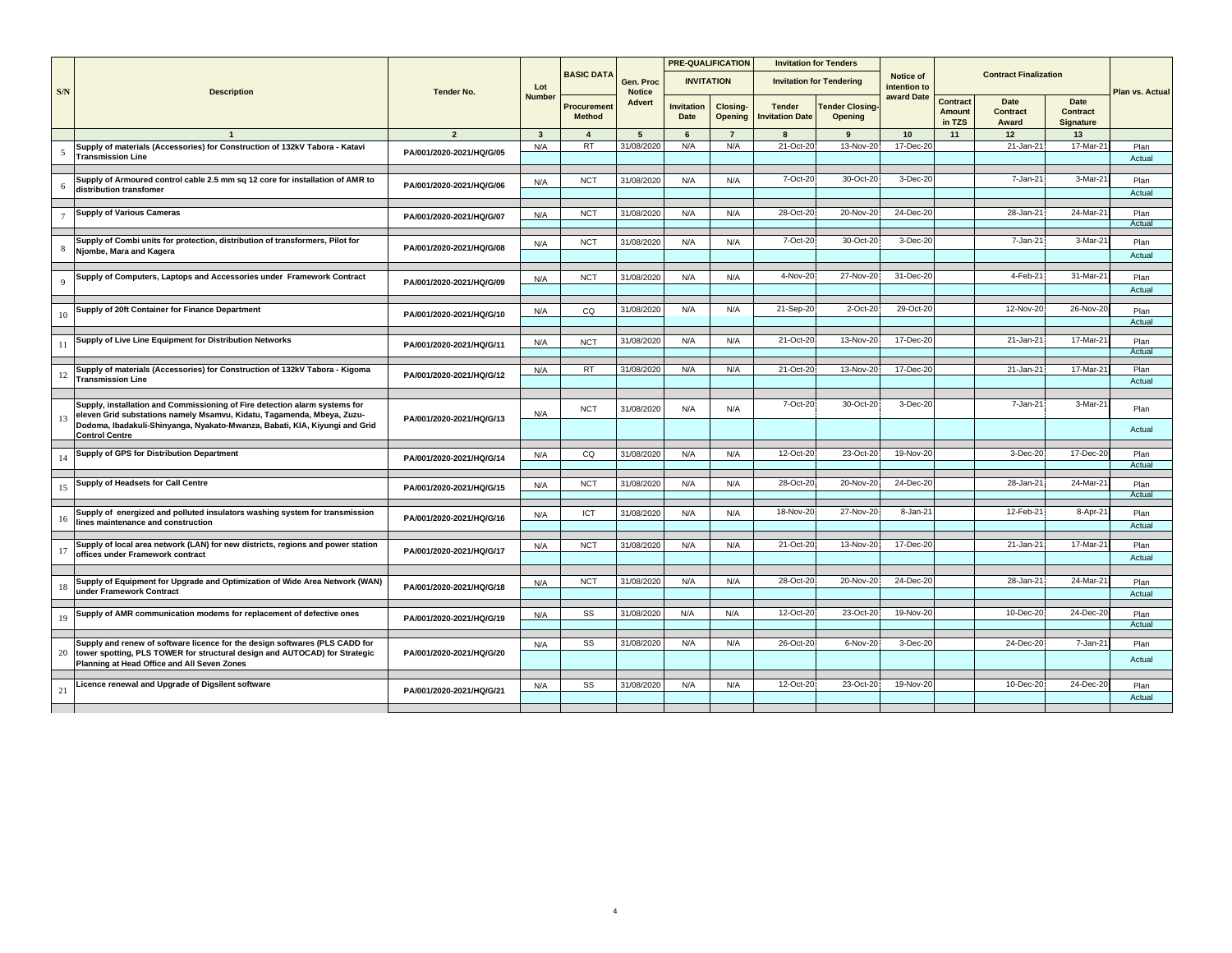|     |                                                                                                           |                          |                |                             |                         |                           | <b>PRE-QUALIFICATION</b>   |                                         | <b>Invitation for Tenders</b>    |                           |                                            |                                  |                                      |                 |
|-----|-----------------------------------------------------------------------------------------------------------|--------------------------|----------------|-----------------------------|-------------------------|---------------------------|----------------------------|-----------------------------------------|----------------------------------|---------------------------|--------------------------------------------|----------------------------------|--------------------------------------|-----------------|
|     |                                                                                                           |                          | Lot            | <b>BASIC DATA</b>           | Gen. Proc               |                           | <b>INVITATION</b>          |                                         | <b>Invitation for Tendering</b>  | Notice of<br>intention to |                                            | <b>Contract Finalization</b>     |                                      |                 |
| S/N | <b>Description</b>                                                                                        | <b>Tender No.</b>        | <b>Number</b>  | Procuremen<br><b>Method</b> | <b>Notice</b><br>Advert | <b>Invitation</b><br>Date | <b>Closing-</b><br>Opening | <b>Tender</b><br><b>Invitation Date</b> | <b>Tender Closing</b><br>Opening | award Date                | <b>Contract</b><br><b>Amount</b><br>in TZS | Date<br><b>Contract</b><br>Award | Date<br><b>Contract</b><br>Signature | Plan vs. Actual |
|     |                                                                                                           | $\overline{2}$           | $\mathbf{3}$   | $\overline{4}$              | $5\overline{5}$         | 6                         | $\overline{7}$             | 8                                       | 9                                | 10                        | 11                                         | 12                               | 13                                   |                 |
| 22  | Supply and Installation of servers and storage hardware for Luku system                                   | PA/001/2020-2021/HQ/G/22 | N/A            | SS                          | 31/08/202               | N/A                       | N/A                        | 12-Oct-20                               | 23-Oct-20                        | 19-Nov-20                 |                                            | 10-Dec-20                        | 24-Dec-2                             | Plan            |
|     |                                                                                                           |                          |                |                             |                         |                           |                            |                                         |                                  |                           |                                            |                                  |                                      | Actual          |
|     | <b>Supply of Metering Units</b>                                                                           |                          | 5              | ICT                         | 31/08/2020              | N/A                       | N/A                        | 21-Oct-20                               | 30-Oct-20                        | 11-Dec-20                 |                                            | 15-Jan-2                         | 11-Mar-2                             | Plan            |
| 23  |                                                                                                           | PA/001/2020-2021/HQ/G/23 |                |                             |                         |                           |                            |                                         |                                  |                           |                                            |                                  |                                      | Actual          |
|     |                                                                                                           |                          |                |                             | 31/08/2020              | N/A                       | N/A                        | 28-Sep-20                               | 9-Oct-20                         | 5-Nov-20                  |                                            | 26-Nov-20                        | 10-Dec-20                            |                 |
| 24  | <b>Supply of Energy Meters</b>                                                                            | PA/001/2020-2021/HQ/G/24 | $\overline{4}$ | RT                          |                         |                           |                            |                                         |                                  |                           |                                            |                                  |                                      | Plan<br>Actual  |
|     |                                                                                                           |                          |                |                             |                         |                           |                            | 4-Nov-20                                | 27-Nov-20                        | 31-Dec-20                 |                                            | 4-Feb-2                          | 31-Mar-2                             |                 |
| 25  | Supply of Twist tight security seals for distribution for energy meter sealing                            | PA/001/2020-2021/HQ/G/25 | N/A            | <b>NCT</b>                  | 31/08/202               | N/A                       | N/A                        |                                         |                                  |                           |                                            |                                  |                                      | Plan<br>Actual  |
|     | Supply of Intrusion Detection Device and expertise service to review, asses,                              |                          | N/A            | CQ                          | 31/08/2020              | N/A                       | N/A                        | 28-Sep-20                               | 9-Oct-20                         | 5-Nov-20                  |                                            | 19-Nov-20                        | 3-Dec-20                             | Plan            |
| 26  | train staff and upgrade existing cyber security system                                                    | PA/001/2020-2021/HQ/G/26 |                |                             |                         |                           |                            |                                         |                                  |                           |                                            |                                  |                                      | Actual          |
|     |                                                                                                           |                          |                |                             |                         |                           |                            |                                         |                                  |                           |                                            |                                  |                                      |                 |
| 27  | Supply of servers, storage and improvement of communication equipment in<br><b>Disaster Recovery site</b> | PA/001/2020-2021/HQ/G/27 | N/A            | <b>NCT</b>                  | 31/08/2020              | N/A                       | N/A                        | 7-Oct-20                                | 30-Oct-20                        | 3-Dec-20                  |                                            | 7-Jan-21                         | 3-Mar-2                              | Plan<br>Actual  |
|     |                                                                                                           |                          |                |                             |                         |                           |                            |                                         |                                  |                           |                                            |                                  |                                      |                 |
| 28  | Supply of Voltage Regulator AVR for Stable Power at Data Centre                                           | PA/001/2020-2021/HQ/G/28 | N/A            | CQ                          | 31/08/2020              | N/A                       | N/A                        | 12-Oct-20                               | 23-Oct-20                        | 19-Nov-20                 |                                            | 3-Dec-20                         | 17-Dec-2                             | Plan            |
|     |                                                                                                           |                          |                |                             |                         |                           |                            |                                         |                                  |                           |                                            |                                  |                                      | Actual          |
| 29  | Supply of Software for regional maintenance activities                                                    | PA/001/2020-2021/HQ/G/29 | N/A            | CQ                          | 31/08/2020              | N/A                       | N/A                        | 21-Sep-20                               | 2-Oct-20                         | 29-Oct-20                 |                                            | 12-Nov-20                        | 26-Nov-20                            | Plan            |
|     |                                                                                                           |                          |                |                             |                         |                           |                            |                                         |                                  |                           |                                            |                                  |                                      | Actual          |
|     | Supply of Software for standard mini and microgrid optimization                                           |                          | N/A            | CQ                          | 31/08/2020              | N/A                       | N/A                        | 21-Sep-20                               | 2-Oct-20                         | 29-Oct-20                 |                                            | 12-Nov-20                        | 26-Nov-2                             | Plan            |
| 30  |                                                                                                           | PA/001/2020-2021/HQ/G/30 |                |                             |                         |                           |                            |                                         |                                  |                           |                                            |                                  |                                      | Actual          |
|     | Supply of Adobe Profesional DC software for Portable Document Format                                      |                          | N/A            | CQ                          | 31/08/202               | N/A                       | N/A                        | 9-Nov-20                                | 20-Nov-20                        | 17-Dec-20                 |                                            | 31-Dec-20                        | $14$ -Jan-2                          | Plan            |
| 31  |                                                                                                           | PA/001/2020-2021/HQ/G/31 |                |                             |                         |                           |                            |                                         |                                  |                           |                                            |                                  |                                      | Actual          |
|     |                                                                                                           |                          |                |                             |                         |                           |                            |                                         |                                  |                           |                                            |                                  |                                      |                 |
| 32  | Supply of Auto CAD software for Single Line Drawing                                                       | PA/001/2020-2021/HQ/G/32 | N/A            | SS                          | 31/08/2020              | N/A                       | N/A                        | 26-Oct-20                               | 6-Nov-20                         | 3-Dec-20                  |                                            | 24-Dec-20                        | 7-Jan-2                              | Plan            |
|     |                                                                                                           |                          |                |                             |                         |                           |                            |                                         |                                  |                           |                                            |                                  |                                      | Actual          |
| 33  | Supply and installation of PLS CAD for power line symulation CAD line designing                           | PA/001/2020-2021/HQ/G/33 | N/A            | SS                          | 31/08/2020              | N/A                       | N/A                        | 21-Sep-20                               | 2-Oct-20                         | 29-Oct-20                 |                                            | 19-Nov-20                        | 3-Dec-2                              | Plan            |
|     |                                                                                                           |                          |                |                             |                         |                           |                            |                                         |                                  |                           |                                            |                                  |                                      | Actual          |
| 34  | Supply of ArcGIS- standard 10 licence version 10.5 software for Hydropower                                | PA/001/2020-2021/HQ/G/34 | N/A            | SS                          | 31/08/202               | N/A                       | N/A                        | 19-Oct-20                               | 30-Oct-20                        | 26-Nov-20                 |                                            | 17-Dec-20                        | 31-Dec-2                             | Plan            |
|     | engineering - Research office                                                                             |                          |                |                             |                         |                           |                            |                                         |                                  |                           |                                            |                                  |                                      | Actual          |
|     | Supply of Optical Fiber Cable and Accessorries for Babati-Arusha Line & Spares                            |                          |                |                             |                         |                           |                            | 7-Oct-20                                | 30-Oct-20                        | 3-Dec-20                  |                                            | 7-Jan-21                         | 3-Mar-2                              |                 |
| 35  | for Distribution Optical Fibre network.50 Drumps @4km, [free span and short                               | PA/001/2020-2021/HQ/G/35 | N/A            | <b>NCT</b>                  | 31/08/2020              | N/A                       | N/A                        |                                         |                                  |                           |                                            |                                  |                                      | Plan            |
|     | span] Plus tension clump, Vibration dumpers                                                               |                          |                |                             |                         |                           |                            |                                         |                                  |                           |                                            |                                  |                                      | Actual          |
|     | Supply of 5 Spare Bay Control Units (BCUs) for use in preventive and corrective                           |                          |                |                             |                         |                           |                            | 9-Nov-20                                | 20-Nov-20                        | 17-Dec-20                 |                                            | 31-Dec-20                        | 14-Jan-2                             |                 |
|     | maintenance of SCADA Substation Automation Systems (SAS) in Ilala, New City                               |                          | N/A            | CQ                          | 31/08/2020              | N/A                       | N/A                        |                                         |                                  |                           |                                            |                                  |                                      | Plan            |
| 36  | Centre, Gongo la Mboto, Kipawa, Njiro, Kiyungi, KIA, Dodoma, Iringa, Sinyanga,                            | PA/001/2020-2021/HQ/G/36 |                |                             |                         |                           |                            |                                         |                                  |                           |                                            |                                  |                                      | Actual          |
|     | Mabuki, Makambako and Songea                                                                              |                          |                |                             |                         |                           |                            |                                         |                                  |                           |                                            |                                  |                                      |                 |
|     | Supply of 33kV and 11kV Indoor switchgears for replacing the defective ones in                            |                          | N/A            | <b>NCT</b>                  | 31/08/2020              | N/A                       | N/A                        | 21-Oct-20                               | 13-Nov-20                        | 17-Dec-20                 |                                            | 21-Jan-21                        | 17-Mar-2                             | Plan            |
| 37  | the system (3x33kV CS, 3x11kV)                                                                            | PA/001/2020-2021/HQ/G/37 |                |                             |                         |                           |                            |                                         |                                  |                           |                                            |                                  |                                      | Actual          |
|     | Supply of Tarpaulins for company trucks                                                                   |                          |                | CQ                          | 31/08/2020              | N/A                       | N/A                        | 28-Sep-20                               | 9-Oct-20                         | 5-Nov-20                  |                                            | 19-Nov-20                        | 3-Dec-2                              |                 |
| 38  |                                                                                                           | PA/001/2020-2021/HQ/G/38 | N/A            |                             |                         |                           |                            |                                         |                                  |                           |                                            |                                  |                                      | Plan<br>Actual  |
|     |                                                                                                           |                          |                |                             |                         |                           |                            |                                         |                                  |                           |                                            |                                  |                                      |                 |
| 39  | Supply of Assorted Tools and Measuring Equipment for all Core TANESCO                                     | PA/001/2020-2021/HQ/G/39 | $\overline{2}$ | <b>NCT</b>                  | 31/08/2020              | N/A                       | N/A                        | 21-Oct-20                               | 13-Nov-20                        | 17-Dec-20                 |                                            | 21-Jan-21                        | 17-Mar-2                             | Plan            |
|     | <b>Business Units (Generation, Transmission and Distribution)</b>                                         |                          |                |                             |                         |                           |                            |                                         |                                  |                           |                                            |                                  |                                      | Actual          |
| 40  | Supply of Test bench for testing Transformers and rewinding machine                                       | PA/001/2020-2021/HQ/G/40 | N/A            | RT                          | 31/08/2020              | N/A                       | N/A                        | 28-Oct-20                               | 20-Nov-20                        | 24-Dec-20                 |                                            | 28-Jan-21                        | 24-Mar-2                             | Plan            |
|     |                                                                                                           |                          |                |                             |                         |                           |                            |                                         |                                  |                           |                                            |                                  |                                      | Actual          |
|     | Supply of Out door current transformer for installation of AMR to distribution                            |                          | $\overline{2}$ | <b>NCT</b>                  | 31/08/2020              | N/A                       | N/A                        | 7-Oct-20                                | 30-Oct-20                        | 3-Dec-20                  |                                            | $7 - Jan-2$                      | 3-Mar-2                              | Plan            |
| 41  | transfomer and Voltage Transformer/Current Transformer injection test kit - test                          | PA/001/2020-2021/HQ/G/41 |                |                             |                         |                           |                            |                                         |                                  |                           |                                            |                                  |                                      | Actual          |
|     | metering unit                                                                                             |                          |                |                             |                         |                           |                            |                                         |                                  |                           |                                            |                                  |                                      |                 |
|     | Supply one (1) 33kV Earthing transformer for Makambako substation                                         |                          | N/A            | CQ                          | 31/08/2020              | N/A                       | N/A                        | 21-Sep-20                               | 2-Oct-20                         | 29-Oct-20                 |                                            | 12-Nov-20                        | 26-Nov-20                            | Plan            |
| 42  |                                                                                                           | PA/001/2020-2021/HQ/G/42 |                |                             |                         |                           |                            |                                         |                                  |                           |                                            |                                  |                                      | Actual          |
|     | Supply of VHF Radio repeater, base radio and accessories                                                  |                          |                |                             | 31/08/2020              | N/A                       | N/A                        | 4-Nov-20                                | 27-Nov-20                        | 31-Dec-20                 |                                            | 4-Feb-2                          | 31-Mar-2                             |                 |
| 43  |                                                                                                           | PA/001/2020-2021/HQ/G/43 | N/A            | <b>NCT</b>                  |                         |                           |                            |                                         |                                  |                           |                                            |                                  |                                      | Plan<br>Actual  |
|     |                                                                                                           |                          |                |                             |                         |                           |                            |                                         |                                  |                           |                                            |                                  |                                      |                 |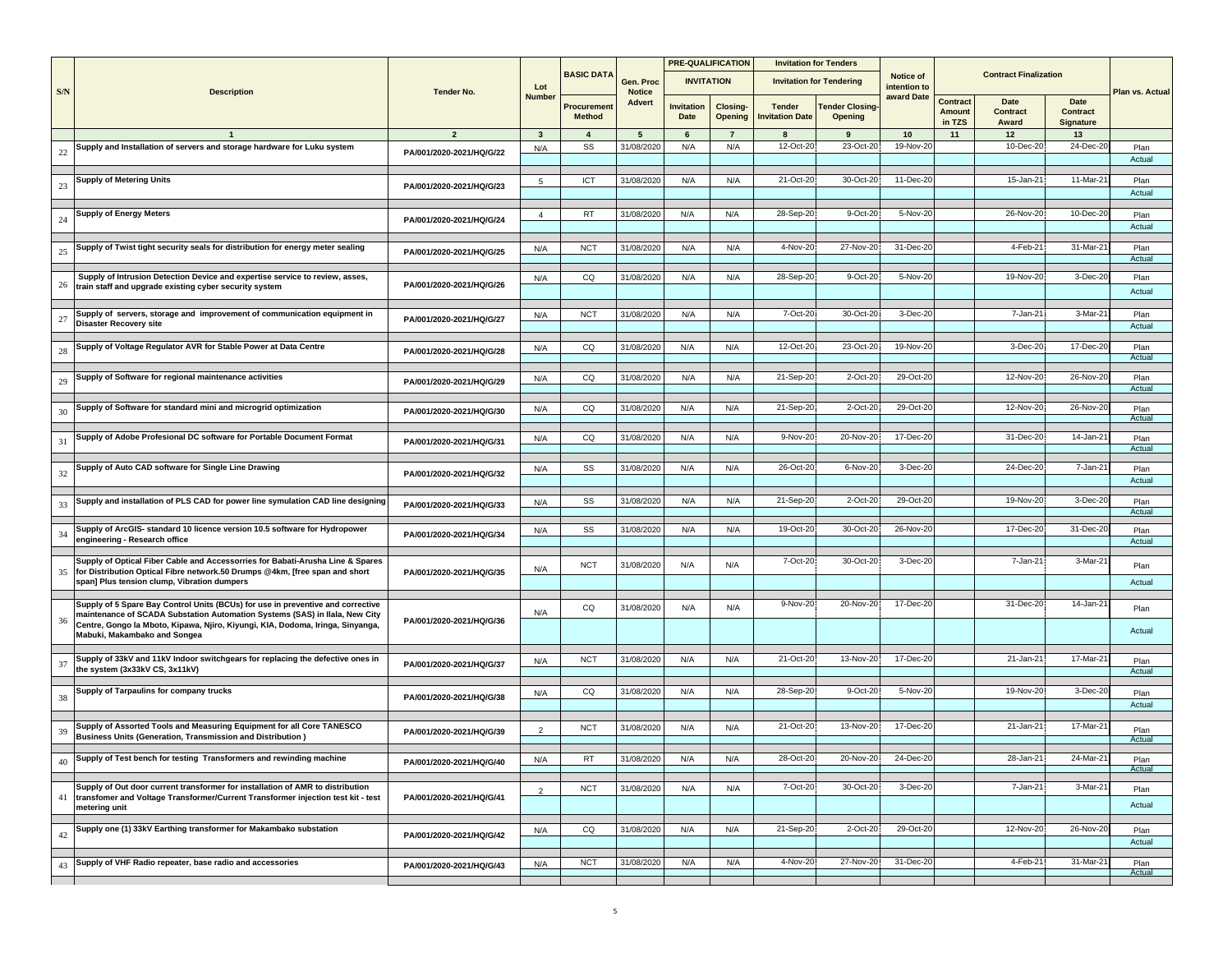|     |                                                                                                               |                          |               |                              |                            | <b>PRE-QUALIFICATION</b> |                                   | <b>Invitation for Tenders</b>           |                                   |                           |                              |                              |                                      |                 |
|-----|---------------------------------------------------------------------------------------------------------------|--------------------------|---------------|------------------------------|----------------------------|--------------------------|-----------------------------------|-----------------------------------------|-----------------------------------|---------------------------|------------------------------|------------------------------|--------------------------------------|-----------------|
| S/N | <b>Description</b>                                                                                            | <b>Tender No.</b>        | Lot           | <b>BASIC DATA</b>            | Gen. Proc<br><b>Notice</b> | <b>INVITATION</b>        |                                   |                                         | <b>Invitation for Tendering</b>   | Notice of<br>intention to |                              | <b>Contract Finalization</b> |                                      | Plan vs. Actual |
|     |                                                                                                               |                          | <b>Number</b> | Procurement<br><b>Method</b> | <b>Advert</b>              | Invitation<br>Date       | <b>Closing-</b><br><b>Opening</b> | <b>Tender</b><br><b>Invitation Date</b> | <b>Tender Closing-</b><br>Opening | award Date                | Contract<br>Amount<br>in TZS | Date<br>Contract<br>Award    | Date<br>Contract<br><b>Signature</b> |                 |
|     |                                                                                                               | $\overline{2}$           | $\mathbf{3}$  | $\overline{4}$               | 5                          | 6                        | $\overline{7}$                    | 8                                       | 9                                 | 10                        | 11                           | 12                           | 13                                   |                 |
|     | Supply of Complete video conferencing set for for online tender opening                                       | PA/001/2020-2021/HQ/G/44 | N/A           | CQ                           | 31/08/2020                 | N/A                      | N/A                               | 17-Aug-20                               | 28-Aug-20                         | 24-Sep-20                 |                              | 8-Oct-20                     | 22-Oct-20                            | Plan            |
|     |                                                                                                               |                          |               |                              |                            |                          |                                   |                                         |                                   |                           |                              |                              |                                      | Actual          |
| 45  | Supply, installation and Commising of Avaya Video Conference (VC) system for                                  |                          | N/A           | CQ                           | 31/08/2020                 | N/A                      | N/A                               | 19-Oct-20                               | 30-Oct-20                         | 26-Nov-20                 |                              | 10-Dec-20                    | 24-Dec-2                             | Plan            |
|     | <b>Grid Control Center and Power Plants</b>                                                                   | PA/001/2020-2021/HQ/G/45 |               |                              |                            |                          |                                   |                                         |                                   |                           |                              |                              |                                      | Actual          |
|     |                                                                                                               |                          |               |                              |                            |                          |                                   |                                         |                                   |                           |                              |                              |                                      |                 |
|     | Supply and Configulation of wireless devices at Umeme Park, Zonal and Regiona<br>Offices                      | PA/001/2020-2021/HQ/G/46 | N/A           | <b>NCT</b>                   | 31/08/2020                 | N/A                      | N/A                               | 28-Oct-20                               | 20-Nov-20                         | 24-Dec-20                 |                              | 28-Jan-21                    | 24-Mar-21                            | Plan<br>Actual  |
|     |                                                                                                               |                          |               |                              |                            |                          |                                   |                                         |                                   |                           |                              |                              |                                      |                 |
|     | Supply of Concrete poles for replacement along Nyumba ya Mungu- Kiyungi                                       | PA/001/2020-2021/HQ/G/47 | N/A           | RT                           | 31/08/2020                 | N/A                      | N/A                               | 21-Oct-20                               | 13-Nov-20                         | 17-Dec-20                 |                              | 21-Jan-21                    | 17-Mar-2                             | Plan            |
|     |                                                                                                               |                          |               |                              |                            |                          |                                   |                                         |                                   |                           |                              |                              |                                      | Actual          |
|     | Supply of PCB X-ray detector scanner for SMT electronic manufacturer -                                        |                          |               | <b>NCT</b>                   | 31/08/2020                 | N/A                      | N/A                               | 18-Nov-20                               | 11-Dec-20                         | 14-Jan-21                 |                              | 18-Feb-21                    | 14-Apr-2                             |                 |
|     | scanning new procured energy meters                                                                           | PA/001/2020-2021/HQ/G/48 | N/A           |                              |                            |                          |                                   |                                         |                                   |                           |                              |                              |                                      | Plan<br>Actual  |
|     |                                                                                                               |                          |               |                              |                            |                          |                                   |                                         |                                   |                           |                              |                              |                                      |                 |
|     | Supply of Optical Fiber Network Routers and accessories for connection of                                     |                          | N/A           | RT                           | 31/08/2020                 | N/A                      | N/A                               | 21-Oct-20                               | 13-Nov-20                         | 17-Dec-20                 |                              | $21$ -Jan-2                  | 17-Mar-2                             | Plan            |
|     | District Offices at Muheza, Korogwe, Same and Mererani                                                        | PA/001/2020-2021/HQ/G/49 |               |                              |                            |                          |                                   |                                         |                                   |                           |                              |                              |                                      | Actual          |
|     |                                                                                                               |                          |               |                              |                            |                          |                                   |                                         |                                   |                           |                              |                              |                                      |                 |
|     | Supply and Replacement of faulty cards on OFC network for Ubungo, Kihansi,                                    | PA/001/2020-2021/HQ/G/50 | N/A           | CQ                           | 31/08/2020                 | N/A                      | N/A                               | 21-Sep-20                               | $2$ -Oct- $2$                     | 29-Oct-20                 |                              | 12-Nov-20                    | 26-Nov-20                            | Plan            |
|     | Dodoma and Singida on OFC network                                                                             |                          |               |                              |                            |                          |                                   |                                         |                                   |                           |                              |                              |                                      | Actual          |
|     | Supply of 132 kV Bus Bar, Control and Protection System at Kipawa Substation                                  |                          |               | <b>NCT</b>                   | 31/08/2020                 | N/A                      | N/A                               | 7-Oct-20                                | 30-Oct-20                         | 3-Dec-20                  |                              | 7-Jan-21                     | 3-Mar-2                              |                 |
|     |                                                                                                               | PA/001/2020-2021/HQ/G/51 | N/A           |                              |                            |                          |                                   |                                         |                                   |                           |                              |                              |                                      | Plan<br>Actual  |
|     |                                                                                                               |                          |               |                              |                            |                          |                                   |                                         |                                   |                           |                              |                              |                                      |                 |
|     | Supply of Router for upgrade of VPN Links to implement automatic failover route                               | PA/001/2020-2021/HQ/G/52 | N/A           | <b>NCT</b>                   | 31/08/2020                 | N/A                      | N/A                               | 7-Oct-20                                | 30-Oct-20                         | 3-Dec-20                  |                              | 7-Jan-21                     | 3-Mar-2                              | Plan            |
|     |                                                                                                               |                          |               |                              |                            |                          |                                   |                                         |                                   |                           |                              |                              |                                      | Actual          |
|     |                                                                                                               |                          |               |                              |                            |                          |                                   | 12-Oct-20                               | 23-Oct-20                         | 19-Nov-20                 |                              | 10-Dec-20                    | 24-Dec-2                             |                 |
|     | Supply of Running, ovehaul spare parts and works for Wartsila 624TS and 424TS<br>at Mafia, Bukoba and Inyonga | PA/001/2020-2021/HQ/G/54 | N/A           | SS                           | 31/08/2020                 | N/A                      | N/A                               |                                         |                                   |                           |                              |                              |                                      | Plan<br>Actual  |
|     |                                                                                                               |                          |               |                              |                            |                          |                                   |                                         |                                   |                           |                              |                              |                                      |                 |
|     | Supply of new Plant Batteries for DC System at Ubungo I & II UPS batteries for                                |                          | N/A           | <b>NCT</b>                   | 31/08/2020                 | N/A                      | N/A                               | 7-Oct-20                                | 30-Oct-2                          | 3-Dec-20                  |                              | 7-Jan-2                      | 3-Mar-2                              | Plan            |
|     | Ubungo I                                                                                                      | PA/001/2020-2021/HQ/G/55 |               |                              |                            |                          |                                   |                                         |                                   |                           |                              |                              |                                      | Actual          |
|     |                                                                                                               |                          |               |                              |                            |                          |                                   |                                         |                                   |                           |                              |                              |                                      |                 |
|     | Supply, installation and commssion of four (4) central cooling systems units for                              | PA/001/2020-2021/HQ/G/56 | N/A           | CQ                           | 31/08/2020                 | N/A                      | N/A                               | 19-Oct-20                               | 30-Oct-20                         | 26-Nov-20                 |                              | 10-Dec-20                    | 24-Dec-20                            | Plan            |
|     | MV room to ensure maximum plant reliability                                                                   |                          |               |                              |                            |                          |                                   |                                         |                                   |                           |                              |                              |                                      | Actual          |
|     |                                                                                                               |                          |               |                              |                            |                          |                                   |                                         |                                   |                           |                              |                              |                                      |                 |
|     | Supply of new Circuit Breaker with Control Cubicle for Kasulu Power Station                                   | PA/001/2020-2021/HQ/G/57 | N/A           | <b>NCT</b>                   | 31/08/2020                 | N/A                      | N/A                               | 7-Oct-20                                | 30-Oct-20                         | 3-Dec-20                  |                              | 7-Jan-2                      | 3-Mar-2                              | Plan<br>Actual  |
|     |                                                                                                               |                          |               |                              |                            |                          |                                   |                                         |                                   |                           |                              |                              |                                      |                 |
|     | Supply of Assorted Workshop fabrication materials for maintenance use(shaft,                                  | PA/001/2020-2021/HQ/G/58 | N/A           | CQ                           | 31/08/2020                 | N/A                      | N/A                               | 26-Oct-20                               | 6-Nov-20                          | 3-Dec-20                  |                              | 17-Dec-20                    | 31-Dec-20                            | Plan            |
|     | checker plate, mild steel, brass)                                                                             |                          |               |                              |                            |                          |                                   |                                         |                                   |                           |                              |                              |                                      | Actual          |
|     | Supply of steam cleaning machines for Inyonga, Mpanda, Mafia, Kigoma,                                         |                          | N/A           | <b>NCT</b>                   | 31/08/2020                 | N/A                      | N/A                               | 4-Nov-20                                | 27-Nov-20                         | 31-Dec-20                 |                              | 4-Feb-2                      | 31-Mar-2                             | Plan            |
|     | Kasulu, Kibondo and Loliondo power stations                                                                   | PA/001/2020-2021/HQ/G/59 |               |                              |                            |                          |                                   |                                         |                                   |                           |                              |                              |                                      | Actual          |
|     |                                                                                                               |                          |               |                              |                            |                          |                                   |                                         |                                   |                           |                              |                              |                                      |                 |
|     | Dispose of oil, chemicals and other wastes at various Gas Power Plants located                                | PA/001/2020-2021/HQ/G/60 | N/A           | <b>NCT</b>                   | 31/08/2020                 | N/A                      | N/A                               | 7-Oct-20                                | 30-Oct-20                         | 3-Dec-20                  |                              | 7-Jan-21                     | 3-Mar-2                              | Plan            |
|     | in Dar es salaam under frame works contract                                                                   |                          |               |                              |                            |                          |                                   |                                         |                                   |                           |                              |                              |                                      | Actual          |
|     | Supply of Hydropower Plant Vibration Analysis Equipment and Laser                                             |                          | 2             | <b>NCT</b>                   | 31/08/2020                 | N/A                      | N/A                               | 28-Oct-20                               | 20-Nov-20                         | 24-Dec-20                 |                              | 28-Jan-21                    | 24-Mar-2                             | Plan            |
|     | Turbine/Generator Shaft Alignmening Equipment                                                                 | PA/001/2020-2021/HQ/G/61 |               |                              |                            |                          |                                   |                                         |                                   |                           |                              |                              |                                      | Actual          |
|     |                                                                                                               |                          |               |                              |                            |                          |                                   |                                         |                                   |                           |                              |                              |                                      |                 |
|     | Supply, installation and commissioning of Reactor to enable dead bus                                          | PA/001/2020-2021/HQ/G/62 | N/A           | CQ                           | 31/08/2020                 | N/A                      | N/A                               | 21-Sep-20                               | 2-Oct-20                          | 29-Oct-20                 |                              | 12-Nov-20                    | 26-Nov-20                            | Plan            |
|     | <b>Synchronization at Tegeta Power Plant</b>                                                                  |                          |               |                              |                            |                          |                                   |                                         |                                   |                           |                              |                              |                                      | Actual          |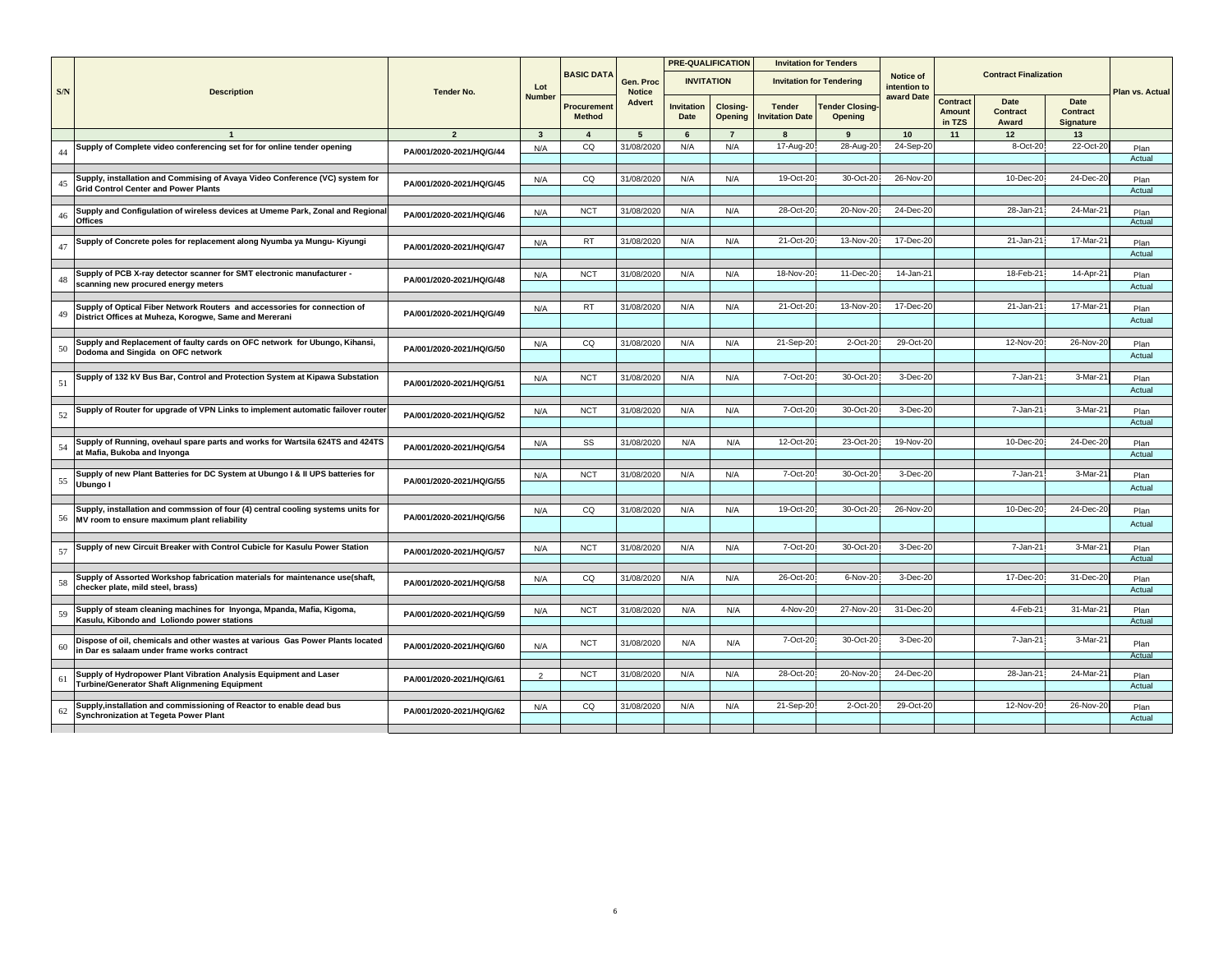|     |                                                                                                                                                               |                          |                |                                     |                            | <b>PRE-QUALIFICATION</b> |                     | <b>Invitation for Tenders</b>           |                                   |                                  |                              |                              |                                      |                        |
|-----|---------------------------------------------------------------------------------------------------------------------------------------------------------------|--------------------------|----------------|-------------------------------------|----------------------------|--------------------------|---------------------|-----------------------------------------|-----------------------------------|----------------------------------|------------------------------|------------------------------|--------------------------------------|------------------------|
| S/N | <b>Description</b>                                                                                                                                            | <b>Tender No.</b>        | Lot            | <b>BASIC DATA</b>                   | Gen. Proc<br><b>Notice</b> | <b>INVITATION</b>        |                     |                                         | <b>Invitation for Tendering</b>   | <b>Notice of</b><br>intention to |                              | <b>Contract Finalization</b> |                                      | <b>Plan vs. Actual</b> |
|     |                                                                                                                                                               |                          | <b>Number</b>  | <b>Procurement</b><br><b>Method</b> | <b>Advert</b>              | Invitation<br>Date       | Closing-<br>Opening | <b>Tender</b><br><b>Invitation Date</b> | <b>Tender Closing-</b><br>Opening | award Date                       | Contract<br>Amount<br>in TZS | Date<br>Contract<br>Award    | Date<br>Contract<br><b>Signature</b> |                        |
|     |                                                                                                                                                               | $\overline{2}$           | $\mathbf{3}$   |                                     | 5                          | $6\overline{6}$          | $\overline{7}$      |                                         | $\alpha$                          | 10                               | 11                           | 12                           | 13                                   |                        |
| 63  | Supply of Assorted furniture for Generation Department including Plants under<br><b>Head Office</b>                                                           | PA/001/2020-2021/HQ/G/63 | N/A            | <b>NCT</b>                          | 31/08/2020                 | N/A                      | N/A                 | 7-Oct-20                                | 30-Oct-20                         | 3-Dec-20                         |                              | 7-Jan-21                     | 3-Mar-21                             | Plan<br>Actual         |
|     |                                                                                                                                                               |                          |                |                                     |                            |                          |                     |                                         |                                   |                                  |                              |                              |                                      |                        |
| 64  | Supply of Assorted Electrical Equipment for Generation Department including<br><b>Plants under Head Office</b>                                                | PA/001/2020-2021/HQ/G/64 | N/A            | <b>NCT</b>                          | 31/08/2020                 | N/A                      | N/A                 | 7-Oct-20                                | 30-Oct-20                         | 3-Dec-20                         |                              | 7-Jan-21                     | 3-Mar-21                             | Plan<br>Actual         |
|     |                                                                                                                                                               |                          |                |                                     |                            |                          |                     |                                         |                                   |                                  |                              |                              |                                      |                        |
|     | Supply of 3 phase standby generator for Inyonga, Mpanda, Mafia, Kigoma,<br>65 Kasulu, Kibondo and Loliondo for starting air compressors during total blackout | PA/001/2020-2021/HQ/G/65 | N/A            | <b>NCT</b>                          | 31/08/2020                 | N/A                      | N/A                 | 7-Oct-20                                | 30-Oct-20                         | 3-Dec-20                         |                              | 7-Jan-21                     | 3-Mar-21                             | Plan                   |
|     |                                                                                                                                                               |                          |                |                                     |                            |                          |                     |                                         |                                   |                                  |                              |                              |                                      | Actual                 |
|     | Supply, Installation and Commissioning of Staff Gauge and Telemetry Station for                                                                               |                          | N/A            | CO                                  | 31/08/2020                 | N/A                      | N/A                 | 21-Sep-20                               | 2-Oct-20                          | 29-Oct-20                        |                              | 12-Nov-20                    | 26-Nov-20                            | Plan                   |
| 66  | Mtera, Kidatu, Kihansi, Nyumba va Mungu, Hale, Pangani Reservoir                                                                                              | PA/001/2020-2021/HQ/G/66 |                |                                     |                            |                          |                     |                                         |                                   |                                  |                              |                              |                                      | Actual                 |
|     | Supply of Assorted materials for Improving of plant earth system                                                                                              |                          |                |                                     | 31/08/2020                 | N/A                      | N/A                 | 9-Nov-20                                | 20-Nov-20                         | 17-Dec-20                        |                              | 31-Dec-20                    | 14-Jan-21                            |                        |
| 67  |                                                                                                                                                               | PA/001/2020-2021/HQ/G/67 | N/A            | CQ                                  |                            |                          |                     |                                         |                                   |                                  |                              |                              |                                      | Plan<br>Actual         |
|     |                                                                                                                                                               |                          |                |                                     |                            |                          |                     |                                         |                                   |                                  |                              |                              |                                      |                        |
| 68  | Supply of Assorted Water Treatment Chemicals under framework contract at<br>Tegeta Gas Plant and Kinyerezi II Gas Plant                                       | PA/001/2020-2021/HQ/G/68 | $\overline{2}$ | CQ                                  | 31/08/2020                 | N/A                      | N/A                 | 28-Sep-20                               | 9-Oct-20                          | 5-Nov-20                         |                              | 19-Nov-20                    | 3-Dec-20                             | Plan<br>Actual         |
|     |                                                                                                                                                               |                          |                |                                     |                            |                          |                     |                                         |                                   |                                  |                              |                              |                                      |                        |
| 69  | Supply of Workshop equipment consumables                                                                                                                      | PA/001/2020-2021/HQ/G/69 | N/A            | CO                                  | 31/08/2020                 | N/A                      | N/A                 | 9-Nov-20                                | 20-Nov-20                         | 17-Dec-20                        |                              | 31-Dec-20                    | 14-Jan-21                            | Plan                   |
|     |                                                                                                                                                               |                          |                |                                     |                            |                          |                     |                                         |                                   |                                  |                              |                              |                                      | Actual                 |
| 70  | Supply of Spectrophotometer (DR 6000) for laboratory use at Kinyerezi II Gas<br>Plant                                                                         | PA/001/2020-2021/HQ/G/70 | N/A            | CQ                                  | 31/08/2020                 | N/A                      | N/A                 | 19-Oct-20                               | 30-Oct-20                         | 26-Nov-20                        |                              | 10-Dec-20                    | 24-Dec-20                            | Plan                   |
|     |                                                                                                                                                               |                          |                |                                     |                            |                          |                     |                                         |                                   |                                  |                              |                              |                                      | Actual                 |
|     | Supply of Oil analysis and testing of engines' lubricating oil at Ubungo I Gas                                                                                |                          | N/A            | CQ                                  | 31/08/2020                 | N/A                      | N/A                 | 12-Oct-20                               | 23-Oct-20                         | 19-Nov-20                        |                              | 3-Dec-20                     | 17-Dec-20                            | Plan                   |
| 71  | Plant                                                                                                                                                         | PA/001/2020-2021/HQ/G/71 |                |                                     |                            |                          |                     |                                         |                                   |                                  |                              |                              |                                      | Actual                 |
|     | Supply of Assorted Spares for Overhaul of fuel separators and Compressors for                                                                                 |                          |                | <b>NCT</b>                          | 31/08/2020                 | N/A                      | N/A                 | 11-Nov-20                               | 4-Dec-20                          | 7-Jan-21                         |                              | 11-Feb-21                    | 7-Apr-21                             |                        |
| 72  | Inyonga, Mpanda, Mafia, Kigoma, Kasuslu, Kibondo, Biharamulo, Ngara and<br><b>Loliondo Power Stations.</b>                                                    | PA/001/2020-2021/HQ/G/72 | N/A            |                                     |                            |                          |                     |                                         |                                   |                                  |                              |                              |                                      | Plan<br>Actual         |
|     |                                                                                                                                                               |                          |                |                                     |                            |                          |                     |                                         |                                   |                                  |                              |                              |                                      |                        |
|     |                                                                                                                                                               |                          |                |                                     |                            |                          |                     |                                         |                                   |                                  |                              |                              |                                      |                        |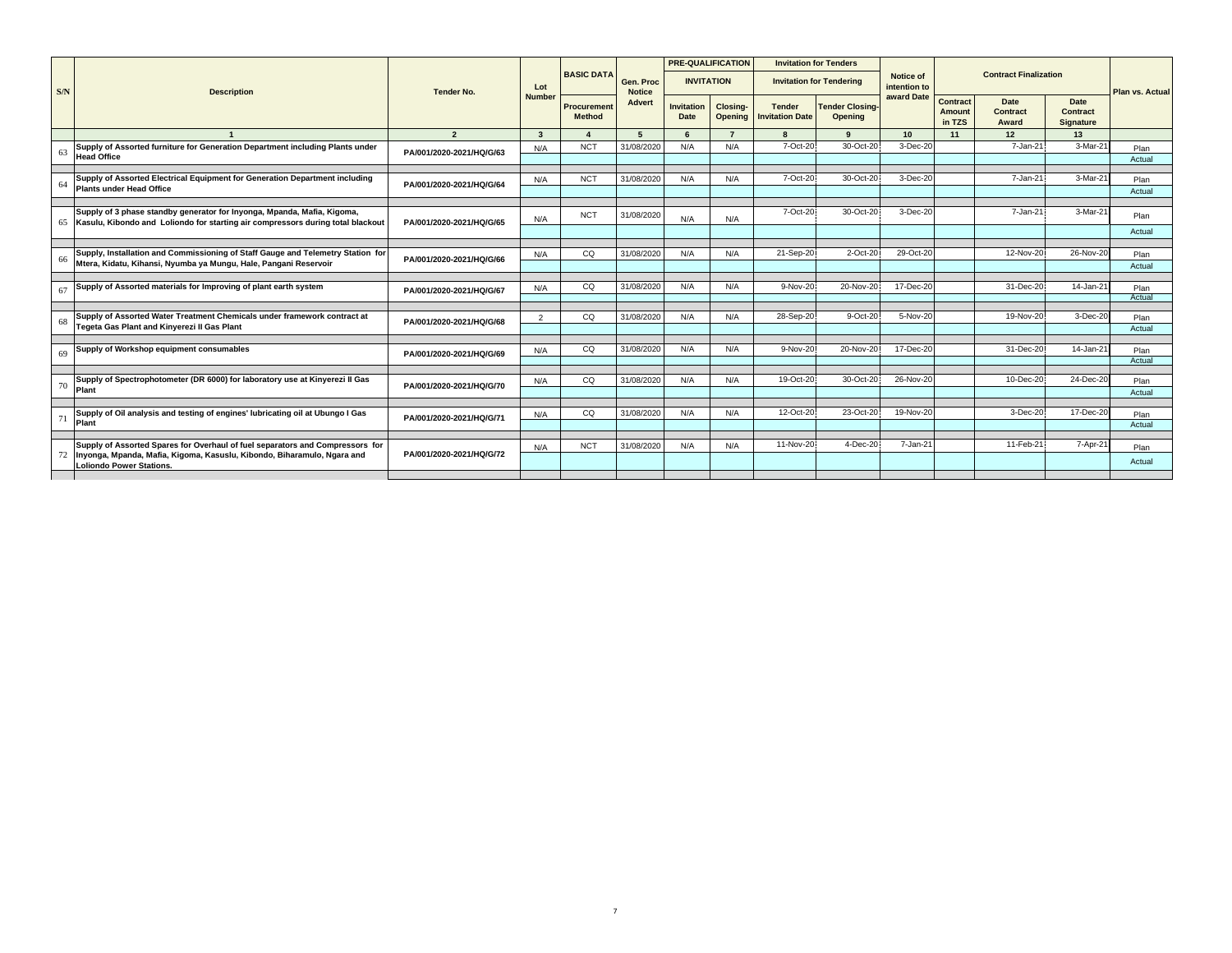|     |                                                                                                                                                         |                          |                         | <b>BASIC DATA</b>            |                            | <b>PRE-QUALIFICATION</b>         |                            |                                         | <b>Invitation for Tenders</b>     | <b>Notice of</b> |                                            | <b>Contract Finalization</b>            |                                             |                        |
|-----|---------------------------------------------------------------------------------------------------------------------------------------------------------|--------------------------|-------------------------|------------------------------|----------------------------|----------------------------------|----------------------------|-----------------------------------------|-----------------------------------|------------------|--------------------------------------------|-----------------------------------------|---------------------------------------------|------------------------|
| S/N | <b>Description</b>                                                                                                                                      | <b>Tender No.</b>        | Lot                     |                              | Gen. Proc<br><b>Notice</b> | <b>INVITATION</b>                |                            |                                         | <b>Invitation for Tendering</b>   | intention to     |                                            |                                         |                                             | <b>Plan vs. Actual</b> |
|     |                                                                                                                                                         |                          | <b>Number</b>           | Procurement<br><b>Method</b> | <b>Advert</b>              | <b>Invitation</b><br><b>Date</b> | Closing-<br><b>Opening</b> | <b>Tender</b><br><b>Invitation Date</b> | <b>Tender Closing-</b><br>Opening | award Date       | <b>Contract</b><br><b>Amount</b><br>in TZS | <b>Date</b><br><b>Contract</b><br>Award | <b>Date</b><br><b>Contract</b><br>Signature |                        |
|     |                                                                                                                                                         | $\overline{2}$           | $\overline{\mathbf{3}}$ |                              | 5                          | 6                                | $\overline{7}$             |                                         | $\Omega$                          | 10               | 11                                         | 12                                      | 13                                          |                        |
|     | Supply of Assorted Paints for Various Repairs at Kinyerezi II Gas Plant                                                                                 | PA/001/2020-2021/HQ/G/73 | N/A                     | CQ                           | 31/08/2020                 | N/A                              | N/A                        | 19-Oct-20                               | 30-Oct-20                         | 26-Nov-20        |                                            | 10-Dec-20                               | 24-Dec-20                                   | Plan                   |
|     |                                                                                                                                                         |                          |                         |                              |                            |                                  |                            |                                         |                                   |                  |                                            |                                         |                                             | Actual                 |
|     |                                                                                                                                                         |                          |                         |                              |                            |                                  |                            |                                         |                                   |                  |                                            |                                         |                                             |                        |
|     | Supply of water pumps for draining sewage systems at Ubungo I                                                                                           |                          | N/A                     | CQ                           | 31/08/2020                 | N/A                              | N/A                        | 26-Oct-20                               | 6-Nov-20                          | 3-Dec-20         |                                            | 17-Dec-20                               | 31-Dec-20                                   | Plan                   |
| 74  |                                                                                                                                                         | PA/001/2020-2021/HQ/G/74 |                         |                              |                            |                                  |                            |                                         |                                   |                  |                                            |                                         |                                             | Actual                 |
|     |                                                                                                                                                         |                          |                         |                              |                            |                                  |                            |                                         |                                   |                  |                                            |                                         |                                             |                        |
| 75  | Supply of Assorted Materials for Minor repair of pumps, blowers, compressors                                                                            | PA/001/2020-2021/HQ/G/75 | N/A                     | CQ                           | 31/08/2020                 | N/A                              | N/A                        | 19-Oct-20                               | 30-Oct-20                         | 26-Nov-20        |                                            | 10-Dec-20                               | 24-Dec-20                                   | Plan                   |
|     | and workshop machinery at Kinyerezi II                                                                                                                  |                          |                         |                              |                            |                                  |                            |                                         |                                   |                  |                                            |                                         |                                             | Actual                 |
|     |                                                                                                                                                         |                          |                         |                              |                            |                                  |                            |                                         |                                   |                  |                                            |                                         |                                             |                        |
| 76  | Supply of Assorted Materials for Repair of Plant building and Administration<br>office at Ubungo II and Power house, Compressor house and GPRS House at | PA/001/2020-2021/HQ/G/76 | N/A                     | CQ                           | 31/08/2020                 | N/A                              | N/A                        | 26-Oct-20                               | 6-Nov-20                          | 3-Dec-20         |                                            | 17-Dec-20                               | 31-Dec-20                                   | Plan                   |
|     | Ubungo I                                                                                                                                                |                          |                         |                              |                            |                                  |                            |                                         |                                   |                  |                                            |                                         |                                             | Actual                 |
|     |                                                                                                                                                         |                          |                         |                              |                            |                                  |                            |                                         |                                   |                  |                                            |                                         |                                             |                        |
|     | Supply of Materials for Repair and Maintenance of buildings and chain link fence                                                                        |                          | N/A                     | CQ                           | 31/08/2020                 | N/A                              | N/A                        | 21-Sep-20                               | 2-Oct-20                          | 29-Oct-20        |                                            | 12-Nov-20                               | 26-Nov-20                                   | Plan                   |
| 77  | at Kinverezi II Gas Power Plant                                                                                                                         | PA/001/2020-2021/HQ/G/77 |                         |                              |                            |                                  |                            |                                         |                                   |                  |                                            |                                         |                                             | Actual                 |
|     |                                                                                                                                                         |                          |                         |                              |                            |                                  |                            |                                         |                                   |                  |                                            |                                         |                                             |                        |
| 78  | Supply of Materials for Servicing gas Regulating units for Unit No. 1 - 12 at                                                                           | PA/001/2020-2021/HQ/G/78 | N/A                     | CQ                           | 31/08/2020                 | N/A                              | N/A                        | 9-Nov-20                                | 20-Nov-20                         | 17-Dec-20        |                                            | 31-Dec-20                               | 14-Jan-21                                   | Plan                   |
|     | <b>Ubungo I Gas Plant</b>                                                                                                                               |                          |                         |                              |                            |                                  |                            |                                         |                                   |                  |                                            |                                         |                                             | Actual                 |
|     |                                                                                                                                                         |                          |                         |                              |                            |                                  |                            |                                         |                                   |                  |                                            |                                         |                                             |                        |
| 79  | Supply of Materials for Servicing Power Transformers T1 and T2 65MVA at                                                                                 | PA/001/2020-2021/HQ/G/79 | N/A                     | CQ                           | 31/08/2020                 | N/A                              | N/A                        | 12-Oct-20                               | 23-Oct-20                         | 19-Nov-20        |                                            | 3-Dec-20                                | 17-Dec-20                                   | Plan                   |
|     | Ubungo I                                                                                                                                                |                          |                         |                              |                            |                                  |                            |                                         |                                   |                  |                                            |                                         |                                             | Actual                 |
|     |                                                                                                                                                         |                          |                         |                              |                            |                                  |                            |                                         |                                   |                  |                                            |                                         |                                             |                        |
|     | Supply of Assorted Major Overhaul Spare Parts for ABC engines at                                                                                        |                          | N/A                     | SS                           | 31/08/2020                 | N/A                              | N/A                        | 21-Sep-20                               | 2-Oct-20                          | 29-Oct-20        |                                            | 19-Nov-20                               | 3-Dec-20                                    | Plan                   |
| 80  | Sumbawanga, Mpanda, Inyonga, Kigoma, Kasulu, Kibondo, Biharamulo, Ngara<br>and Loliondo                                                                 | PA/001/2020-2021/HQ/G/80 |                         |                              |                            |                                  |                            |                                         |                                   |                  |                                            |                                         |                                             | Actual                 |
|     |                                                                                                                                                         |                          |                         |                              |                            |                                  |                            |                                         |                                   |                  |                                            |                                         |                                             |                        |
|     | Supply of Assorted Spare Parts for ABC Sets                                                                                                             |                          | N/A                     | SS                           | 31/08/2020                 | N/A                              | N/A                        | 12-Oct-20                               | 23-Oct-20                         | 19-Nov-20        |                                            | 10-Dec-20                               | 24-Dec-20                                   | Plan                   |
| 81  |                                                                                                                                                         | PA/001/2020-2021/HQ/G/81 |                         |                              |                            |                                  |                            |                                         |                                   |                  |                                            |                                         |                                             | Actual                 |
|     |                                                                                                                                                         |                          |                         |                              |                            |                                  |                            |                                         |                                   |                  |                                            |                                         |                                             |                        |
|     | Supply of assorted spares which includes motor pumps, CTs, PTs, Flanges, PLC                                                                            |                          | N/A                     | SS                           | 31/08/2020                 | N/A                              | N/A                        | 12-Oct-20                               | 23-Oct-20                         | 19-Nov-20        |                                            | 10-Dec-20                               | 24-Dec-20                                   | Plan                   |
| 82  | accessories, AVRs, Valves, ect from both wartisila and NON wartsilla spares                                                                             | PA/001/2020-2021/HQ/G/82 |                         |                              |                            |                                  |                            |                                         |                                   |                  |                                            |                                         |                                             | Actual                 |
|     | parts                                                                                                                                                   |                          |                         |                              |                            |                                  |                            |                                         |                                   |                  |                                            |                                         |                                             |                        |
|     |                                                                                                                                                         |                          |                         |                              |                            |                                  |                            |                                         |                                   |                  |                                            |                                         |                                             |                        |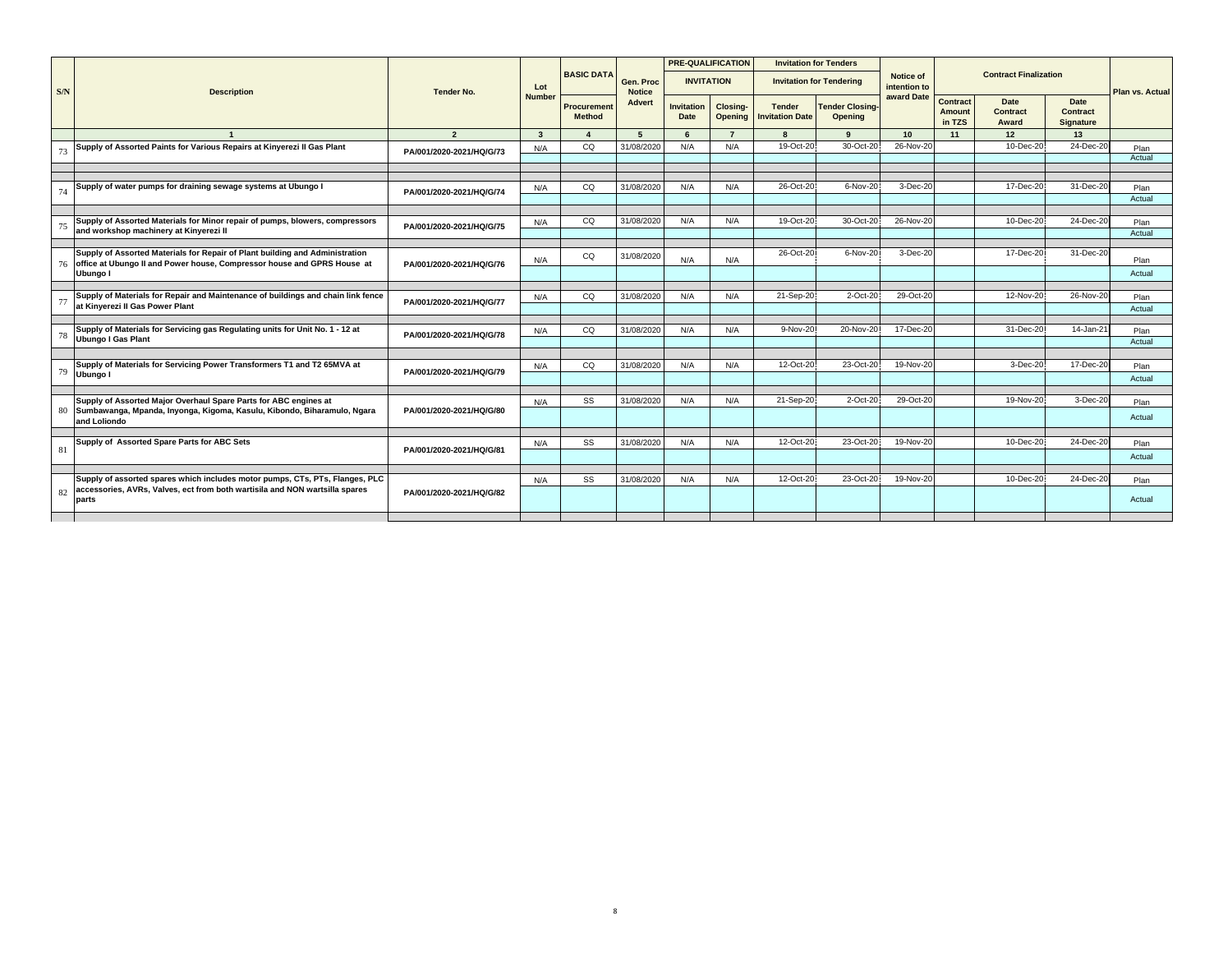|     |                                                                                                         |                          |                         |                              |                            |                           | <b>PRE-QUALIFICATION</b>          |                                         | <b>Invitation for Tenders</b>            |                           |                                     |                                  |                                      |                        |
|-----|---------------------------------------------------------------------------------------------------------|--------------------------|-------------------------|------------------------------|----------------------------|---------------------------|-----------------------------------|-----------------------------------------|------------------------------------------|---------------------------|-------------------------------------|----------------------------------|--------------------------------------|------------------------|
| S/N | <b>Description</b>                                                                                      | <b>Tender No.</b>        | Lot                     | <b>BASIC DATA</b>            | Gen. Proc<br><b>Notice</b> | <b>INVITATION</b>         |                                   |                                         | <b>Invitation for Tendering</b>          | Notice of<br>intention to |                                     | <b>Contract Finalization</b>     |                                      | <b>Plan vs. Actual</b> |
|     |                                                                                                         |                          | <b>Number</b>           | Procurement<br><b>Method</b> | Advert                     | <b>Invitation</b><br>Date | <b>Closing-</b><br><b>Opening</b> | <b>Tender</b><br><b>Invitation Date</b> | <b>Tender Closing-</b><br><b>Opening</b> | award Date                | Contract<br><b>Amount</b><br>in TZS | <b>Date</b><br>Contract<br>Award | <b>Date</b><br>Contract<br>Signature |                        |
|     |                                                                                                         | $\overline{\phantom{a}}$ | $\overline{\mathbf{3}}$ |                              | 5                          | 6                         | $\overline{7}$                    |                                         | $\mathbf{q}$                             | 10                        | 11                                  | 12                               | 13                                   |                        |
| 83  | Supply of rubber coupling for (05) gensets alternators at Tegeta Gas Plant                              | PA/001/2020-2021/HQ/G/83 | N/A                     | CQ                           | 31/08/2020                 | N/A                       | N/A                               | 9-Nov-20                                | 20-Nov-20                                | 17-Dec-20                 |                                     | 31-Dec-20                        | $14$ -Jan-21                         | Plan                   |
|     |                                                                                                         |                          |                         |                              |                            |                           |                                   |                                         |                                          |                           |                                     |                                  |                                      | Actual                 |
|     | Supply of Assorted Compressors major overhaul spare parts and working tools                             |                          |                         | <b>NCT</b>                   | 31/08/2020                 | N/A                       | N/A                               | 7-Oct-20                                | 30-Oct-20                                | 3-Dec-20                  |                                     | 7-Jan-21                         | 3-Mar-21                             |                        |
|     | 84 for Inyonga, Mpanda, Mafia, Kigoma, Kasuslu, Kibondo and Loliondo power<br>stations                  | PA/001/2020-2021/HQ/G/84 | N/A                     |                              |                            |                           |                                   |                                         |                                          |                           |                                     |                                  |                                      | Plan<br>Actual         |
|     |                                                                                                         |                          |                         |                              |                            |                           |                                   |                                         |                                          |                           |                                     |                                  |                                      |                        |
| 85  | Supply of Assorted Stationery under Framework Contract for Head Office                                  | PA/001/2020-2021/HQ/G/85 | N/A                     | CQ                           | 31/08/2020                 | N/A                       | N/A                               | 21-Sep-20                               | 2-Oct-20                                 | 29-Oct-20                 |                                     | 12-Nov-20                        | 26-Nov-20                            | Plan                   |
|     |                                                                                                         |                          |                         |                              |                            |                           |                                   |                                         |                                          |                           |                                     |                                  |                                      | Actual                 |
|     | Supply, Installation and Commissioning of 11/132kV, 55MVA Station                                       |                          | N/A                     | <b>RT</b>                    | 31/08/2020                 | N/A                       | N/A                               | 7-Oct-20                                | 30-Oct-20                                | 3-Dec-20                  |                                     | 7-Jan-21                         | 3-Mar-21                             | Plan                   |
|     | 86 Transformer, 11kV CB and it's control panel at Tegeta Gas Plant                                      | PA/001/2020-2021/HQ/G/86 |                         |                              |                            |                           |                                   |                                         |                                          |                           |                                     |                                  |                                      | Actual                 |
|     | Supply of New KBB M40 Turbochargers                                                                     |                          |                         |                              |                            | N/A                       | N/A                               | 23-Nov-20                               | 4-Dec-20                                 | 31-Dec-20                 |                                     | 21-Jan-21                        | 4-Feb-21                             |                        |
| 87  |                                                                                                         | PA/001/2020-2021/HQ/G/87 | N/A                     | SS                           | 31/08/2020                 |                           |                                   |                                         |                                          |                           |                                     |                                  |                                      | Plan<br>Actual         |
|     |                                                                                                         |                          |                         |                              |                            |                           |                                   |                                         |                                          |                           |                                     |                                  |                                      |                        |
| 88  | Supply of Assorted Nitrogen Gas, Liquid and Flasks under framework contract at<br>Kinverezi I Gas Plant | PA/001/2020-2021/HQ/G/88 | N/A                     | CQ                           | 31/08/2020                 | N/A                       | N/A                               | 19-Oct-20                               | 30-Oct-20                                | 26-Nov-20                 |                                     | 10-Dec-20                        | 24-Dec-20                            | Plan                   |
|     |                                                                                                         |                          |                         |                              |                            |                           |                                   |                                         |                                          |                           |                                     |                                  |                                      | Actual                 |
|     |                                                                                                         |                          |                         |                              |                            |                           |                                   |                                         |                                          |                           |                                     |                                  |                                      |                        |
| 89  | Supply of Assorted Spare Parts for Plant DC System under Framework Contract<br>at Kinverezi I Gas Plant | PA/001/2020-2021/HQ/G/89 | $\overline{2}$          | <b>NCT</b>                   | 31/08/2020                 | N/A                       | N/A                               | 7-Oct-20                                | 30-Oct-20                                | 3-Dec-20                  |                                     | 7-Jan-21                         | 3-Mar-2                              | Plan                   |
|     |                                                                                                         |                          |                         |                              |                            |                           |                                   |                                         |                                          |                           |                                     |                                  |                                      | Actual                 |
|     | Supply of Assorted Spare Parts and Technical Support for Black Start Generator                          |                          | N/A                     | CQ                           | 31/08/2020                 | N/A                       | N/A                               | 21-Sep-20                               | 2-Oct-20                                 | 29-Oct-20                 |                                     | 12-Nov-20                        | 26-Nov-20                            | Plan                   |
| 90  | under Frame Work Contract at Kinyerezi I Gas Plant                                                      | PA/001/2020-2021/HQ/G/90 |                         |                              |                            |                           |                                   |                                         |                                          |                           |                                     |                                  |                                      | Actual                 |
|     |                                                                                                         |                          |                         |                              |                            |                           |                                   |                                         |                                          |                           |                                     |                                  |                                      |                        |
| 91  | Supply of heavy duty torque wrench and heavy duty torque multiplier at                                  | PA/001/2020-2021/HQ/G/91 | N/A                     | CQ                           | 31/08/2020                 | N/A                       | N/A                               | 21-Sep-20                               | 2-Oct-20                                 | 29-Oct-20                 |                                     | 12-Nov-20                        | 26-Nov-20                            | Plan                   |
|     | <b>Kinverezi1 Gas Power Plant</b>                                                                       |                          |                         |                              |                            |                           |                                   |                                         |                                          |                           |                                     |                                  |                                      | Actual                 |
|     | Supply of sensor calibration kit at Kinyerezi I Gas Power Plant                                         |                          |                         | CQ                           | 31/08/2020                 | N/A                       | N/A                               | 12-Oct-20                               | 23-Oct-20                                | 19-Nov-20                 |                                     | 3-Dec-20                         | 17-Dec-20                            |                        |
| 92  |                                                                                                         | PA/001/2020-2021/HQ/G/92 | N/A                     |                              |                            |                           |                                   |                                         |                                          |                           |                                     |                                  |                                      | Plan<br>Actual         |
|     |                                                                                                         |                          |                         |                              |                            |                           |                                   |                                         |                                          |                           |                                     |                                  |                                      |                        |
|     | Supply, Installation and Commissioning of Walkthrough Metal Detector for                                | PA/001/2020-2021/HQ/G/93 | N/A                     | CQ                           | 31/08/2020                 | N/A                       | N/A                               | 19-Oct-20                               | 30-Oct-20                                | 26-Nov-20                 |                                     | 10-Dec-20                        | 24-Dec-20                            | Plan                   |
| 93  | Security Purposes at Kinyerezi I Gas Plant                                                              |                          |                         |                              |                            |                           |                                   |                                         |                                          |                           |                                     |                                  |                                      | Actual                 |
|     |                                                                                                         |                          |                         |                              |                            |                           |                                   |                                         |                                          |                           |                                     |                                  |                                      |                        |
| 94  | Supply of Invertors and Batteries for Clean Power for Regions (5) and Districts<br>(10) offices         | PA/001/2020-2021/HQ/G/94 | $\overline{2}$          | <b>NCT</b>                   | 31/08/2020                 | N/A                       | N/A                               | 7-Oct-20                                | 30-Oct-20                                | 3-Dec-20                  |                                     | 7-Jan-21                         | $3-Mar-2'$                           | Plan                   |
|     |                                                                                                         |                          |                         |                              |                            |                           |                                   |                                         |                                          |                           |                                     |                                  |                                      | Actual                 |
|     | Supply, Installation and configuration of Security Information and Event                                |                          | N/A                     | ICT                          | 31/08/2020                 | N/A                       | N/A                               | 30-Sep-20                               | 9-Oct-20                                 | 20-Nov-20                 |                                     | 25-Dec-20                        | 18-Feb-2                             | Plan                   |
|     | 95 Management (SIEM) System                                                                             | PA/001/2020-2021/HQ/G/95 |                         |                              |                            |                           |                                   |                                         |                                          |                           |                                     |                                  |                                      | Actual                 |
|     |                                                                                                         |                          |                         |                              |                            |                           |                                   |                                         |                                          |                           |                                     |                                  |                                      |                        |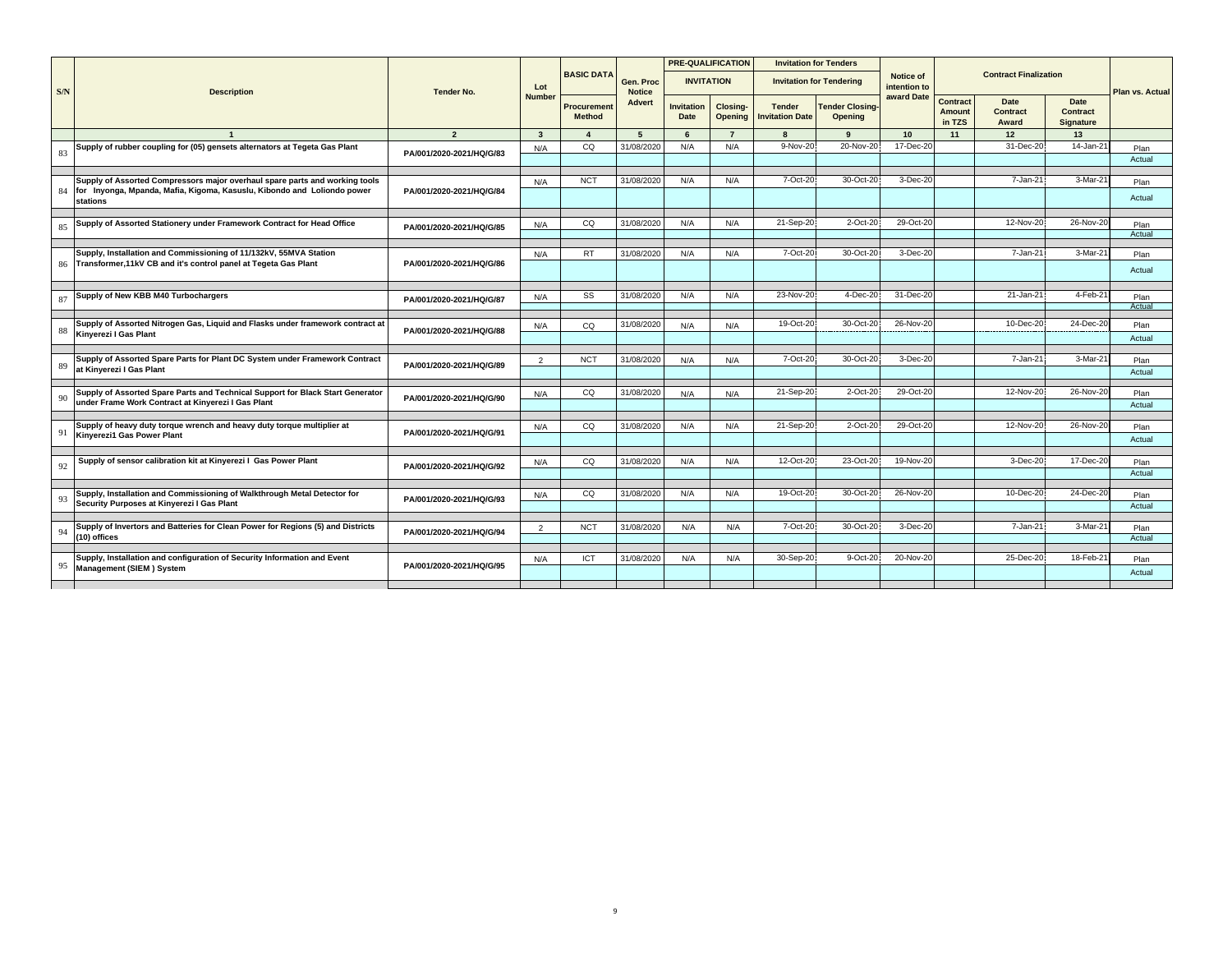|     |                                                                                                                                |                           |                         |                              |                            |                           | <b>PRE-QUALIFICATION</b>   |                                         | <b>Invitation for Tenders</b>     |                           |                              |                              |                                      |                 |
|-----|--------------------------------------------------------------------------------------------------------------------------------|---------------------------|-------------------------|------------------------------|----------------------------|---------------------------|----------------------------|-----------------------------------------|-----------------------------------|---------------------------|------------------------------|------------------------------|--------------------------------------|-----------------|
| S/N | <b>Description</b>                                                                                                             | <b>Tender No.</b>         | Lot                     | <b>BASIC DATA</b>            | Gen. Proc<br><b>Notice</b> | <b>INVITATION</b>         |                            |                                         | <b>Invitation for Tendering</b>   | Notice of<br>intention to |                              | <b>Contract Finalization</b> |                                      | Plan vs. Actual |
|     |                                                                                                                                |                           | <b>Number</b>           | Procurement<br><b>Method</b> | Advert                     | <b>Invitation</b><br>Date | Closing-<br><b>Opening</b> | <b>Tender</b><br><b>Invitation Date</b> | <b>Tender Closing-</b><br>Opening | award Date                | Contract<br>Amount<br>in TZS | Date<br>Contract<br>Award    | <b>Date</b><br>Contract<br>Signature |                 |
|     |                                                                                                                                | $\overline{2}$            | $\overline{\mathbf{3}}$ | $\overline{4}$               | 5                          | 6                         | $\overline{7}$             | 8                                       | 9                                 | 10                        | 11                           | 12                           | 13                                   |                 |
|     | Supply of Lubricants Oil for Hydro, Grid and Isolated Power Plants                                                             |                           | N/A                     | <b>NCT</b>                   | 31/08/2020                 | N/A                       | N/A                        | 4-Nov-20                                | 27-Nov-20                         | 31-Dec-20                 |                              | 4-Feb-21                     | 31-Mar-2                             | Plan            |
| 96  |                                                                                                                                | PA/001/2020-2021/HQ/G/96  |                         |                              |                            |                           |                            |                                         |                                   |                           |                              |                              |                                      | Actual          |
|     |                                                                                                                                |                           |                         |                              |                            |                           |                            |                                         |                                   |                           |                              |                              |                                      |                 |
| 97  | Supply of Digital Input Cards (DIU), Digital Output Cards (DOU), Connectors                                                    | PA/001/2020-2021/HQ/G/97  | N/A                     | CQ                           | 31/08/2020                 | N/A                       | N/A                        | 21-Sep-20                               | 2-Oct-20                          | 29-Oct-20                 |                              | 12-Nov-20                    | 26-Nov-2                             | Plan            |
|     |                                                                                                                                |                           |                         |                              |                            |                           |                            |                                         |                                   |                           |                              |                              |                                      | Actual          |
|     | Supply of Control Cable for use with Preventive & Corrective Maintenance of                                                    |                           | N/A                     | CQ                           | 31/08/2020                 | N/A                       | N/A                        | 21-Sep-20                               | 2-Oct-20                          | 29-Oct-20                 |                              | 12-Nov-20                    | 26-Nov-2                             | Plan            |
| 98  | <b>SCADA Circuits</b>                                                                                                          | PA/001/2020-2021/HQ/G/98  |                         |                              |                            |                           |                            |                                         |                                   |                           |                              |                              |                                      | Actual          |
|     |                                                                                                                                |                           |                         |                              |                            |                           |                            |                                         |                                   |                           |                              |                              |                                      |                 |
|     | Supply of 18 Spare Hard -disks for Substation Control and Monitoring Systerms                                                  |                           | N/A                     | CQ                           | 31/08/2020                 | N/A                       | N/A                        | 28-Sep-20                               | 9-Oct-20                          | 5-Nov-20                  |                              | 19-Nov-20                    | $3-Dec-2$                            | Plan            |
| 99  | <b>HMI Desktop Computers</b>                                                                                                   | PA/001/2020-2021/HQ/G/99  |                         |                              |                            |                           |                            |                                         |                                   |                           |                              |                              |                                      | Actual          |
|     |                                                                                                                                |                           |                         |                              |                            |                           |                            |                                         |                                   |                           |                              |                              |                                      |                 |
| 100 | Supply of Uninterruptable Power Supply (UPS) for Substation SCADA System                                                       | PA/001/2020-2021/HQ/G/100 | N/A                     | CQ                           | 31/08/2020                 | N/A                       | N/A                        | 19-Oct-20                               | 30-Oct-20                         | 26-Nov-20                 |                              | 10-Dec-20                    | 24-Dec-2                             | Plan            |
|     |                                                                                                                                |                           |                         |                              |                            |                           |                            |                                         |                                   |                           |                              |                              |                                      | Actual          |
|     | Supply of Plastic Label Printer for Labelling Control Cables and Single Wires                                                  | PA/001/2020-2021/HQ/G/101 | N/A                     | CQ                           | 31/08/2020                 | N/A                       | N/A                        | 21-Sep-20                               | 2-Oct-20                          | 29-Oct-20                 |                              | 12-Nov-20                    | 26-Nov-2                             | Plan            |
| 101 | During Termination, with 10Catridges for SCADA Control Signal Cable Labelling                                                  |                           |                         |                              |                            |                           |                            |                                         |                                   |                           |                              |                              |                                      | Actual          |
|     |                                                                                                                                |                           |                         |                              |                            |                           |                            |                                         |                                   |                           |                              |                              |                                      |                 |
| 102 | Supply of Assorted Devices and Materials for Ugrading Existing Fire Detection<br>and Suppression System at Grid Control Centre | PA/001/2020-2021/HQ/G/102 | N/A                     | CQ                           | 31/08/2020                 | N/A                       | N/A                        | 21-Sep-20                               | 2-Oct-20                          | 29-Oct-20                 |                              | 12-Nov-20                    | 26-Nov-2                             | Plan            |
|     |                                                                                                                                |                           |                         |                              |                            |                           |                            |                                         |                                   |                           |                              |                              |                                      | Actual          |
|     | Supply of Strategic Equipment and Tools for Transmission Lines Maintenance                                                     |                           | N/A                     | CQ                           | 31/08/2020                 | N/A                       | N/A                        | 28-Sep-20                               | 9-Oct-20                          | 5-Nov-20                  |                              | 19-Nov-20                    | $3-Dec-2$                            | Plan            |
| 103 |                                                                                                                                | PA/001/2020-2021/HQ/G/103 |                         |                              |                            |                           |                            |                                         |                                   |                           |                              |                              |                                      | Actual          |
|     |                                                                                                                                |                           |                         |                              |                            |                           |                            |                                         |                                   |                           |                              |                              |                                      |                 |
| 104 | Supply of Transmission Line Maintenance Tools                                                                                  | PA/001/2020-2021/HQ/G/104 | N/A                     | CQ                           | 31/08/2020                 | N/A                       | N/A                        | 19-Oct-20                               | 30-Oct-20                         | 26-Nov-20                 |                              | 10-Dec-20                    | 24-Dec-2                             | Plan            |
|     |                                                                                                                                |                           |                         |                              |                            |                           |                            |                                         |                                   |                           |                              |                              |                                      | Actual          |
|     |                                                                                                                                |                           |                         |                              |                            |                           |                            |                                         |                                   |                           |                              |                              |                                      |                 |
| 105 | Supply of Energized and Polluted Insulators washing System for Transmission<br><b>Lines Maintenance and Construction</b>       | PA/001/2020-2021/HQ/G/105 | N/A                     | CQ                           | 31/08/2020                 | N/A                       | N/A                        | 21-Sep-20                               | 2-Oct-20                          | 29-Oct-20                 |                              | 12-Nov-20                    | 26-Nov-2                             | Plan            |
|     |                                                                                                                                |                           |                         |                              |                            |                           |                            |                                         |                                   |                           |                              |                              |                                      | Actual          |
|     | Supply of Concrete Pole Handling and Quality Control Equipment                                                                 |                           | N/A                     | CQ                           | 31/08/2020                 | N/A                       | N/A                        | 21-Sep-20                               | 2-Oct-20                          | 29-Oct-20                 |                              | 12-Nov-20                    | 26-Nov-2                             | Plan            |
| 106 |                                                                                                                                | PA/001/2020-2021/HQ/G/106 |                         |                              |                            |                           |                            |                                         |                                   |                           |                              |                              |                                      | Actual          |
|     |                                                                                                                                |                           |                         |                              |                            |                           |                            |                                         |                                   |                           |                              |                              |                                      |                 |
| 107 | Supply of Amps stick current Measurement devices (voltage level 500KV)                                                         | PA/001/2020-2021/HQ/G/107 | N/A                     | CQ                           | 31/08/2020                 | N/A                       | N/A                        | 26-Oct-20                               | 6-Nov-20                          | 3-Dec-20                  |                              | 17-Dec-20                    | 31-Dec-2                             | Plan<br>Actual  |
|     |                                                                                                                                |                           |                         |                              |                            |                           |                            |                                         |                                   |                           |                              |                              |                                      |                 |
|     | Supply of floor carpet and vacuum Cleaner for National Customer Call Center                                                    |                           |                         | CQ                           | 31/08/2020                 | N/A                       | N/A                        | 19-Oct-20                               | 30-Oct-20                         | 26-Nov-20                 |                              | 10-Dec-20                    | 24-Dec-20                            |                 |
|     | 108 Sqm 1050(NCCC) & High Value Customer Cell (HVCC)                                                                           | PA/001/2020-2021/HQ/G/108 | N/A                     |                              |                            |                           |                            |                                         |                                   |                           |                              |                              |                                      | Plan            |
|     |                                                                                                                                |                           |                         |                              |                            |                           |                            |                                         |                                   |                           |                              |                              |                                      | Actual          |
|     | Supply of short time over current test instrument for testing new procured                                                     |                           | N/A                     | CQ                           | 31/08/2020                 | N/A                       | N/A                        | 12-Oct-20                               | 23-Oct-20                         | 19-Nov-20                 |                              | 3-Dec-20                     | 17-Dec-2                             | Plan            |
| 109 | energy meters                                                                                                                  | PA/001/2020-2021/HQ/G/109 |                         |                              |                            |                           |                            |                                         |                                   |                           |                              |                              |                                      | Actual          |
|     |                                                                                                                                |                           |                         |                              |                            |                           |                            |                                         |                                   |                           |                              |                              |                                      |                 |
| 110 | Supply of Instrument Air compressor with drier at Tegeta Gas Plant                                                             | PA/001/2020-2021/HQ/G/110 | N/A                     | CQ                           | 31/08/2020                 | N/A                       | N/A                        | 26-Oct-20                               | 6-Nov-20                          | 3-Dec-20                  |                              | 17-Dec-20                    | 31-Dec-2                             | Plan            |
|     |                                                                                                                                |                           |                         |                              |                            |                           |                            |                                         |                                   |                           |                              |                              |                                      | Actual          |
| 111 | Supply of new Plant Batteries for DC System at Tegeta Gas Plant                                                                | PA/001/2020-2021/HQ/G/111 | N/A                     | CQ                           | 31/08/2020                 | N/A                       | N/A                        | 19-Oct-20                               | 30-Oct-20                         | 26-Nov-20                 |                              | 10-Dec-20                    | 24-Dec-2                             | Plan            |
|     |                                                                                                                                |                           |                         |                              |                            |                           |                            |                                         |                                   |                           |                              |                              |                                      | Actual          |
|     | Supply, Installation and Commissiong of heavy duty Air Conditioner at swicth                                                   |                           |                         |                              |                            |                           |                            |                                         |                                   | 17-Sep-20                 |                              | $1-Oct-20$                   | 15-Oct-2                             |                 |
| 112 | gear room to improve plant reliability at Tegeta Gas Plant                                                                     | PA/001/2020-2021/HQ/G/112 | N/A                     | CQ                           | 31/08/2020                 | N/A                       | N/A                        | $10-Aug-20$                             | 21-Aug-20                         |                           |                              |                              |                                      | Plan<br>Actual  |
|     |                                                                                                                                |                           |                         |                              |                            |                           |                            |                                         |                                   |                           |                              |                              |                                      |                 |
| 113 | Supply of Strategic Spares for Transformers and Switch-gear for Grid                                                           | PA/001/2020-2021/HQ/G/113 | N/A                     | ICT                          | 31/08/2020                 | N/A                       | N/A                        | 18-Nov-20                               | 27-Nov-20                         | 8-Jan-21                  |                              | 12-Feb-21                    | 8-Apr-2                              | Plan            |
|     | substations                                                                                                                    |                           |                         |                              |                            |                           |                            |                                         |                                   |                           |                              |                              |                                      | Actual          |
|     | Supply of Assorted Materials for Construction of warehouse for storage of Gas                                                  |                           | N/A                     | <b>NCT</b>                   | 31/08/2020                 | N/A                       | N/A                        | 21-Oct-20                               | 13-Nov-20                         | 17-Dec-20                 |                              | 21-Jan-21                    | 17-Mar-2                             | Plan            |
| 114 | Turbine Air filters at Kinyerezi I Gas Plant                                                                                   | PA/001/2020-2021/HQ/G/114 |                         |                              |                            |                           |                            |                                         |                                   |                           |                              |                              |                                      | Actual          |
|     |                                                                                                                                |                           |                         |                              |                            |                           |                            |                                         |                                   |                           |                              |                              |                                      |                 |
| 115 | Supply of Assorted Materials for Construction of shade for spare engines and                                                   | PA/001/2020-2021/HQ/G/115 | N/A                     | CQ                           | 31/08/2020                 | N/A                       | N/A                        | 28-Sep-20                               | 9-Oct-20                          | 5-Nov-20                  |                              | 19-Nov-20                    | 3-Dec-2                              | Plan            |
|     | Access roads in balance of plant system at K I Gas Plant                                                                       |                           |                         |                              |                            |                           |                            |                                         |                                   |                           |                              |                              |                                      | Actual          |
|     |                                                                                                                                |                           |                         |                              |                            |                           |                            |                                         |                                   |                           |                              |                              |                                      |                 |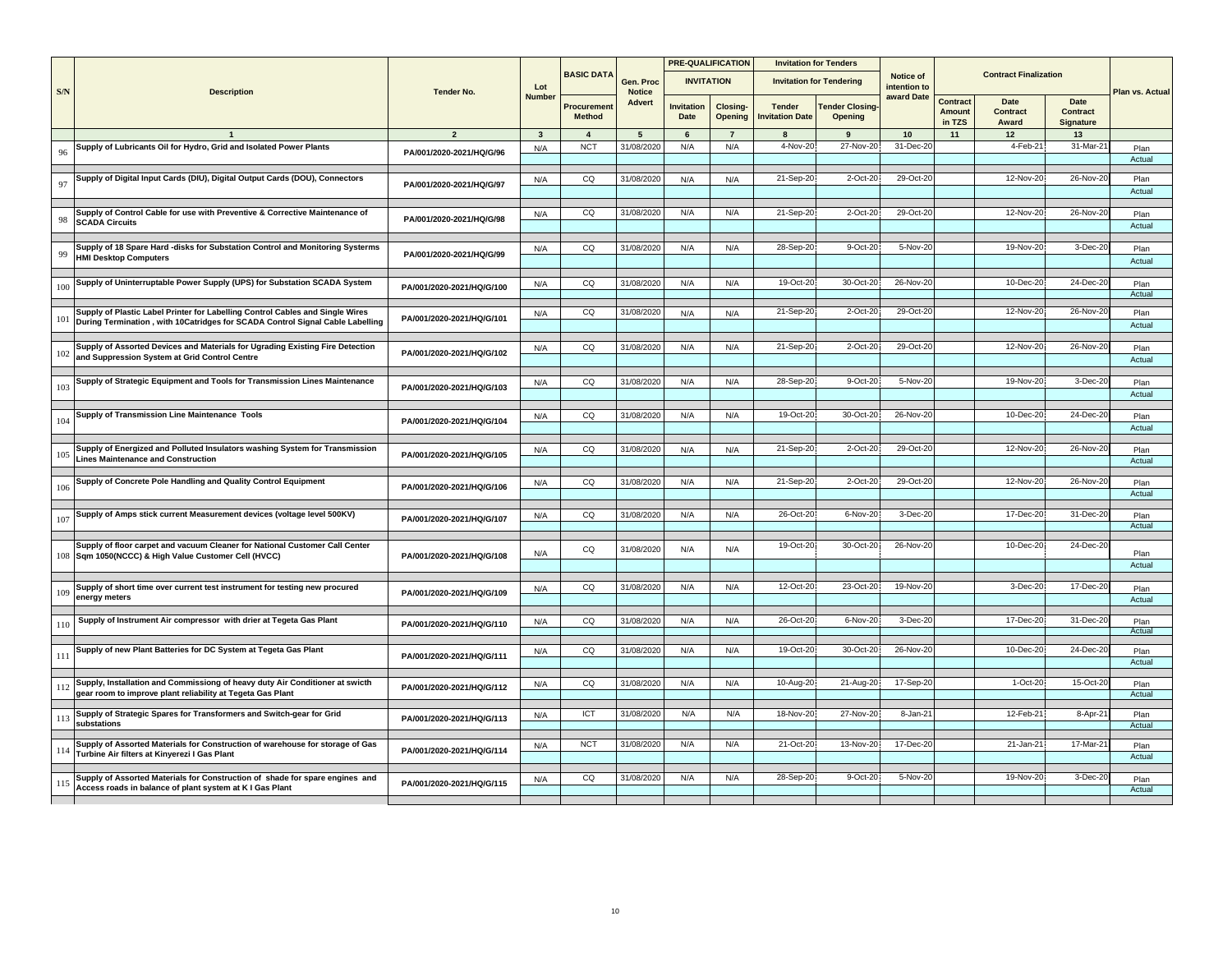|     |                                                                                                  |                           |                |                              |                            |                           | <b>PRE-QUALIFICATION</b>   |                                         | <b>Invitation for Tenders</b>     |                           |                              |                                  |                               |                 |
|-----|--------------------------------------------------------------------------------------------------|---------------------------|----------------|------------------------------|----------------------------|---------------------------|----------------------------|-----------------------------------------|-----------------------------------|---------------------------|------------------------------|----------------------------------|-------------------------------|-----------------|
| S/N | <b>Description</b>                                                                               | <b>Tender No.</b>         | Lot            | <b>BASIC DATA</b>            | Gen. Proc<br><b>Notice</b> | <b>INVITATION</b>         |                            |                                         | <b>Invitation for Tendering</b>   | Notice of<br>intention to |                              | <b>Contract Finalization</b>     |                               | Plan vs. Actual |
|     |                                                                                                  |                           | <b>Number</b>  | Procurement<br><b>Method</b> | <b>Advert</b>              | <b>Invitation</b><br>Date | <b>Closing-</b><br>Opening | <b>Tender</b><br><b>Invitation Date</b> | <b>Tender Closing-</b><br>Opening | award Date                | Contract<br>Amount<br>in TZS | Date<br><b>Contract</b><br>Award | Date<br>Contract<br>Signature |                 |
|     |                                                                                                  | $\overline{2}$            | $\mathbf{3}$   | $\overline{\mathbf{4}}$      | 5                          | 6                         | $\overline{7}$             | 8                                       | 9                                 | 10                        | 11                           | 12                               | 13                            |                 |
|     | Supply of Gas Sniffers calibration kit at Kinyerezi I Gas Power Plant                            |                           | N/A            | CQ                           | 31/08/2020                 | N/A                       | N/A                        | 26-Oct-20                               | $6-Nov-20$                        | 3-Dec-20                  |                              | 17-Dec-20                        | 31-Dec-2                      | Plan            |
| 116 |                                                                                                  | PA/001/2020-2021/HQ/G/116 |                |                              |                            |                           |                            |                                         |                                   |                           |                              |                                  |                               | Actual          |
|     |                                                                                                  |                           |                |                              |                            |                           |                            |                                         |                                   |                           |                              |                                  |                               |                 |
| 117 | Supply of Gas Analyzer kit at Kinyerezi I Gas Power Plant                                        | PA/001/2020-2021/HQ/G/117 | N/A            | CQ                           | 31/08/2020                 | N/A                       | N/A                        | 21-Sep-20                               | 2-Oct-20                          | 29-Oct-20                 |                              | 12-Nov-20                        | 26-Nov-2                      | Plan            |
|     |                                                                                                  |                           |                |                              |                            |                           |                            |                                         |                                   |                           |                              |                                  |                               | Actual          |
|     |                                                                                                  |                           |                |                              |                            |                           |                            |                                         |                                   |                           |                              |                                  |                               |                 |
| 118 | Supply of Two Heavy Duty Laptops for System calibration at Kinyerezi I Gas<br><b>Power Plant</b> | PA/001/2020-2021/HQ/G/118 | N/A            | CQ                           | 31/08/2020                 | N/A                       | N/A                        | 21-Sep-20                               | 2-Oct-20                          | 29-Oct-20                 |                              | 12-Nov-20                        | 26-Nov-2                      | Plan            |
|     |                                                                                                  |                           |                |                              |                            |                           |                            |                                         |                                   |                           |                              |                                  |                               | Actual          |
|     | Supply, installation and commissioning of CCTV Camera system at Kinyerezi I                      |                           | N/A            | CQ                           | 31/08/2020                 | N/A                       | N/A                        | 9-Nov-20                                | 20-Nov-20                         | 17-Dec-20                 |                              | 31-Dec-20                        | 14-Jan-2                      | Plan            |
| 119 | <b>Gas Plant</b>                                                                                 | PA/001/2020-2021/HQ/G/119 |                |                              |                            |                           |                            |                                         |                                   |                           |                              |                                  |                               | Actual          |
|     |                                                                                                  |                           |                |                              |                            |                           |                            |                                         |                                   |                           |                              |                                  |                               |                 |
| 120 | Supply of CCTV Camera for new building - NCCC & HVCC                                             | PA/001/2020-2021/HQ/G/120 | N/A            | CQ                           | 31/08/2020                 | N/A                       | N/A                        | 9-Nov-20                                | 20-Nov-20                         | 17-Dec-20                 |                              | 31-Dec-20                        | 14-Jan-2                      | Plan            |
|     |                                                                                                  |                           |                |                              |                            |                           |                            |                                         |                                   |                           |                              |                                  |                               | Actual          |
|     | Supply of Safety /Protective gears (Safety boots and Ear muff) under framework                   |                           | $\mathbf{3}$   | <b>NCT</b>                   | 31/08/2020                 | N/A                       | N/A                        | 7-Oct-20                                | 30-Oct-20                         | 3-Dec-20                  |                              | 7-Jan-21                         | 3-Mar-2                       | Plan            |
| 121 | contract                                                                                         | PA/001/2020-2021/HQ/G/121 |                |                              |                            |                           |                            |                                         |                                   |                           |                              |                                  |                               | Actual          |
|     |                                                                                                  |                           |                |                              |                            |                           |                            |                                         |                                   |                           |                              |                                  |                               |                 |
|     | Supply of regulating back pressure at Kinyerezi II Power Plant                                   |                           | N/A            | CQ                           | 31/08/2020                 | N/A                       | N/A                        | 28-Sep-20                               | 9-Oct-20                          | 5-Nov-20                  |                              | 19-Nov-20                        | $3-Dec-2$                     | Plan            |
| 122 |                                                                                                  | PA/001/2020-2021/HQ/G/122 |                |                              |                            |                           |                            |                                         |                                   |                           |                              |                                  |                               | Actual          |
|     |                                                                                                  |                           |                |                              |                            |                           |                            |                                         |                                   |                           |                              |                                  |                               |                 |
| 123 | Supply of Inspection kits for mobile equipment use at Kinyerezi II Power Plant                   | PA/001/2020-2021/HQ/G/123 | N/A            | CQ                           | 31/08/2020                 | N/A                       | N/A                        | 26-Oct-20                               | 6-Nov-20                          | 3-Dec-20                  |                              | 17-Dec-20                        | 31-Dec-2                      | Plan            |
|     |                                                                                                  |                           |                |                              |                            |                           |                            |                                         |                                   |                           |                              |                                  |                               | Actual          |
|     |                                                                                                  |                           |                |                              |                            |                           |                            |                                         |                                   |                           |                              |                                  |                               |                 |
| 124 | Supply of Assorted Workshop fabrication materials for maintenance use(shaft,                     | PA/001/2020-2021/HQ/G/124 | N/A            | CQ                           | 31/08/2020                 | N/A                       | N/A                        | 21-Sep-20                               | 2-Oct-20                          | 29-Oct-20                 |                              | 12-Nov-20                        | 26-Nov-2                      | Plan            |
|     | checker plate, mild steel, brass) at Kinyerezi II                                                |                           |                |                              |                            |                           |                            |                                         |                                   |                           |                              |                                  |                               | Actual          |
|     | Supply of PH sensor for measurement PH of DM water at Kinyerezi II                               |                           | N/A            | CQ                           | 31/08/2020                 | N/A                       | N/A                        | 21-Sep-20                               | 2-Oct-20                          | 29-Oct-20                 |                              | 12-Nov-20                        | 26-Nov-2                      | Plan            |
| 125 |                                                                                                  | PA/001/2020-2021/HQ/G/125 |                |                              |                            |                           |                            |                                         |                                   |                           |                              |                                  |                               | Actual          |
|     |                                                                                                  |                           |                |                              |                            |                           |                            |                                         |                                   |                           |                              |                                  |                               |                 |
| 126 | Supply, installation and commissioning of CCTV Camera at Kinyerezi II Gas Plant                  | PA/001/2020-2021/HQ/G/126 | N/A            | CQ                           | 31/08/2020                 | N/A                       | N/A                        | 9-Nov-20                                | 20-Nov-20                         | 17-Dec-20                 |                              | 31-Dec-20                        | $14$ -Jan-2                   | Plan            |
|     |                                                                                                  |                           |                |                              |                            |                           |                            |                                         |                                   |                           |                              |                                  |                               | Actual          |
|     |                                                                                                  |                           |                |                              |                            |                           |                            |                                         |                                   |                           |                              |                                  |                               |                 |
| 127 | nstallation of Fire detection and Fire suppression system at Ubungo and                          | PA/001/2020-2021/HQ/G/127 | N/A            | CQ                           | 31/08/2020                 | N/A                       | N/A                        | 9-Nov-20                                | 20-Nov-20                         | 17-Dec-20                 |                              | 31-Dec-20                        | $14$ -Jan-2                   | Plan            |
|     | Dodoma AMR office                                                                                |                           |                |                              |                            |                           |                            |                                         |                                   |                           |                              |                                  |                               | Actual          |
|     | Supply and Installation of Cyber Security Audit Software for Internal Audit                      |                           |                | <b>NCT</b>                   | 31/08/2020                 | N/A                       | N/A                        | 7-Oct-20                                | 30-Oct-20                         | 3-Dec-20                  |                              | 7-Jan-21                         | 3-Mar-2                       |                 |
| 128 | <b>Business Unit</b>                                                                             | PA/001/2020-2021/HQ/G/128 | N/A            |                              |                            |                           |                            |                                         |                                   |                           |                              |                                  |                               | Plan<br>Actual  |
|     |                                                                                                  |                           |                |                              |                            |                           |                            |                                         |                                   |                           |                              |                                  |                               |                 |
|     | Supply of Workshop Equipment Consumable-Kinyerezi II Gas Plant                                   |                           | N/A            | CQ                           | 31/08/2020                 | N/A                       | N/A                        | 9-Nov-20                                | 20-Nov-20                         | 17-Dec-20                 |                              | 31-Dec-20                        | 14-Jan-2                      | Plan            |
| 129 |                                                                                                  | PA/001/2020-2021/HQ/G/129 |                |                              |                            |                           |                            |                                         |                                   |                           |                              |                                  |                               | Actual          |
|     |                                                                                                  |                           |                |                              |                            |                           |                            |                                         |                                   |                           |                              |                                  |                               |                 |
| 130 | Supply of Tricycles and Motorcycles for Zones                                                    | PA/001/2020-2021/HQ/G/130 | $\overline{2}$ | <b>NCT</b>                   | 31/08/2020                 | N/A                       | N/A                        | 7-Oct-20                                | 30-Oct-20                         | 3-Dec-20                  |                              | 7-Jan-21                         | 3-Mar-2                       | Plan            |
|     |                                                                                                  |                           |                |                              |                            |                           |                            |                                         |                                   |                           |                              |                                  |                               | Actual          |
|     |                                                                                                  |                           |                |                              |                            |                           |                            |                                         |                                   |                           |                              |                                  |                               |                 |
|     | Supply of Assorted Materials for Proposed Construction of Fire Kiosk with 7.5                    |                           |                | CQ                           | 31/08/2020                 | N/A                       | N/A                        | 9-Nov-20                                | 20-Nov-20                         | 17-Dec-20                 |                              | 31-Dec-20                        | 14-Jan-2                      | Plan            |
| 131 | Sqm at Power Transformers and 4 Outdoor Toilets Rehabilitaion at Ubungo                          | PA/001/2020-2021/HQ/G/131 | N/A            |                              |                            |                           |                            |                                         |                                   |                           |                              |                                  |                               |                 |
|     | Substation 132/33kV                                                                              |                           |                |                              |                            |                           |                            |                                         |                                   |                           |                              |                                  |                               | Actual          |
|     | Supply of Materials for Maintenance of MCC, TTTS City Centre, TTTS Masaki and                    |                           |                |                              |                            |                           |                            | 7-Oct-20                                | 30-Oct-20                         | 3-Dec-20                  |                              | 7-Jan-21                         | 3-Mar-2                       |                 |
|     | 132 Kurasini Central Store                                                                       | PA/001/2020-2021/HQ/G/132 | N/A            | <b>NCT</b>                   | 31/08/2020                 | N/A                       | N/A                        |                                         |                                   |                           |                              |                                  |                               | Plan            |
|     |                                                                                                  |                           |                |                              |                            |                           |                            |                                         |                                   |                           |                              |                                  |                               | Actual          |
|     | Supply of Assorted Materials for Renovation and Maintanance Works at Ubungo                      |                           |                |                              |                            |                           |                            | 9-Nov-20                                | 20-Nov-20                         | 17-Dec-20                 |                              | 31-Dec-20                        | 14-Jan-2                      |                 |
| 133 | and II Gas Plants Offices and Capentry Workshop at Ubungo Head Office                            | PA/001/2020-2021/HQ/G/133 | N/A            | CQ                           | 31/08/2020                 | N/A                       | N/A                        |                                         |                                   |                           |                              |                                  |                               | Plan            |
|     |                                                                                                  |                           |                |                              |                            |                           |                            |                                         |                                   |                           |                              |                                  |                               | Actual          |
|     |                                                                                                  |                           |                |                              |                            |                           |                            |                                         |                                   |                           |                              |                                  |                               |                 |
| 134 | Supply of Assorted Materials for Extension and Improvement of fencing with                       | PA/001/2020-2021/HQ/G/134 | N/A            | <b>NCT</b>                   | 31/08/2020                 | N/A                       | N/A                        | 7-Oct-20                                | 30-Oct-20                         | 3-Dec-20                  |                              | 7-Jan-21                         | 3-Mar-2                       | Plan            |
|     | 2,468m2 at Mpakani Estates, Ubungo Power Station and Computer Building at<br>Ubungo              |                           |                |                              |                            |                           |                            |                                         |                                   |                           |                              |                                  |                               | Actual          |
|     |                                                                                                  |                           |                |                              |                            |                           |                            |                                         |                                   |                           |                              |                                  |                               |                 |
| 135 | Supply of Assorted Materials for Renovation of 40 Staff Residential Houses in                    | PA/001/2020-2021/HQ/G/135 | N/A            | <b>NCT</b>                   | 31/08/2020                 | N/A                       | N/A                        | 7-Oct-20                                | 30-Oct-20                         | 3-Dec-20                  |                              | $7 - Jan-2$                      | 3-Mar-2                       | Plan            |
|     | Dar es salaam Region                                                                             |                           |                |                              |                            |                           |                            |                                         |                                   |                           |                              |                                  |                               | Actual          |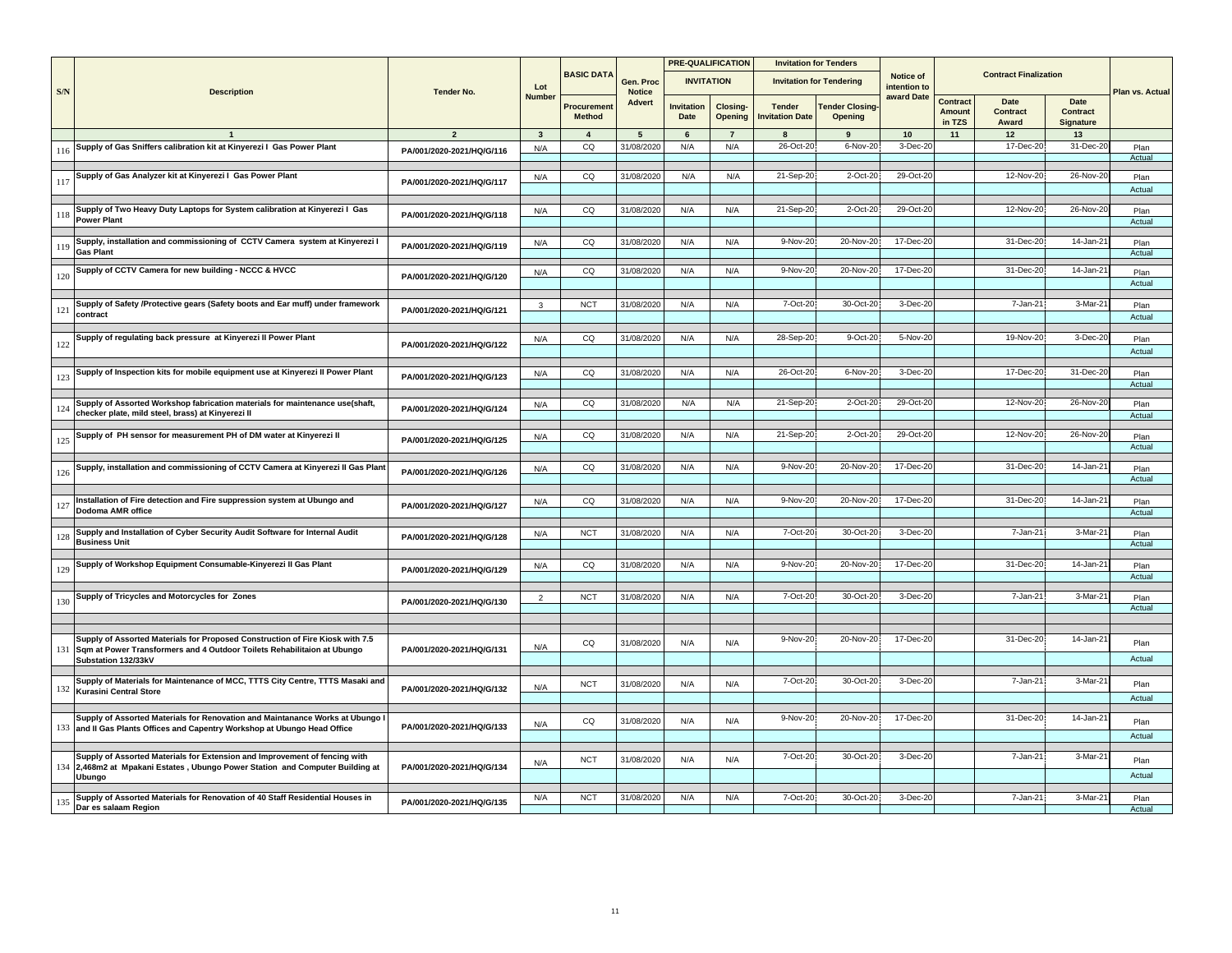|     |                                                                                                                               |                            |               |                              |                            |                           | <b>PRE-QUALIFICATION</b> |                                         | <b>Invitation for Tenders</b>     |                           |                                            |                                  |                                      |                 |
|-----|-------------------------------------------------------------------------------------------------------------------------------|----------------------------|---------------|------------------------------|----------------------------|---------------------------|--------------------------|-----------------------------------------|-----------------------------------|---------------------------|--------------------------------------------|----------------------------------|--------------------------------------|-----------------|
| S/N | <b>Description</b>                                                                                                            | <b>Tender No.</b>          | Lot           | <b>BASIC DATA</b>            | Gen. Proc<br><b>Notice</b> | <b>INVITATION</b>         |                          |                                         | <b>Invitation for Tendering</b>   | Notice of<br>intention to |                                            | <b>Contract Finalization</b>     |                                      | Plan vs. Actual |
|     |                                                                                                                               |                            | <b>Number</b> | Procurement<br><b>Method</b> | <b>Advert</b>              | <b>Invitation</b><br>Date | Closing-<br>Opening      | <b>Tender</b><br><b>Invitation Date</b> | <b>Tender Closing-</b><br>Opening | award Date                | <b>Contract</b><br><b>Amount</b><br>in TZS | Date<br><b>Contract</b><br>Award | Date<br>Contract<br><b>Signature</b> |                 |
|     | $\mathbf{1}$                                                                                                                  | $\overline{2}$             | $\mathbf{3}$  | $\overline{4}$               | $5\overline{5}$            | 6                         | $\overline{7}$           | 8                                       | 9                                 | 10 <sup>1</sup>           | 11                                         | 12                               | 13                                   |                 |
|     |                                                                                                                               |                            |               |                              |                            |                           |                          |                                         |                                   |                           |                                            |                                  |                                      |                 |
| 136 | Supply of Assorted Materials for Construction of Security Fence with 14,781m2<br>around Kinyerezi I & II Complex Area         | PA/001/2020-2021/HQ/G/136  | N/A           | <b>NCT</b>                   | 31/08/2020                 | N/A                       | N/A                      | 7-Oct-20                                | 30-Oct-20                         | 3-Dec-20                  |                                            | 7-Jan-21                         | $3-Mar-2'$                           | Plan<br>Actual  |
|     |                                                                                                                               |                            |               |                              |                            |                           |                          |                                         |                                   |                           |                                            |                                  |                                      |                 |
| 137 | Supply of Assorted Materials for Construction works at Tegeta Gas Plant                                                       | PA/001/2020-2021/HQ/G/137  | N/A           | CQ                           | 31/08/2020                 | N/A                       | N/A                      | 9-Nov-20                                | 20-Nov-20                         | 17-Dec-20                 |                                            | 31-Dec-20                        | $14$ -Jan-2 $'$                      | Plan<br>Actual  |
|     |                                                                                                                               |                            |               |                              |                            |                           |                          |                                         |                                   |                           |                                            |                                  |                                      |                 |
| 138 | Supply of Assorted Materials for Renovation and Repair Works at Ubungo I Gas<br><b>Plant and Kasulu Power Station</b>         | PA/001/2020-2021/HQ/G/138  | N/A           | CQ                           | 31/08/2020                 | N/A                       | N/A                      | 9-Nov-20                                | 20-Nov-20                         | 17-Dec-20                 |                                            | 31-Dec-20                        | 14-Jan-21                            | Plan<br>Actual  |
|     |                                                                                                                               |                            |               |                              |                            |                           |                          |                                         |                                   |                           |                                            |                                  |                                      |                 |
| 139 | Supply of Assorted Materials for Construction of warehouse for storage of Gas<br>Turbine Air filters at Kinyerezi I Gas Plant | PA/001/2020-2021/HQ/G/139  | N/A           | CQ                           | 31/08/2020                 | N/A                       | N/A                      | 16-Nov-20                               | 27-Nov-20                         | 24-Dec-20                 |                                            | 7-Jan-21                         | 21-Jan-21                            | Plan            |
|     |                                                                                                                               |                            |               |                              |                            |                           |                          |                                         |                                   |                           |                                            |                                  |                                      | Actual          |
|     |                                                                                                                               |                            |               |                              |                            |                           |                          |                                         |                                   | 17-Dec-20                 |                                            | 31-Dec-20                        | 14-Jan-21                            |                 |
| 140 | Supply of Gazzables for TANESCO Regions                                                                                       | PA/001/2020-2021/HQ/G/140  | N/A           | CQ                           | 31/08/2020                 | N/A                       | N/A                      | 9-Nov-20                                | 20-Nov-20                         |                           |                                            |                                  |                                      | Plan<br>Actual  |
|     |                                                                                                                               |                            |               |                              |                            |                           |                          |                                         |                                   |                           |                                            |                                  |                                      |                 |
| 141 | Supply of Google Earth application, with Maps, routes or places - Annual<br>Subscription for Regional and districts offices   | PA/001/2020-2021/HQ/G/141  | N/A           | <b>NCT</b>                   | 31/08/2020                 | N/A                       | N/A                      | 7-Oct-20                                | 30-Oct-20                         | 3-Dec-20                  |                                            | 7-Jan-21                         | $3-Mar-2'$                           | Plan            |
|     |                                                                                                                               |                            |               |                              |                            |                           |                          |                                         |                                   |                           |                                            |                                  |                                      | Actual          |
|     |                                                                                                                               |                            |               |                              |                            |                           |                          |                                         |                                   |                           |                                            |                                  |                                      |                 |
| 142 | Supply of PSSE Software for Regions                                                                                           | PA/001/2020-2021/HQ/G/142  | N/A           | SS                           | 31/08/2020                 | N/A                       | N/A                      | 23-Nov-20                               | 4-Dec-20                          | 31-Dec-20                 |                                            | 21-Jan-21                        | 4-Feb-21                             | Plan<br>Actual  |
|     |                                                                                                                               |                            |               |                              |                            |                           |                          |                                         |                                   |                           |                                            |                                  |                                      |                 |
| 143 | Supply of Plotter for plannig and design at Zones                                                                             | PA/001/2020-2021/HQ/G/143  | N/A           | <b>NCT</b>                   | 31/08/2020                 | N/A                       | N/A                      | 7-Oct-20                                | 30-Oct-20                         | 3-Dec-20                  |                                            | 7-Jan-21                         | $3-Mar-2$                            | Plan<br>Actual  |
|     |                                                                                                                               |                            |               |                              |                            |                           |                          |                                         |                                   |                           |                                            |                                  |                                      |                 |
| 144 | Supply of Computerised Maintenance Management System (software and<br>hardware) for New Pangani Falls Hydropower Plant        | PA/001/2020-2021/HQ/G/144  | N/A           | CQ                           | 31/08/2020                 | N/A                       | N/A                      | 9-Nov-20                                | 20-Nov-20                         | 17-Dec-20                 |                                            | 31-Dec-20                        | 14-Jan-21                            | Plan<br>Actual  |
|     |                                                                                                                               |                            |               |                              |                            |                           |                          |                                         |                                   |                           |                                            |                                  |                                      |                 |
| 145 | Supply, and Installation of Computerized Maintenance Management System<br>(CMMS) at Mtwara Gas Plant - Hardware and Software  | PA/001/2020-2021/SZN/G/145 | N/A           | CQ                           | 31/08/2020                 | N/A                       | N/A                      | 2-Nov-20                                | 13-Nov-20                         | 10-Dec-20                 |                                            | 24-Dec-20                        | 7-Jan-21                             | Plan<br>Actual  |
|     |                                                                                                                               |                            |               |                              |                            |                           |                          |                                         |                                   |                           |                                            |                                  |                                      |                 |
| 146 | Supply of CRM system for improving Emergency office-Regional office, USA<br><b>River. Muriet and Karatu districts</b>         | PA/001/2020-2021/HQ/G/146  | N/A           | CQ                           | 31/08/2020                 | N/A                       | N/A                      | 9-Nov-20                                | 20-Nov-20                         | 17-Dec-20                 |                                            | 31-Dec-20                        | 14-Jan-21                            | Plan<br>Actual  |
|     |                                                                                                                               |                            |               |                              |                            |                           |                          |                                         |                                   |                           |                                            |                                  |                                      |                 |
| 147 | Supply of Tear Drop                                                                                                           | PA/001/2020-2021/HQ/G/147  | N/A           | CQ                           | 31/08/202                  | N/A                       | N/A                      | 26-Oct-20                               | 6-Nov-20                          | 3-Dec-20                  |                                            | 17-Dec-20                        | 31-Dec-20                            | Plan<br>Actual  |
|     |                                                                                                                               |                            |               |                              |                            |                           |                          |                                         |                                   |                           |                                            |                                  |                                      |                 |
| 148 | Supply of Arc GIS software advanced licensed at Zones                                                                         | PA/001/2020-2021/HQ/G/148  | N/A           | SS                           | 31/08/2020                 | N/A                       | N/A                      | 23-Nov-20                               | 4-Dec-20                          | 31-Dec-20                 |                                            | 21-Jan-21                        | 4-Feb-21                             | Plan            |
|     |                                                                                                                               |                            |               |                              |                            |                           |                          |                                         |                                   |                           |                                            |                                  |                                      | Actual          |
| 149 | Supply and Installation of Mini Call Centre software at Regional Office at Geita                                              | PA/001/2020-2021/HQ/G/149  | N/A           | CQ                           | 31/08/2020                 | N/A                       | N/A                      | 16-Nov-20                               | 27-Nov-20                         | 24-Dec-20                 |                                            | 7-Jan-21                         | 21-Jan-2                             | Plan            |
|     |                                                                                                                               |                            |               |                              |                            |                           |                          |                                         |                                   |                           |                                            |                                  |                                      | Actual          |
|     |                                                                                                                               |                            |               |                              |                            |                           |                          |                                         |                                   |                           |                                            |                                  |                                      |                 |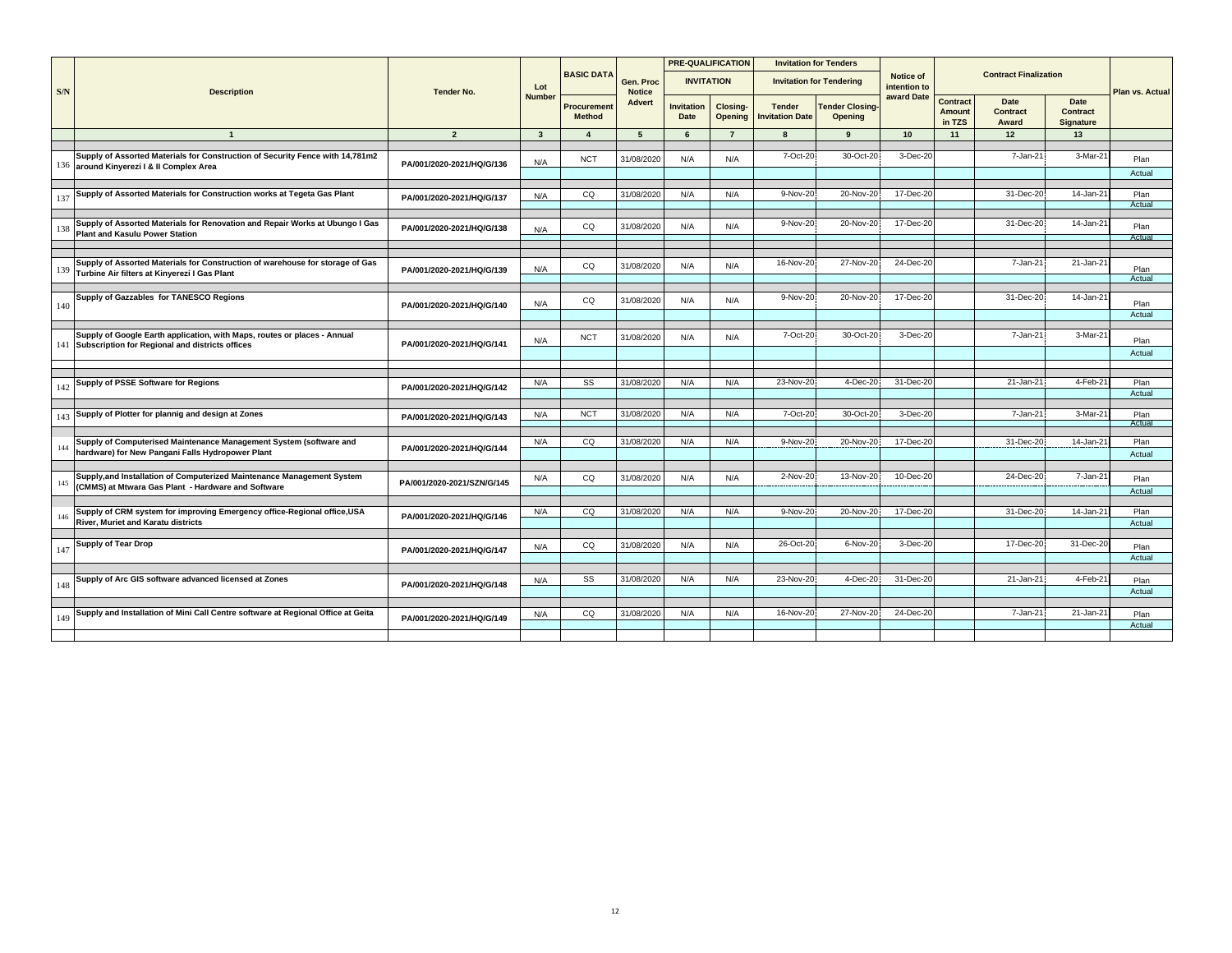|             |                                                                                                        | <b>Tender No.</b>          | Lot<br><b>Number</b> |                                     |                            |                           | <b>PRE-QUALIFICATION</b> |                                         | <b>Invitation for Tenders</b>            |                                  |                                            |                              |                                      |                        |
|-------------|--------------------------------------------------------------------------------------------------------|----------------------------|----------------------|-------------------------------------|----------------------------|---------------------------|--------------------------|-----------------------------------------|------------------------------------------|----------------------------------|--------------------------------------------|------------------------------|--------------------------------------|------------------------|
| S/N         | <b>Description</b>                                                                                     |                            |                      | <b>BASIC DATA</b>                   | Gen. Proc<br><b>Notice</b> | <b>INVITATION</b>         |                          |                                         | <b>Invitation for Tendering</b>          | <b>Notice of</b><br>intention to |                                            | <b>Contract Finalization</b> |                                      | <b>Plan vs. Actual</b> |
|             |                                                                                                        |                            |                      | <b>Procurement</b><br><b>Method</b> | <b>Advert</b>              | <b>Invitation</b><br>Date | Closing-<br>Opening      | <b>Tender</b><br><b>Invitation Date</b> | <b>Tender Closing-</b><br><b>Opening</b> | award Date                       | <b>Contract</b><br><b>Amount</b><br>in TZS | Date<br>Contract<br>Award    | Date<br>Contract<br><b>Signature</b> |                        |
|             | $\mathbf{1}$                                                                                           | $\overline{2}$             | $\mathbf{3}$         |                                     | 5                          | 6                         | $\overline{7}$           |                                         | $\mathbf{q}$                             | 10 <sup>1</sup>                  | 11                                         | 12                           | 13                                   |                        |
|             | <b>MINOR VALUE PROCUREMENT UNDER GOODS CATEGORY</b>                                                    |                            |                      |                                     |                            |                           |                          |                                         |                                          |                                  |                                            |                              |                                      |                        |
|             | Supply of Hard disc for AMR System Database Storage for Dar es Salaam and<br>Dodoma site               | PA/001/2020-21/HQ/G-RFQ/01 | N/A                  | <b>MVP</b>                          | 31/08/2020                 | N/A                       | N/A                      | 28-Sep-20                               | 9-Oct-20                                 | 31-Oct-20                        |                                            | 2-Nov-20                     | 4-Nov-20                             | Plan<br>Actual         |
|             | Supply of Voltage Detector for Substations                                                             | PA/001/2020-21/HQ/G-RFQ/02 | N/A                  | <b>MVP</b>                          | 31/08/2020                 | N/A                       | N/A                      | 28-Sep-20                               | 9-Oct-20                                 | 31-Oct-20                        |                                            | 2-Nov-20                     | 4-Nov-20                             | Plan<br>Actual         |
| 3           | Supply of Device for enhancing online customer care                                                    | PA/001/2020-21/HQ/G-RFQ/03 | N/A                  | <b>MVP</b>                          | 31/08/2020                 | N/A                       | N/A                      | 14-Sep-20                               | 25-Sep-20                                | 17-Oct-20                        |                                            | 19-Oct-20                    | 21-Oct-20                            | Plan<br>Actual         |
|             |                                                                                                        |                            |                      |                                     |                            |                           |                          |                                         |                                          |                                  |                                            |                              |                                      |                        |
|             | Supply of movable barrier for Security                                                                 | PA/001/2020-21/HQ/G-RFQ/04 | N/A                  | <b>MVP</b>                          | 31/08/2020                 | N/A                       | N/A                      | 14-Sep-20                               | 25-Sep-20                                | 17-Oct-20                        |                                            | 19-Oct-20                    | 21-Oct-20                            | Plan<br>Actual         |
|             |                                                                                                        |                            |                      |                                     |                            |                           |                          |                                         |                                          |                                  |                                            |                              |                                      |                        |
|             | Supply of Documentary voice recorder for site inspections - RPU                                        | PA/001/2020-21/HQ/G-RFQ/05 | N/A                  | <b>MVP</b>                          | 31/08/2020                 | N/A                       | N/A                      | 28-Sep-20                               | 9-Oct-20                                 | 31-Oct-20                        |                                            | 2-Nov-20                     | 4-Nov-20                             | Plan<br>Actual         |
| 6           | Bags for carrying documents for Legal Department                                                       | PA/001/2020-21/HQ/G-RFQ/06 | N/A                  | <b>MVP</b>                          | 31/08/2020                 | N/A                       | N/A                      | 21-Sep-20                               | 2-Oct-20                                 | 24-Oct-20                        |                                            | 26-Oct-20                    | 28-Oct-20                            | Plan                   |
|             |                                                                                                        |                            |                      |                                     |                            |                           |                          |                                         |                                          |                                  |                                            |                              |                                      | Actual                 |
|             | Supply of Assorted Kitchen Utensils for Generation Department                                          | PA/001/2020-21/HQ/G-RFQ/07 | N/A                  | <b>MVP</b>                          | 31/08/2020                 | N/A                       | N/A                      | 26-Oct-20                               | 6-Nov-20                                 | 28-Nov-20                        |                                            | 30-Nov-20                    | 2-Dec-20                             | Plan<br>Actual         |
|             |                                                                                                        |                            |                      |                                     |                            |                           |                          |                                         |                                          |                                  |                                            |                              |                                      |                        |
| 8           | Supply of pallet jack for Mafia Power station                                                          | PA/001/2020-21/HQ/G-RFQ/08 | N/A                  | <b>MVP</b>                          | 31/08/2020                 | N/A                       | N/A                      | 28-Sep-20                               | 9-Oct-20                                 | 31-Oct-20                        |                                            | 2-Nov-20                     | 4-Nov-20                             | Plan<br>Actual         |
|             |                                                                                                        |                            |                      |                                     |                            |                           |                          |                                         |                                          |                                  |                                            |                              |                                      |                        |
| $\mathbf Q$ | Supply of distilled water for DC system for Generation                                                 | PA/001/2020-21/HQ/G-RFQ/09 | N/A                  | <b>MVP</b>                          | 31/08/2020                 | N/A                       | N/A                      | 21-Sep-20                               | 2-Oct-20                                 | 24-Oct-20                        |                                            | 26-Oct-20                    | 28-Oct-20                            | Plan<br>Actual         |
|             |                                                                                                        |                            |                      |                                     |                            |                           |                          |                                         |                                          |                                  |                                            |                              |                                      |                        |
|             | Supply of lockers for National Customer Call Center (NCCC) & High Value<br><b>Customer Cell (HVCC)</b> | PA/001/2020-21/HQ/G-RFQ/10 | N/A                  | <b>MVP</b>                          | 31/08/2020                 | N/A                       | N/A                      | 14-Sep-20                               | 25-Sep-20                                | 17-Oct-20                        |                                            | 19-Oct-20                    | 21-Oct-20                            | Plan<br>Actual         |
|             |                                                                                                        |                            |                      |                                     |                            |                           |                          |                                         |                                          |                                  |                                            |                              |                                      |                        |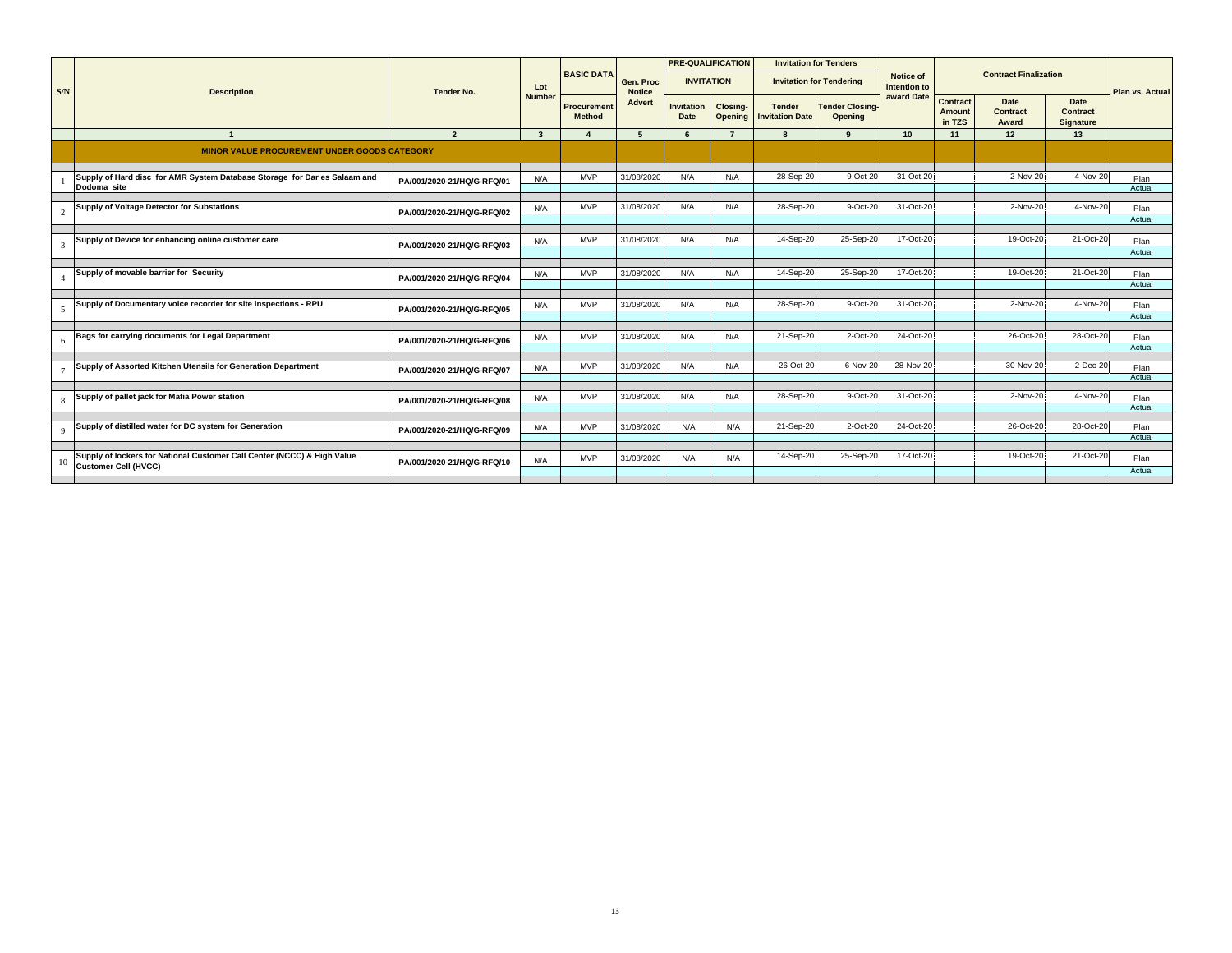|     |                                                                                                                                                         | <b>Tender No.</b>              |                         |                              |                            |                                  | <b>PRE-QUALIFICATION</b> |                                         | <b>Invitation for Tenders</b>            |                           |                                     |                                  |                                             |                 |
|-----|---------------------------------------------------------------------------------------------------------------------------------------------------------|--------------------------------|-------------------------|------------------------------|----------------------------|----------------------------------|--------------------------|-----------------------------------------|------------------------------------------|---------------------------|-------------------------------------|----------------------------------|---------------------------------------------|-----------------|
| S/N | <b>Description</b>                                                                                                                                      |                                | Lot                     | <b>BASIC DATA</b>            | Gen. Proc<br><b>Notice</b> |                                  | <b>INVITATION</b>        |                                         | <b>Invitation for Tendering</b>          | Notice of<br>intention to |                                     | <b>Contract Finalization</b>     |                                             | Plan vs. Actual |
|     |                                                                                                                                                         |                                | <b>Number</b>           | Procurement<br><b>Method</b> | <b>Advert</b>              | <b>Invitation</b><br><b>Date</b> | Closing-<br>Opening      | <b>Tender</b><br><b>Invitation Date</b> | <b>Tender Closing-</b><br><b>Opening</b> | award Date                | Contract<br><b>Amount</b><br>in TZS | Date<br><b>Contract</b><br>Award | <b>Date</b><br><b>Contract</b><br>Signature |                 |
|     |                                                                                                                                                         | $\overline{2}$                 | $\overline{\mathbf{3}}$ |                              | 5                          | -6                               | $\overline{7}$           | $\mathbf{R}$                            | $\mathbf{q}$                             | 10                        | 11                                  | 12                               | 13                                          |                 |
| 11  | Supply of Gas detector for detecting level of combustible, O2, CO and H2S                                                                               | PA/001/2020-21/HQ/G-RFQ/11     | N/A                     | <b>MVP</b>                   | 31/08/2020                 | N/A                              | N/A                      | 21-Sep-20                               | 2-Oct-20                                 | 24-Oct-20                 |                                     | 26-Oct-20                        | 28-Oct-20                                   | Plan<br>Actual  |
|     |                                                                                                                                                         |                                |                         |                              |                            |                                  |                          |                                         |                                          |                           |                                     |                                  |                                             |                 |
| 12  | Supply of Noise Dosimeter for measuring the sound level for Generation Plants                                                                           | PA/001/2020-21/HQ/G-RFQ/12     | N/A                     | <b>MVP</b>                   | 31/08/2020                 | N/A                              | N/A                      | 14-Sep-20                               | 25-Sep-20                                | 17-Oct-20                 |                                     | 19-Oct-20                        | 21-Oct-20                                   | Plan<br>Actual  |
| 13  | Supply of alcohol tester/ quick blower - Checking staff at control rooms and                                                                            | PA/001/2020-21/HQ/G-RFQ/13     | N/A                     | <b>MVP</b>                   | 31/08/2020                 | N/A                              | N/A                      | 21-Sep-20                               | $2$ -Oct- $20$                           | 24-Oct-20                 |                                     | 26-Oct-20                        | 28-Oct-20                                   | Plan            |
|     | drivers at work                                                                                                                                         |                                |                         |                              |                            |                                  |                          |                                         |                                          |                           |                                     |                                  |                                             | Actual          |
| 14  | Supply of Assorted Chemical resistant clothes for office use at Kinyerezi II                                                                            | PA/001/2020-21/KII/G-RFQ/01    | N/A                     | <b>MVP</b>                   | 31/08/2020                 | N/A                              | N/A                      | 14-Sep-20                               | 25-Sep-20                                | 17-Oct-20                 |                                     | 19-Oct-20                        | 21-Oct-20                                   | Plan            |
|     |                                                                                                                                                         |                                |                         |                              |                            |                                  |                          |                                         |                                          |                           |                                     |                                  |                                             | Actual          |
|     | Supply of Conductivity sensor at Kinyerezi II                                                                                                           |                                |                         | <b>MVP</b>                   | 31/08/2020                 | N/A                              | N/A                      | 21-Sep-20                               | $2$ -Oct-2                               | 24-Oct-20                 |                                     | 26-Oct-20                        | 28-Oct-20                                   |                 |
| 15  |                                                                                                                                                         | PA/001/2020-21/KII/G-RFQ/02    | N/A                     |                              |                            |                                  |                          |                                         |                                          |                           |                                     |                                  |                                             | Plan<br>Actual  |
|     | Supply of Open Sandles for office use at Kinyerezi II                                                                                                   |                                |                         |                              |                            |                                  |                          | 14-Sep-20                               | 25-Sep-20                                | 17-Oct-20                 |                                     | 19-Oct-20                        | 21-Oct-20                                   |                 |
| 16  |                                                                                                                                                         | PA/001/2020-21/KII/G-RFQ/03    | N/A                     | <b>MVP</b>                   | 31/08/2020                 | N/A                              | N/A                      |                                         |                                          |                           |                                     |                                  |                                             | Plan<br>Actual  |
|     | Supply of Silica gel for Power Transformer Kinyerezi II Gas Plant                                                                                       |                                |                         | <b>MVP</b>                   | 31/08/2020                 | N/A                              | N/A                      | 14-Sep-20                               | 25-Sep-20                                | 17-Oct-20                 |                                     | 19-Oct-20                        | 21-Oct-20                                   |                 |
| 17  |                                                                                                                                                         | PA/001/2020-21/UB II/G-RFQ/04  | N/A                     |                              |                            |                                  |                          |                                         |                                          |                           |                                     |                                  |                                             | Plan<br>Actual  |
|     | Supply of Safety Signs And Labels Components at Ubungo I Power Plant                                                                                    |                                |                         | <b>MVP</b>                   |                            |                                  |                          | 14-Sep-20                               | 25-Sep-20                                | 17-Oct-20                 |                                     | 19-Oct-20                        | 21-Oct-20                                   |                 |
| 18  |                                                                                                                                                         | PA/001/2020 - 21/UB I/G-RFQ/01 | N/A                     |                              | 31/08/2020                 |                                  |                          |                                         |                                          |                           |                                     |                                  |                                             | Plan<br>Actual  |
|     |                                                                                                                                                         |                                |                         |                              |                            |                                  |                          |                                         |                                          |                           |                                     |                                  |                                             |                 |
| 19  | Supply of standby generator Lube oil and Assorted spare parts at Ubungo I                                                                               | PA/001/2020-21/UB I/G-RFQ/02   | N/A                     | <b>MVP</b>                   | 31/08/2020                 | N/A                              | N/A                      | 21-Sep-20                               | 2-Oct-20                                 | 24-Oct-20                 |                                     | 26-Oct-20                        | 28-Oct-20                                   | Plan<br>Actual  |
|     |                                                                                                                                                         |                                |                         |                              |                            |                                  |                          |                                         |                                          |                           |                                     |                                  |                                             |                 |
| 20  | Supply of Assorted Materials for Repair of storm trenches and landscaping and<br>other civil works at Ubungo I Gas Plant                                | PA/001/2020-21/UB I/G-RFQ/03   | N/A                     | <b>MVP</b>                   | 31/08/2020                 | N/A                              | N/A                      | 14-Sep-20                               | 25-Sep-20                                | 17-Oct-20                 |                                     | 19-Oct-20                        | 21-Oct-20                                   | Plan            |
|     |                                                                                                                                                         |                                |                         |                              |                            |                                  |                          |                                         |                                          |                           |                                     |                                  |                                             | Actual          |
|     | Supply of Assorted Materials for Inspecting and Servicing Pressure Vessel units                                                                         |                                | N/A                     | <b>MVP</b>                   | 31/08/2020                 | N/A                              | N/A                      | 28-Sep-20                               | 9-Oct-20                                 | 31-Oct-20                 |                                     | 2-Nov-20                         | 4-Nov-20                                    | Plan            |
| 21  | to both Hall A and B at Ubungo I Gas Plant                                                                                                              | PA/001/2020-21/UB I/G-RFQ/04   |                         |                              |                            |                                  |                          |                                         |                                          |                           |                                     |                                  |                                             | Actual          |
|     |                                                                                                                                                         |                                |                         |                              |                            |                                  |                          |                                         |                                          |                           |                                     |                                  |                                             |                 |
| 22  | Supply of Assorted Materials for Refurbishment of Centrifugal filters and<br>assorted pumps, turbo chargers parts, hot boxes, exhaust system insulation | PA/001/2020-21/UB I/G-RFQ/05   | N/A                     | <b>MVP</b>                   | 31/08/2020                 | N/A                              | N/A                      | 21-Sep-20                               | 2-Oct-20                                 | 24-Oct-20                 |                                     | 26-Oct-20                        | 28-Oct-20                                   | Plan            |
|     | covers, bushes, housings at Ubungo I Gas Plant                                                                                                          |                                |                         |                              |                            |                                  |                          |                                         |                                          |                           |                                     |                                  |                                             | Actual          |
|     | Supply of Assorted materials for repair and maintaning LV/MV switchgear at                                                                              |                                | N/A                     | <b>MVP</b>                   | 31/08/2020                 | N/A                              | N/A                      | 14-Sep-20                               | 25-Sep-20                                | 17-Oct-20                 |                                     | 19-Oct-20                        | 21-Oct-20                                   | Plan            |
| 23  | <b>Ubungo I Gas Plant</b>                                                                                                                               | PA/001/2020-21/UB I/G-RFQ/06   |                         |                              |                            |                                  |                          |                                         |                                          |                           |                                     |                                  |                                             | Actual          |
|     | Supply of Assorted spares for servicing power transformers and Auxiliary                                                                                |                                |                         | <b>MVP</b>                   | 31/08/2020                 | N/A                              | N/A                      | 21-Sep-20                               | 2-Oct-20                                 | 24-Oct-20                 |                                     | 26-Oct-20                        | 28-Oct-20                                   |                 |
| 24  | transformers at Ubungo II Gas Plant                                                                                                                     | PA/001/2020-21/UB II/G-RFQ/01  | N/A                     |                              |                            |                                  |                          |                                         |                                          |                           |                                     |                                  |                                             | Plan<br>Actual  |
|     |                                                                                                                                                         |                                |                         |                              |                            |                                  |                          |                                         |                                          |                           |                                     |                                  |                                             |                 |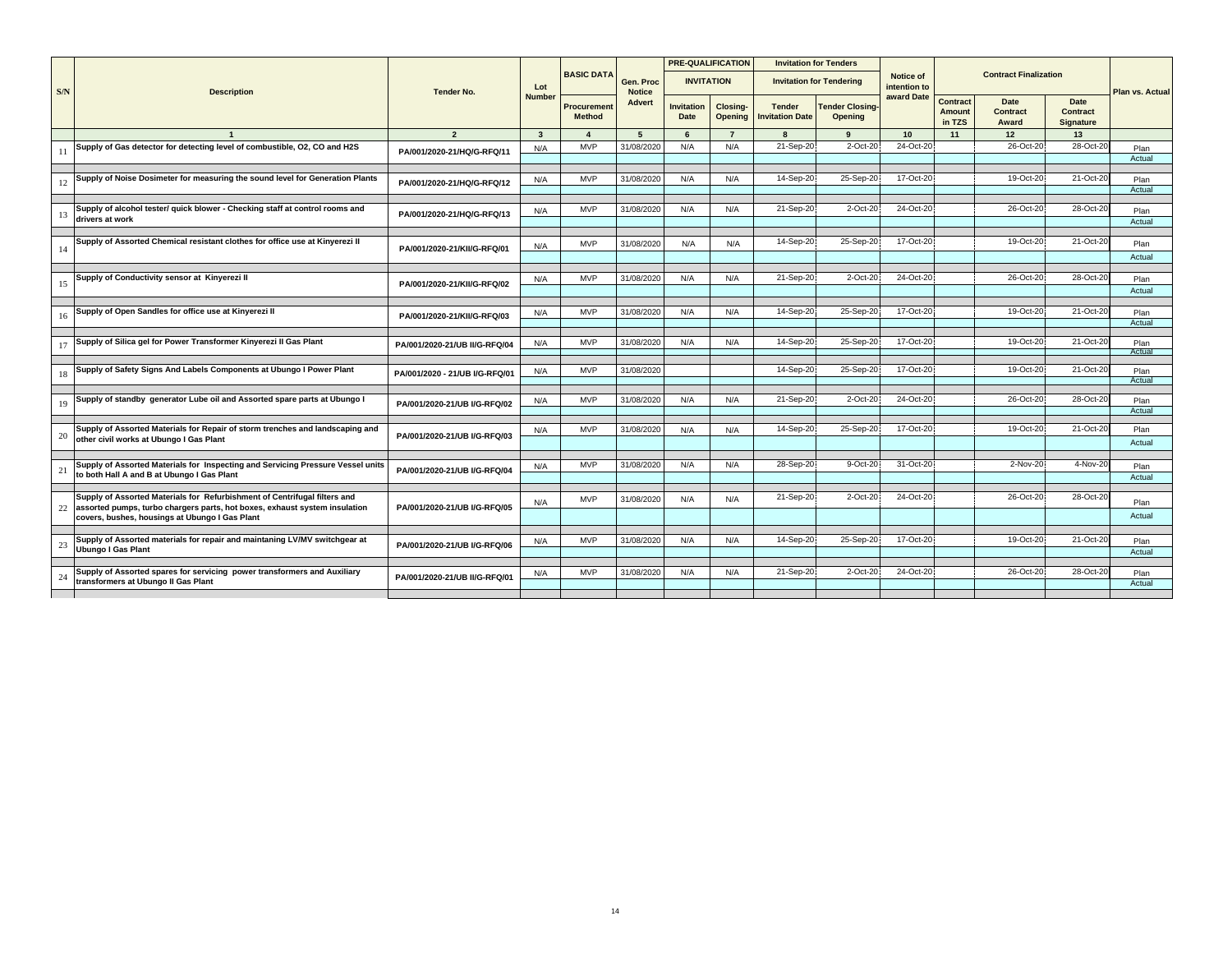|     |                                                                                                                                                         | <b>Tender No.</b>             | Lot                     |                                    |                            |                           | <b>PRE-QUALIFICATION</b>   |                                         | <b>Invitation for Tenders</b>            |                                  |                                     |                                         |                                                    |                 |
|-----|---------------------------------------------------------------------------------------------------------------------------------------------------------|-------------------------------|-------------------------|------------------------------------|----------------------------|---------------------------|----------------------------|-----------------------------------------|------------------------------------------|----------------------------------|-------------------------------------|-----------------------------------------|----------------------------------------------------|-----------------|
| S/N | <b>Description</b>                                                                                                                                      |                               |                         | <b>BASIC DATA</b>                  | Gen. Proc<br><b>Notice</b> |                           | <b>INVITATION</b>          |                                         | <b>Invitation for Tendering</b>          | <b>Notice of</b><br>intention to |                                     | <b>Contract Finalization</b>            |                                                    | Plan vs. Actual |
|     |                                                                                                                                                         |                               | <b>Number</b>           | <b>Procuremen</b><br><b>Method</b> | Advert                     | <b>Invitation</b><br>Date | <b>Closing-</b><br>Opening | <b>Tender</b><br><b>Invitation Date</b> | <b>Tender Closing-</b><br><b>Opening</b> | award Date                       | Contract<br><b>Amount</b><br>in TZS | <b>Date</b><br><b>Contract</b><br>Award | <b>Date</b><br><b>Contract</b><br><b>Signature</b> |                 |
|     |                                                                                                                                                         | $\overline{2}$                | $\overline{\mathbf{3}}$ | $\overline{a}$                     | 5                          | 6                         | $\overline{7}$             |                                         | $\mathbf{q}$                             | 10                               | 11                                  | 12                                      | 13                                                 |                 |
| 25  | Supply of Assorted spares for Electrical repair works for administration building<br>and plant building at Ubungo II                                    | PA/001/2020-21/UB II/G-RFQ/02 | N/A                     | <b>MVP</b>                         | 31/08/2020                 | N/A                       | N/A                        | 21-Sep-20                               | $2$ -Oct- $20$                           | 24-Oct-20                        |                                     | 26-Oct-20                               | 28-Oct-20                                          | Plan<br>Actual  |
|     |                                                                                                                                                         |                               |                         |                                    |                            |                           |                            |                                         |                                          |                                  |                                     |                                         |                                                    |                 |
| 26  | Supply of Silica gel for Power Transformer Ubungo II Gas Plant                                                                                          | PA/001/2020-21/UB II/G-RFQ/03 | N/A                     | <b>MVP</b>                         | 31/08/2020                 | N/A                       | N/A                        | 14-Sep-20                               | 25-Sep-20                                | 17-Oct-20                        |                                     | 19-Oct-20                               | 21-Oct-20                                          | Plan<br>Actual  |
|     |                                                                                                                                                         |                               |                         |                                    |                            |                           |                            |                                         |                                          |                                  |                                     |                                         |                                                    |                 |
| 27  | Supply of Assorted anti-tracking varnish and Hydrox chemical for Generator<br>Repair Ubungo II Gas Plant                                                | PA/001/2020-21/UB II/G-RFQ/04 | N/A                     | <b>MVP</b>                         | 31/08/2020                 | N/A                       | N/A                        | 28-Sep-20                               | 9-Oct-20                                 | 31-Oct-20                        |                                     | 2-Nov-20                                | 4-Nov-20                                           | Plan<br>Actual  |
|     |                                                                                                                                                         |                               |                         |                                    |                            |                           |                            |                                         |                                          |                                  |                                     |                                         |                                                    |                 |
| 28  | Supply of Assorted materials for Improvement of plant drainage system at<br><b>Ubungo II Gas Plant</b>                                                  | PA/001/2020-21/UB II/G-RFQ/05 | N/A                     | <b>MVP</b>                         | 31/08/2020                 | N/A                       | N/A                        | 14-Sep-20                               | 25-Sep-20                                | 17-Oct-20                        |                                     | 19-Oct-20                               | 21-Oct-20                                          | Plan<br>Actual  |
|     |                                                                                                                                                         |                               |                         |                                    |                            |                           |                            |                                         |                                          |                                  |                                     |                                         |                                                    |                 |
| 29  | Supply of Restrictions and Directive Sign Boards Eg. Stop For Inspection, No<br>Entry for Unauthorised Personnel, Restricted from Taking Photos at 45Mw | PA/001/2020-21/TGT/G-RFQ/01   | N/A                     | <b>MVP</b>                         | 31/08/2020                 | N/A                       | N/A                        | 21-Sep-20                               | 2-Oct-20                                 | 24-Oct-20                        |                                     | 26-Oct-20                               | 28-Oct-2                                           | Plan            |
|     | <b>Tegeta Plant</b>                                                                                                                                     |                               |                         |                                    |                            |                           |                            |                                         |                                          |                                  |                                     |                                         |                                                    | Actual          |
|     | Supply and Installation a Plant Burner/Boiler at Tegeta Gas Plant                                                                                       |                               |                         | <b>MVP</b>                         | 31/08/2020                 | N/A                       | N/A                        | 14-Sep-20                               | 25-Sep-20                                | 17-Oct-20                        |                                     | 19-Oct-20                               | 21-Oct-20                                          |                 |
| 30  |                                                                                                                                                         | PA/001/2020-21/TGT/G-RFQ/02   | N/A                     |                                    |                            |                           |                            |                                         |                                          |                                  |                                     |                                         |                                                    | Plan<br>Actual  |
|     | Supply of water Tanks LTS 5000 - office uses at Tegeta Gas Plant                                                                                        |                               |                         |                                    | 31/08/2020                 |                           |                            | 21-Sep-20                               | 2-Oct-20                                 | 24-Oct-20                        |                                     | 26-Oct-20                               | 28-Oct-20                                          |                 |
| 31  |                                                                                                                                                         | PA/001/2020-21/TGT/G-RFQ/03   | N/A                     | <b>MVP</b>                         |                            | N/A                       | N/A                        |                                         |                                          |                                  |                                     |                                         |                                                    | Plan<br>Actual  |
|     |                                                                                                                                                         |                               |                         |                                    |                            |                           |                            |                                         |                                          |                                  |                                     |                                         |                                                    |                 |
| 32  | Supply of Materials for Repairing Heat shield on Exhaust stack and overall                                                                              | PA/001/2020-21/TGT/G-RFQ/04   | N/A                     | <b>MVP</b>                         | 31/08/2020                 | N/A                       | N/A                        | 14-Sep-20                               | 25-Sep-20                                | 17-Oct-20                        |                                     | 19-Oct-20                               | 21-Oct-20                                          | Plan            |
|     | exhaust system at Tegeta Gas Plant                                                                                                                      |                               |                         |                                    |                            |                           |                            |                                         |                                          |                                  |                                     |                                         |                                                    | Actual          |
|     | Supply of Assorted Materials for Repairing Heat shield on Exhaust stack and                                                                             |                               | N/A                     | <b>MVP</b>                         | 31/08/2020                 | N/A                       | N/A                        | 21-Sep-20                               | 2-Oct-20                                 | 24-Oct-20                        |                                     | 26-Oct-20                               | 28-Oct-20                                          | Plan            |
| 33  | overall exhaust system at Tegeta Gas Plant                                                                                                              | PA/001/2020-21/TGT/G-RFQ/05   |                         |                                    |                            |                           |                            |                                         |                                          |                                  |                                     |                                         |                                                    | Actual          |
|     |                                                                                                                                                         |                               |                         |                                    |                            |                           |                            |                                         |                                          |                                  |                                     |                                         |                                                    |                 |
| 34  | Supply of Oil analysis and testing of engines' lubricating oil at Kinyerezi I Gas                                                                       | PA/001/2020-21/KI/G-RFQ/01    | N/A                     | <b>MVP</b>                         | 31/08/2020                 | N/A                       | N/A                        | 14-Sep-20                               | 25-Sep-20                                | 17-Oct-20                        |                                     | 19-Oct-20                               | 21-Oct-20                                          | Plan            |
|     | <b>Plants</b>                                                                                                                                           |                               |                         |                                    |                            |                           |                            |                                         |                                          |                                  |                                     |                                         |                                                    | Actual          |
|     |                                                                                                                                                         |                               |                         |                                    |                            |                           |                            |                                         |                                          |                                  |                                     |                                         |                                                    |                 |
| 35  | Supply of Assorted Materials for Repair and Maintenance of buildings and chain<br>link fence at Kinyerezi I Gas Power Plants                            | PA/001/2020-21/KI/G-RFQ/02    | N/A                     | <b>MVP</b>                         | 31/08/2020                 | N/A                       | N/A                        | 21-Sep-20                               | 2-Oct-20                                 | 24-Oct-20                        |                                     | 26-Oct-20                               | 28-Oct-20                                          | Plan            |
|     |                                                                                                                                                         |                               |                         |                                    |                            |                           |                            |                                         |                                          |                                  |                                     |                                         |                                                    | Actual          |
| 36  | Supply of Assorted Office Furnitures at K I Gas Plant                                                                                                   |                               | N/A                     | <b>MVP</b>                         | 31/08/2020                 | N/A                       | N/A                        | 14-Sep-20                               | 25-Sep-20                                | 17-Oct-20                        |                                     | 19-Oct-20                               | 21-Oct-20                                          | Plan            |
|     |                                                                                                                                                         | PA/001/2020-21/KI/G-RFQ/03    |                         |                                    |                            |                           |                            |                                         |                                          |                                  |                                     |                                         |                                                    | Actual          |
|     |                                                                                                                                                         |                               |                         |                                    |                            |                           |                            |                                         |                                          |                                  |                                     |                                         |                                                    |                 |
| 37  | Supply of Assorted Materials for Construction of shade for spare engines and<br>Access roads in balance of plant system at K I Gas Plant                | PA/001/2020-21/KI/G-RFQ/04    | N/A                     | <b>MVP</b>                         | 31/08/2020                 | N/A                       | N/A                        | 14-Sep-20                               | 25-Sep-20                                | 17-Oct-20                        |                                     | 19-Oct-20                               | 21-Oct-20                                          | Plan<br>Actual  |
|     |                                                                                                                                                         |                               |                         |                                    |                            |                           |                            |                                         |                                          |                                  |                                     |                                         |                                                    |                 |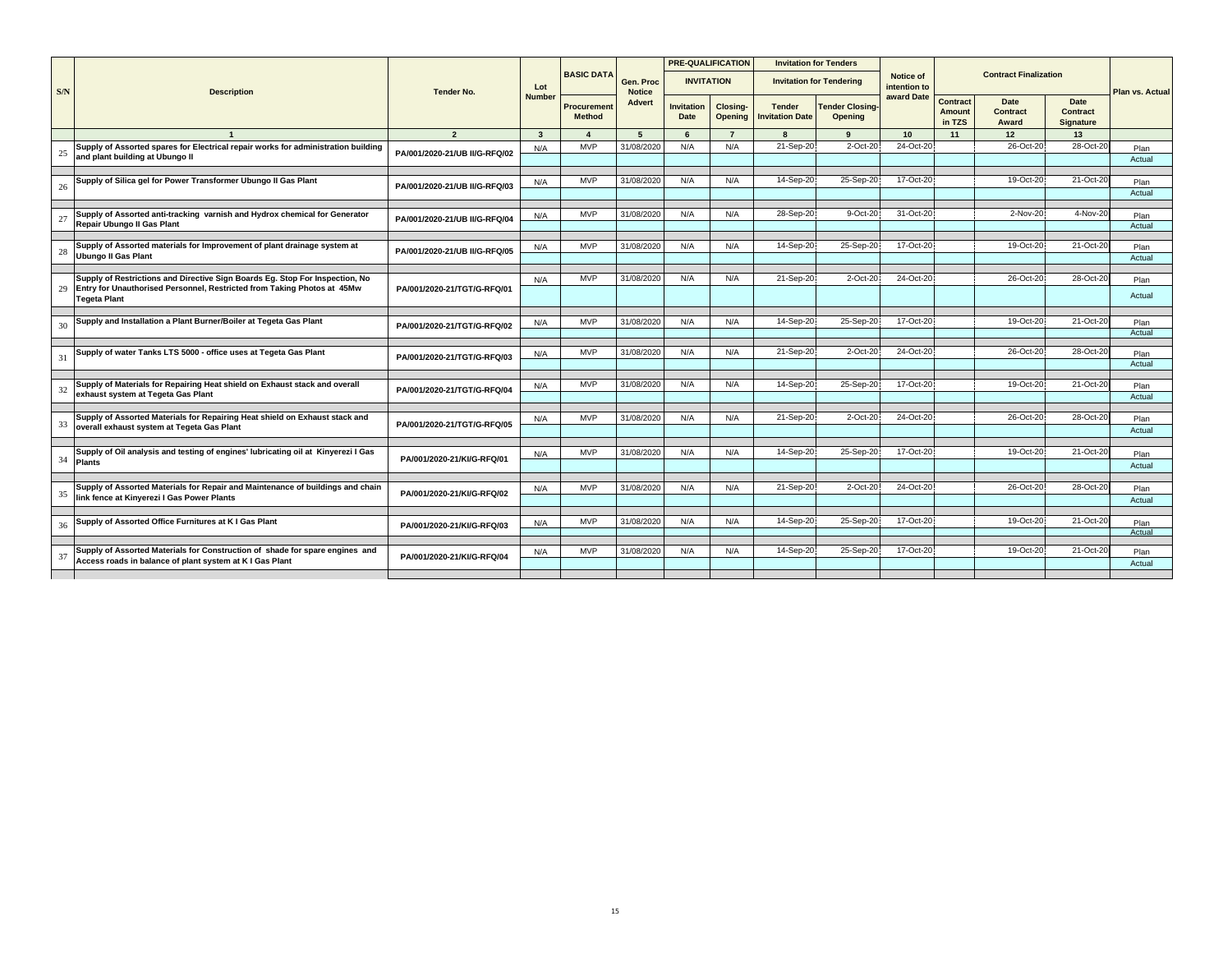|                | <b>Description</b>                                                                                                                           | <b>Tender No.</b>        |                |                              |                            |                           | <b>PRE-QUALIFICATION</b> |                                 | <b>Invitation for Tenders</b>    |                           |                                     |                              |                               |                 |
|----------------|----------------------------------------------------------------------------------------------------------------------------------------------|--------------------------|----------------|------------------------------|----------------------------|---------------------------|--------------------------|---------------------------------|----------------------------------|---------------------------|-------------------------------------|------------------------------|-------------------------------|-----------------|
| S/N            |                                                                                                                                              |                          | Lot            | <b>BASIC DATA</b>            | Gen. Proc<br><b>Notice</b> |                           | <b>INVITATION</b>        |                                 | <b>Invitation for Tendering</b>  | Notice of<br>intention to |                                     | <b>Contract Finalization</b> |                               | Plan vs. Actual |
|                |                                                                                                                                              |                          | <b>Number</b>  | Procurement<br><b>Method</b> | Advert                     | <b>Invitation</b><br>Date | Closing-<br>Opening      | <b>Tender</b><br>nvitation Date | <b>Tender Closing</b><br>Opening | award Date                | Contract<br><b>Amount</b><br>in TZS | Date<br>Contract<br>Award    | Date<br>Contract<br>Signature |                 |
|                | $\mathbf{1}$                                                                                                                                 | $\overline{2}$           | $\mathbf{3}$   | $\overline{4}$               | $5\overline{5}$            | 6                         | $\overline{7}$           | 8                               | 9                                | 10                        | 11                                  | 12                           | 13                            |                 |
|                | <b>NON CONSULTANCY SERVICES</b>                                                                                                              |                          |                |                              |                            |                           |                          |                                 |                                  |                           |                                     |                              |                               |                 |
|                |                                                                                                                                              |                          |                |                              |                            |                           |                          |                                 |                                  |                           |                                     |                              |                               |                 |
|                | Maintenance of UPS, Cooling systems and Standby Generator at Data Centre                                                                     |                          | N/A            | <b>NCT</b>                   | 31/08/2020                 | N/A                       | N/A                      | 7-Oct-20                        | 30-Oct-20                        | 3-Dec-20                  |                                     | 7-Jan-21                     | $3-Mar-2'$                    | Plan            |
|                | under Framework Contract                                                                                                                     | PA/001/2020-2021/HQ/N/01 |                |                              |                            |                           |                          |                                 |                                  |                           |                                     |                              |                               | Actual          |
|                |                                                                                                                                              |                          |                |                              |                            |                           |                          |                                 |                                  |                           |                                     |                              |                               |                 |
| $\overline{c}$ | Upgrade of CMC356 Relay Test Kit for Lake Zone Mwanza Substation                                                                             | PA/001/2020-2021/HQ/N/02 | N/A            | SS                           | 31/08/2020                 | N/A                       | N/A                      | 14-Sep-20                       | 25-Sep-20                        | 22-Oct-20                 |                                     | 12-Nov-20                    | 26-Nov-2                      | Plan            |
|                |                                                                                                                                              |                          |                |                              |                            |                           |                          |                                 |                                  |                           |                                     |                              |                               | Actual          |
| 3              | Calibration of Assorted Transformers, switchgears and Relays Testing                                                                         | PA/001/2020-2021/HQ/N/03 | N/A            | CQ                           | 31/08/2020                 | N/A                       | N/A                      | 28-Sep-20                       | 9-Oct-20                         | 5-Nov-20                  |                                     | 19-Nov-20                    | $3-Dec-2$                     | Plan            |
|                | Equipment                                                                                                                                    |                          |                |                              |                            |                           |                          |                                 |                                  |                           |                                     |                              |                               | Actual          |
|                | Preventive Maintenance and Repairworks for Assorted Printers, Scanners and                                                                   |                          |                | CO                           | 31/08/2020                 | N/A                       | N/A                      | 28-Sep-20                       | 9-Oct-20                         | 5-Nov-20                  |                                     | 19-Nov-20                    | 3-Dec-20                      | Plan            |
|                | Copiers                                                                                                                                      | PA/001/2020-2021/HQ/N/04 | N/A            |                              |                            |                           |                          |                                 |                                  |                           |                                     |                              |                               | Actual          |
|                |                                                                                                                                              |                          |                |                              |                            |                           |                          |                                 |                                  |                           |                                     |                              |                               |                 |
|                | Repair and Maintenance of Generator for Umeme Park and MCC Buildings                                                                         | PA/001/2020-2021/HQ/N/05 | N/A            | <b>NCT</b>                   | 31/08/2020                 | N/A                       | N/A                      | 7-Oct-20                        | 30-Oct-20                        | 3-Dec-20                  |                                     | 7-Jan-21                     | $3-Mar-2'$                    | Plan            |
|                |                                                                                                                                              |                          |                |                              |                            |                           |                          |                                 |                                  |                           |                                     |                              |                               | Actual          |
|                | Repair of Hand Held X ray Spectrometer for Operations                                                                                        |                          | N/A            | SS                           | 31/08/2020                 | N/A                       | N/A                      | 21-Sep-20                       | 2-Oct-20                         | 29-Oct-20                 |                                     | 12-Nov-20                    | 26-Nov-20                     | Plan            |
| 6              |                                                                                                                                              | PA/001/2020-2021/HQ/N/06 |                |                              |                            |                           |                          |                                 |                                  |                           |                                     |                              |                               | Actual          |
|                |                                                                                                                                              |                          |                |                              |                            |                           |                          |                                 |                                  |                           |                                     |                              |                               |                 |
|                | EDMS implementation, Document scanning and indexing and maintenance<br>contract                                                              | PA/001/2020-2021/HQ/N/07 | N/A            | SS                           | 31/08/2020                 | N/A                       | N/A                      | 19-Oct-20                       | 30-Oct-20                        | 26-Nov-20                 |                                     | 17-Dec-20                    | 31-Dec-2                      | Plan            |
|                |                                                                                                                                              |                          |                |                              |                            |                           |                          |                                 |                                  |                           |                                     |                              |                               | Actual          |
|                | Installation of Earthing system at TANESCO offices to improve and secure ICT                                                                 | PA/001/2020-2021/HQ/N/08 | N/A            | CQ                           | 31/08/2020                 | N/A                       | N/A                      | 21-Sep-20                       | 2-Oct-20                         | 29-Oct-20                 |                                     | 12-Nov-20                    | 26-Nov-2                      | Plan            |
|                | devices earthing systems                                                                                                                     |                          |                |                              |                            |                           |                          |                                 |                                  |                           |                                     |                              |                               | Actual          |
|                | Telco Connectivity to National Customer Contact Centre System (NCCC) & HVCC                                                                  |                          |                |                              | 31/08/2020                 | N/A                       | N/A                      | 14-Sep-20                       | 25-Sep-20                        | 22-Oct-20                 |                                     | 12-Nov-20                    | 26-Nov-20                     |                 |
|                |                                                                                                                                              | PA/001/2020-2021/HQ/N/09 | N/A            | SS                           |                            |                           |                          |                                 |                                  |                           |                                     |                              |                               | Plan<br>Actual  |
|                |                                                                                                                                              |                          |                |                              |                            |                           |                          |                                 |                                  |                           |                                     |                              |                               |                 |
|                | Improvement of Physical Access Reinforcement in Server Rooms                                                                                 | PA/001/2020-2021/HQ/N/10 | N/A            | CQ                           | 31/08/2020                 | N/A                       | N/A                      | 9-Nov-20                        | 20-Nov-20                        | 17-Dec-20                 |                                     | 31-Dec-20                    | $14$ -Jan- $2$                | Plan            |
|                |                                                                                                                                              |                          |                |                              |                            |                           |                          |                                 |                                  |                           |                                     |                              |                               | Actual          |
|                | Upgrade including TID roll-out and Capacity Building to LUKU users Country                                                                   |                          | N/A            | SS                           | 31/08/2020                 | N/A                       | N/A                      | 14-Sep-20                       | 25-Sep-20                        | 22-Oct-20                 |                                     | 12-Nov-20                    | 26-Nov-2                      | Plan            |
|                | wide                                                                                                                                         | PA/001/2020-2021/HQ/N/11 |                |                              |                            |                           |                          |                                 |                                  |                           |                                     |                              |                               | Actual          |
|                | Provision for IBM Support Agreement (ISA) Services for Servers, Storage                                                                      |                          |                | SS                           | 31/08/2020                 | N/A                       | N/A                      | 21-Sep-20                       | 2-Oct-20                         | 29-Oct-20                 |                                     | 19-Nov-20                    | 3-Dec-20                      | Plan            |
|                | Systems and Accessories Three Years Framework Contract                                                                                       | PA/001/2020-2021/HQ/N/12 | N/A            |                              |                            |                           |                          |                                 |                                  |                           |                                     |                              |                               | Actual          |
|                |                                                                                                                                              |                          |                |                              |                            |                           |                          |                                 |                                  |                           |                                     |                              |                               |                 |
| 13             | Passenger Lift Services and Maintainance at Ilala Regional Office Block and<br><b>Training School under Framework Arrangement</b>            | PA/001/2020-2021/HQ/N/13 | N/A            | CQ                           | 31/08/2020                 | N/A                       | N/A                      | 19-Oct-20                       | 30-Oct-20                        | 26-Nov-20                 |                                     | 10-Dec-20                    | 24-Dec-2                      | Plan            |
|                |                                                                                                                                              |                          |                |                              |                            |                           |                          |                                 |                                  |                           |                                     |                              |                               | Actual          |
|                | Transportation of overhead crane from Songea and Installation at Kibeta power                                                                | PA/001/2020-2021/HQ/N/14 | $\overline{2}$ | CO                           | 31/08/2020                 | N/A                       | N/A                      | 14-Sep-20                       | 25-Sep-20                        | 22-Oct-20                 |                                     | 5-Nov-20                     | 19-Nov-20                     | Plan            |
|                | station and from Liwale and Installation at Inyonga power station                                                                            |                          |                |                              |                            |                           |                          |                                 |                                  |                           |                                     |                              |                               | Actual          |
|                | Conducting fatigue analysis on plants water ways steel structures and turbine                                                                |                          | N/A            | <b>NCT</b>                   | 31/08/2020                 | N/A                       | N/A                      | 7-Oct-20                        | 30-Oct-20                        | 3-Dec-20                  |                                     | 7-Jan-21                     | 3-Mar-2                       | Plan            |
|                |                                                                                                                                              | PA/001/2020-2021/HQ/N/15 |                |                              |                            |                           |                          |                                 |                                  |                           |                                     |                              |                               | Actual          |
|                | Servicing of Turbochargers for Diesel Plants under Framework Contract                                                                        |                          |                |                              |                            |                           |                          | 23-Sep-20                       | 16-Oct-20                        | 19-Nov-20                 |                                     | 24-Dec-20                    | 17-Feb-21                     | Plan            |
|                |                                                                                                                                              | PA/001/2020-2021/HQ/N/16 | N/A            | <b>NCT</b>                   | 31/08/2020                 | N/A                       | N/A                      |                                 |                                  |                           |                                     |                              |                               | Actual          |
|                |                                                                                                                                              |                          |                |                              |                            |                           |                          |                                 |                                  |                           |                                     |                              |                               |                 |
| 17             | Inspection Services of Assorted compressed air Vessels - Kigoma, Kasulu,<br>Kibondo, Mpanda, Inyonga, Sumbawanga, Bukoba, Loliondo and Mafia | PA/001/2020-2021/HQ/N/17 | N/A            | <b>NCT</b>                   | 31/08/2020                 | N/A                       | N/A                      | 7-Oct-20                        | 30-Oct-20                        | 3-Dec-20                  |                                     | 7-Jan-21                     | $3-Mar-2'$                    | Plan            |
|                |                                                                                                                                              |                          |                |                              |                            |                           |                          |                                 |                                  |                           |                                     |                              |                               | Actual          |
|                | Repair of engine room ventilation cubical at Tegeta Gas Plant                                                                                | PA/001/2020-2021/HQ/N/18 | N/A            | SS                           | 31/08/2020                 | N/A                       | N/A                      | 19-Oct-20                       | 30-Oct-20                        | 26-Nov-20                 |                                     | 17-Dec-20                    | 31-Dec-20                     | Plan            |
|                |                                                                                                                                              |                          |                |                              |                            |                           |                          |                                 |                                  |                           |                                     |                              |                               | Actual          |
|                | Supply of Assorted spare parts and repair of gas pressure reduction stations and                                                             | PA/001/2020-2021/HQ/N/19 | N/A            | SS                           | 31/08/2020                 | N/A                       | N/A                      | 9-Nov-20                        | 20-Nov-20                        | 17-Dec-20                 |                                     | 7-Jan-21                     | $21$ -Jan-2                   | Plan            |
|                | gas preheating system under framework contract at Ubungo II                                                                                  |                          |                |                              |                            |                           |                          |                                 |                                  |                           |                                     |                              |                               | Actual          |
|                |                                                                                                                                              |                          |                |                              |                            |                           |                          |                                 |                                  |                           |                                     |                              |                               |                 |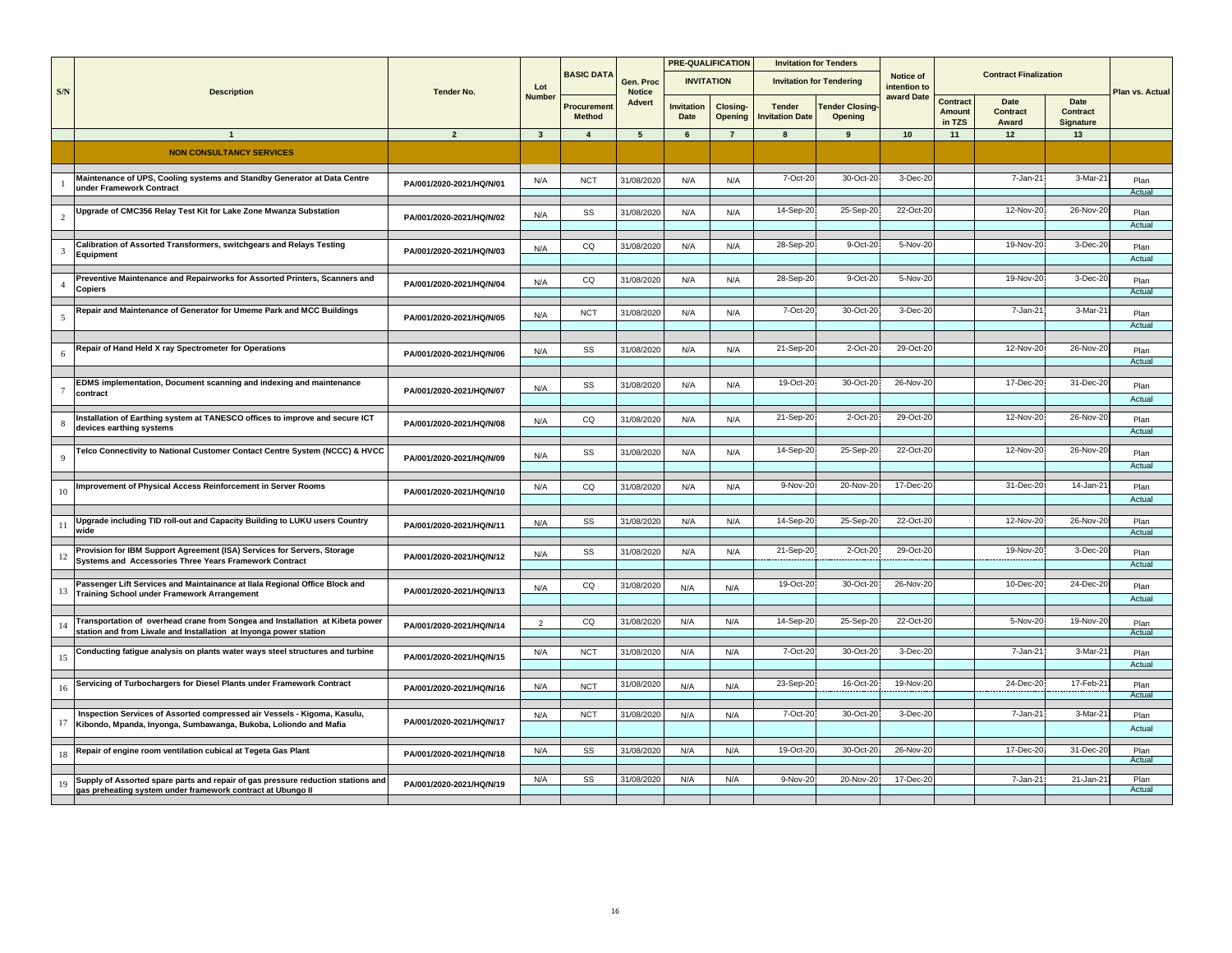|     |                                                                                                                                                                     | <b>Tender No.</b>        | Lot           |                                     |                            | <b>PRE-QUALIFICATION</b>  |                            |                                         | <b>Invitation for Tenders</b>            |                                  |                                            |                                         |                                             |                 |
|-----|---------------------------------------------------------------------------------------------------------------------------------------------------------------------|--------------------------|---------------|-------------------------------------|----------------------------|---------------------------|----------------------------|-----------------------------------------|------------------------------------------|----------------------------------|--------------------------------------------|-----------------------------------------|---------------------------------------------|-----------------|
| S/N | <b>Description</b>                                                                                                                                                  |                          |               | <b>BASIC DATA</b>                   | Gen. Proc<br><b>Notice</b> | <b>INVITATION</b>         |                            |                                         | <b>Invitation for Tendering</b>          | <b>Notice of</b><br>intention to |                                            | <b>Contract Finalization</b>            |                                             | Plan vs. Actual |
|     |                                                                                                                                                                     |                          | <b>Number</b> | <b>Procurement</b><br><b>Method</b> | <b>Advert</b>              | <b>Invitation</b><br>Date | Closing-<br><b>Opening</b> | <b>Tender</b><br><b>Invitation Date</b> | <b>Tender Closing-</b><br><b>Opening</b> | award Date                       | <b>Contract</b><br><b>Amount</b><br>in TZS | <b>Date</b><br><b>Contract</b><br>Award | Date<br><b>Contract</b><br><b>Signature</b> |                 |
|     |                                                                                                                                                                     | $\overline{2}$           | $\mathbf{3}$  |                                     | $\sqrt{2}$                 | $\epsilon$                | $\overline{z}$             |                                         | $\Omega$                                 | 10 <sup>1</sup>                  | 11                                         | 12                                      | 13                                          |                 |
| 20  | Cleaning and calibration of fuel tanks in all diesel power stations, Calibration and<br>servicing of Technical Tools as well as trainning for calibration activites | PA/001/2020-2021/HQ/N/20 | N/A           | <b>NCT</b>                          | 31/08/2020                 | N/A                       | N/A                        | 7-Oct-20                                | 30-Oct-20                                | 3-Dec-20                         |                                            | 7-Jan-21                                | 3-Mar-21                                    | Plan            |
|     |                                                                                                                                                                     |                          |               |                                     |                            |                           |                            |                                         |                                          |                                  |                                            |                                         |                                             | Actual          |
|     | Repair and maintenance of Assorted Motor and Motor Operating Valve                                                                                                  |                          | N/A           | CQ                                  | 31/08/2020                 | N/A                       | N/A                        | 19-Oct-20                               | 30-Oct-20                                | 26-Nov-20                        |                                            | 10-Dec-20                               | 24-Dec-20                                   | Plan            |
| 21  |                                                                                                                                                                     | PA/001/2020-2021/HQ/N/21 |               |                                     |                            |                           |                            |                                         |                                          |                                  |                                            |                                         |                                             | Actual          |
|     |                                                                                                                                                                     |                          |               |                                     |                            |                           |                            |                                         |                                          |                                  |                                            |                                         |                                             |                 |
|     | Repair of Assorted sanitary appliances for administration, E&C, & w/kshop.<br>22 building at Kinyerezi II                                                           | PA/001/2020-2021/HQ/N/22 | N/A           | CQ                                  | 31/08/2020                 | N/A                       | N/A                        | 14-Sep-20                               | 25-Sep-20                                | 22-Oct-20                        |                                            | $5-Nov-20$                              | 19-Nov-20                                   | Plan            |
|     |                                                                                                                                                                     |                          |               |                                     |                            |                           |                            |                                         |                                          |                                  |                                            |                                         |                                             | Actual          |
|     | Restore fuel monitoring system in the power house for Kigoma power station                                                                                          |                          |               | CQ                                  | 31/08/2020                 | N/A                       |                            | 12-Oct-20                               | 23-Oct-20                                | 19-Nov-20                        |                                            | 3-Dec-20                                | 17-Dec-20                                   |                 |
| 23  | (Day tanks fuel gauges, three way valves, level switches, flow metering, transfer<br>pumps)                                                                         | PA/001/2020-2021/HQ/N/23 | N/A           |                                     |                            |                           | N/A                        |                                         |                                          |                                  |                                            |                                         |                                             | Plan<br>Actual  |
|     |                                                                                                                                                                     |                          |               |                                     |                            |                           |                            |                                         |                                          |                                  |                                            |                                         |                                             |                 |
| 24  | Provision of services for cleaning offices, surroundings and gardening at<br>Kinyerezi I Gas Power Plant under frame work contract                                  | PA/001/2020-2021/HQ/N/24 | N/A           | CO                                  | 31/08/2020                 | N/A                       | N/A                        | 14-Sep-20                               | 25-Sep-20                                | 22-Oct-20                        |                                            | 5-Nov-20                                | 19-Nov-20                                   | Plan            |
|     |                                                                                                                                                                     |                          |               |                                     |                            |                           |                            |                                         |                                          |                                  |                                            |                                         |                                             | Actual          |
|     | Supply of spare parts and Related Services for Gas Chromatographs under                                                                                             |                          | N/A           | SS.                                 | 31/08/2020                 | N/A                       | N/A                        | 19-Oct-20                               | 30-Oct-20                                | 26-Nov-20                        |                                            | 17-Dec-20                               | 31-Dec-20                                   | Plan            |
| 25  | Service contract at Kinyerezi I Gas Plant                                                                                                                           | PA/001/2020-2021/HQ/N/25 |               |                                     |                            |                           |                            |                                         |                                          |                                  |                                            |                                         |                                             | Actual          |
|     |                                                                                                                                                                     |                          |               |                                     |                            |                           |                            |                                         |                                          |                                  |                                            |                                         |                                             |                 |
| 26  | Upgrade of RTUs Firmware and Operating Systems Updates for Windows based<br><b>Gatewavs for System Control</b>                                                      | PA/001/2020-2021/HQ/N/26 | N/A           | SS                                  | 31/08/2020                 | N/A                       | N/A                        | 14-Sep-20                               | 25-Sep-20                                | 22-Oct-20                        |                                            | 12-Nov-20                               | 26-Nov-20                                   | Plan<br>Actual  |
|     |                                                                                                                                                                     |                          |               |                                     |                            |                           |                            |                                         |                                          |                                  |                                            |                                         |                                             |                 |
| 27  | Upgrading of fire detection and alarm systems at Kidatu, Kihansi, Mtera and New<br>Pangani hydro plant.                                                             | PA/001/2020-2021/HQ/N/27 | N/A           | CO                                  | 31/08/2020                 | N/A                       | N/A                        | 28-Sep-20                               | 9-Oct-20                                 | 5-Nov-20                         |                                            | 19-Nov-20                               | 3-Dec-20                                    | Plan            |
|     |                                                                                                                                                                     |                          |               |                                     |                            |                           |                            |                                         |                                          |                                  |                                            |                                         |                                             | Actual          |
|     | Repair of piping system for water lines and steam lines                                                                                                             |                          | N/A           | CO                                  | 31/08/2020                 | N/A                       | N/A                        | 19-Oct-20                               | 30-Oct-20                                | 26-Nov-20                        |                                            | 10-Dec-20                               | 24-Dec-20                                   | Plan            |
| 28  | at Kinverezi II Power Plant                                                                                                                                         | PA/001/2020-2021/HQ/N/28 |               |                                     |                            |                           |                            |                                         |                                          |                                  |                                            |                                         |                                             | Actual          |
|     |                                                                                                                                                                     |                          |               |                                     |                            |                           |                            |                                         |                                          |                                  |                                            |                                         |                                             |                 |
| 29  | Service of fire extinguishers at Kinyerezi II Power Plant                                                                                                           | PA/001/2020-2021/HQ/N/29 | N/A           | CQ                                  | 31/08/2020                 | N/A                       | N/A                        | 28-Sep-20                               | 9-Oct-20                                 | 5-Nov-20                         |                                            | 19-Nov-20                               | 3-Dec-20                                    | Plan            |
|     |                                                                                                                                                                     |                          |               |                                     |                            |                           |                            |                                         |                                          |                                  |                                            |                                         |                                             | Actual          |